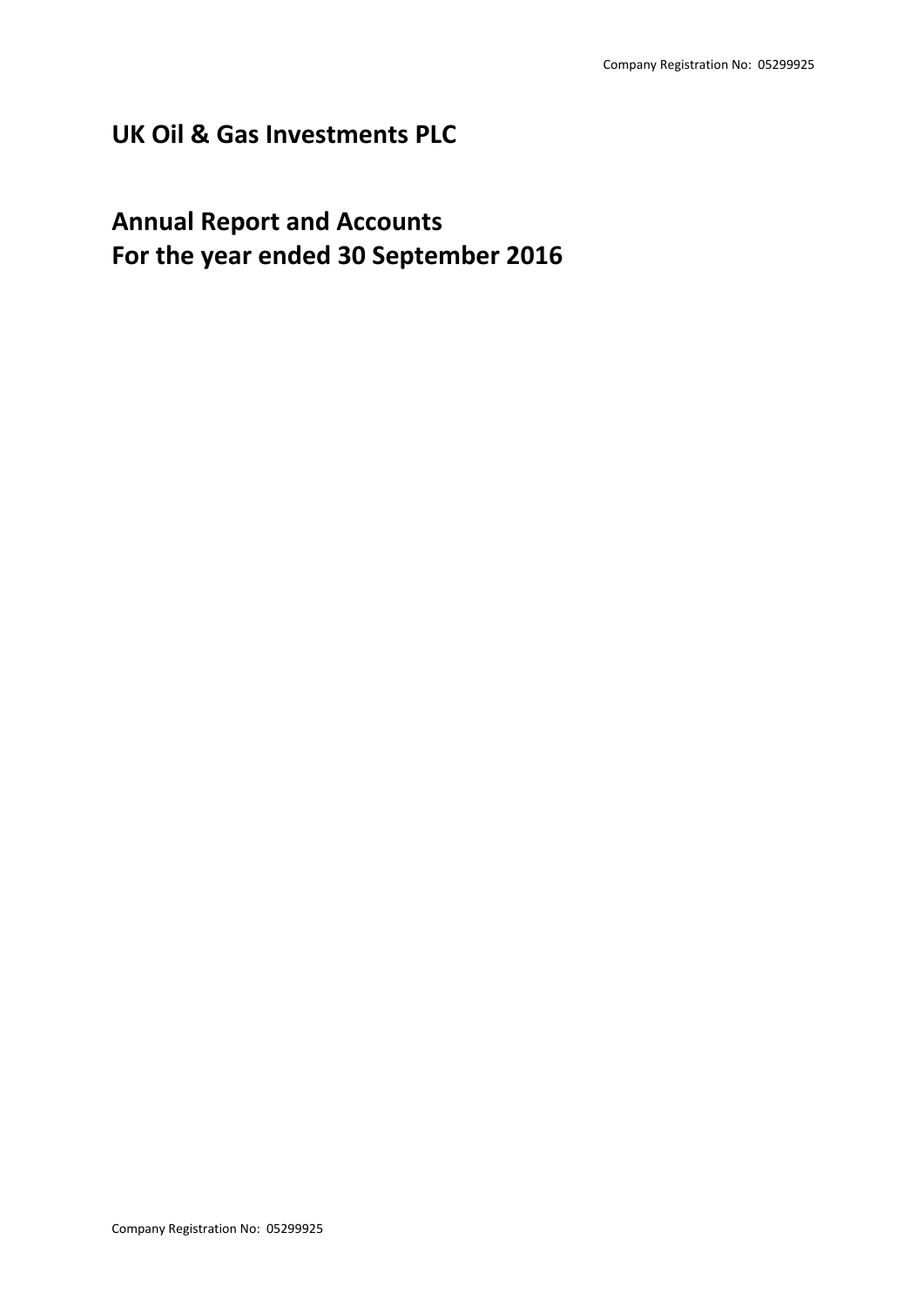# **CONTENTS**

| REPORT OF THE INDEPENDENT AUDITOR TO THE MEMBERS OF UK OIL & GAS INVESTMENTS PLC 14 |  |
|-------------------------------------------------------------------------------------|--|
|                                                                                     |  |
| CONSOLIDATED STATEMENT OF COMPREHENSIVE INCOME FOR YEAR ENDED 30 SEPTEMBER 2015  15 |  |
|                                                                                     |  |
|                                                                                     |  |
| CONSOLDATED STATEMENT OF CHANGES IN EQUITY FOR THE YEAR ENDED 30 SEPTEMBER 2015  18 |  |
| COMPANY STATEMENT OF CHANGES IN EQUITY FOR THE YEAR ENDED 30 SEPTEMBER 2015 19      |  |
|                                                                                     |  |
|                                                                                     |  |
|                                                                                     |  |
|                                                                                     |  |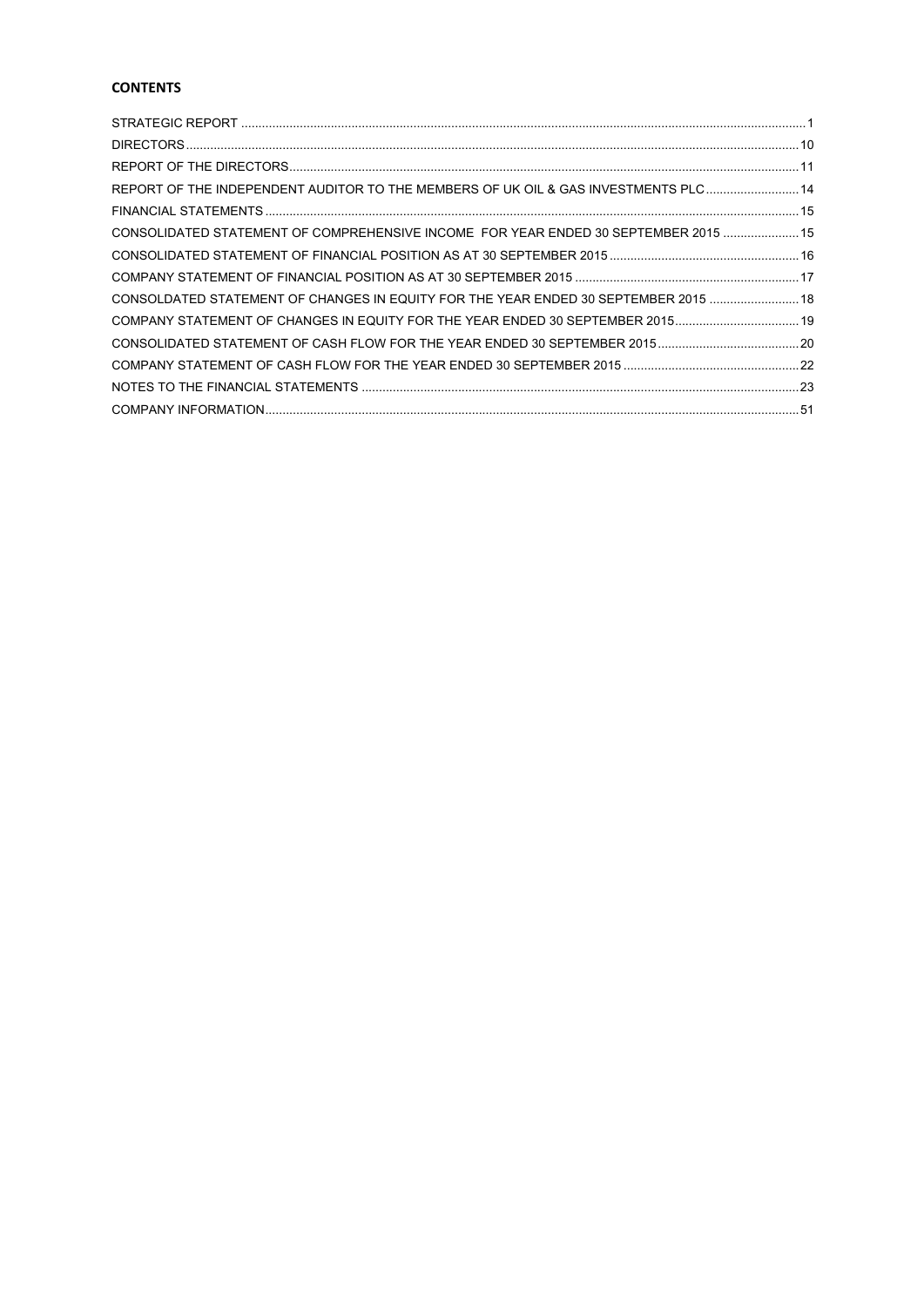#### **STRATEGIC REPORT FOR THE YEAR ENDED 30 SEPTEMBER 2016**

## **STATEMENT FROM THE CHAIRMAN**

UK Oil & Gas Investments PLC ("Group", "Company" or "UKOG") is an oil and gas investment company which specialises in finding and producing oil from previously unrecognised naturally-fractured rocks in the Weald Basin of southern England. Our prime focus is upon a new type of oil deposit within Kimmeridge Limestone rocks which we are pushing towards commercial production.

In the three years since UKOG re‐listed on AIM, chiefly boosted by the success of our Kimmeridge Limestone oil results at Horse Hill, we have become one of the most recognised and significant players in the UK onshore sector.

Listed on London's Alternative Investment Market (AIM) and NEX Exchange Growth Market (formerly the ISDX Growth Market), we have a portfolio of direct and indirect investments in 12 UK onshore exploration, appraisal, development and production assets. We are the largest acreage holder in the south‐east of England, with assets covering 942 gross km<sup>2</sup> in the Weald and Purbeck-Wight Basins. Our portfolio includes five undeveloped conventional oil fields that we are moving towards near-term production. We generate investment cash from our interests in two producing oil fields in the region, Horndean and Avington.

At the heart of all that we do is minimising the impact of our activities on local communities and having total respect for the environment in which we live. We are determined to provide energy for Britain while preserving the way of life and rural beauty of our licence areas.

We believe that fully understanding our assets is fundamental to our success. That is why we engage with global experts, such as Nutech, Schlumberger and Xodus Group, together with internationally recognised academic institutions such as Imperial College, London, to provide us with the best advice to help turn our innovative ideas and oil discoveries into economic reality.

Our interests in the new Kimmeridge Limestone oil play have the potential for exceptional growth in the near and foreseeable future. Our portfolio also provides a solid underpinning of undeveloped oil discoveries, which along with our Kimmeridge Limestone projects, are economically robust at current Brent crude prices. We have a clear business plan, and the technical and operational expertise to make UKOG into a significant onshore producing oil company by end 2018.

## **The key highlights of 2016 include:**

- The Horse Hill-1 ("HH-1") oil discovery was the first ever to flow substantial oil from the Kimmeridge Limestones ("KL"). It achieved an aggregate stabilised natural flow rate of 1,365 barrels of oil per day ("bopd") from two KL reservoirs (KL3 and KL4), a record rate for any UK onshore discovery well.
- Additionally, the HH‐1 Portland reservoir flowed at a stabilised pumped rate of 323 bopd, the highest rate recorded from any UK Portland well. This rate was constrained by the pump's capacity.
- Via two acquistions, UKOG became the largest licence holder in the south-east of the UK, holding 942 gross km², a 113% increase from the previous reporting period.
- Acquisition of the 300 km² PEDL234 licence made UKOG the largest acreage holder within the KL play, with 672 gross km<sup>2</sup> licenced within the basin's "sweet spot".
- UKOG's acreage interests are independently calculated to contain approximately 20% of the Kimmeridge oil in place ("OIP") over the entire Weald Basin, with a gross P50 Kimmeridge OIP within Company licences of 17.12 billion barrels
- We acquired regulatory permissions to drill two new KL wells in 2017, Broadford Bridge-1 and Holmwood‐1. Both are HH‐1 geological look‐alikes.
- UKOG consolidated and increased its interests in Horse Hill (PEDL137/246) and Holmwood (PEDL143)
- We submitted planning applications for two extensive appraisal and development projects at Horse Hill and Markwells Wood.
- Contingent Resources from our conventional portfolio increased to over 14 million barrels ("MMbbl") recoverable (excludes any recoverable resources in the KL and the PEDL234 Godley Bridge Portland gas discovery). UKOG's net resources have scope for significant growth via future inclusion of the KL.

The past year's activities and results are part of our goal to deliver, by the end of 2018, at least one, but potentially three, producing wells from the KL, plus production from the Horse Hill Portland. The forward plan also aims to deliver, by the end of 2019, oil production from Markwells Wood and Arreton, plus KL oil and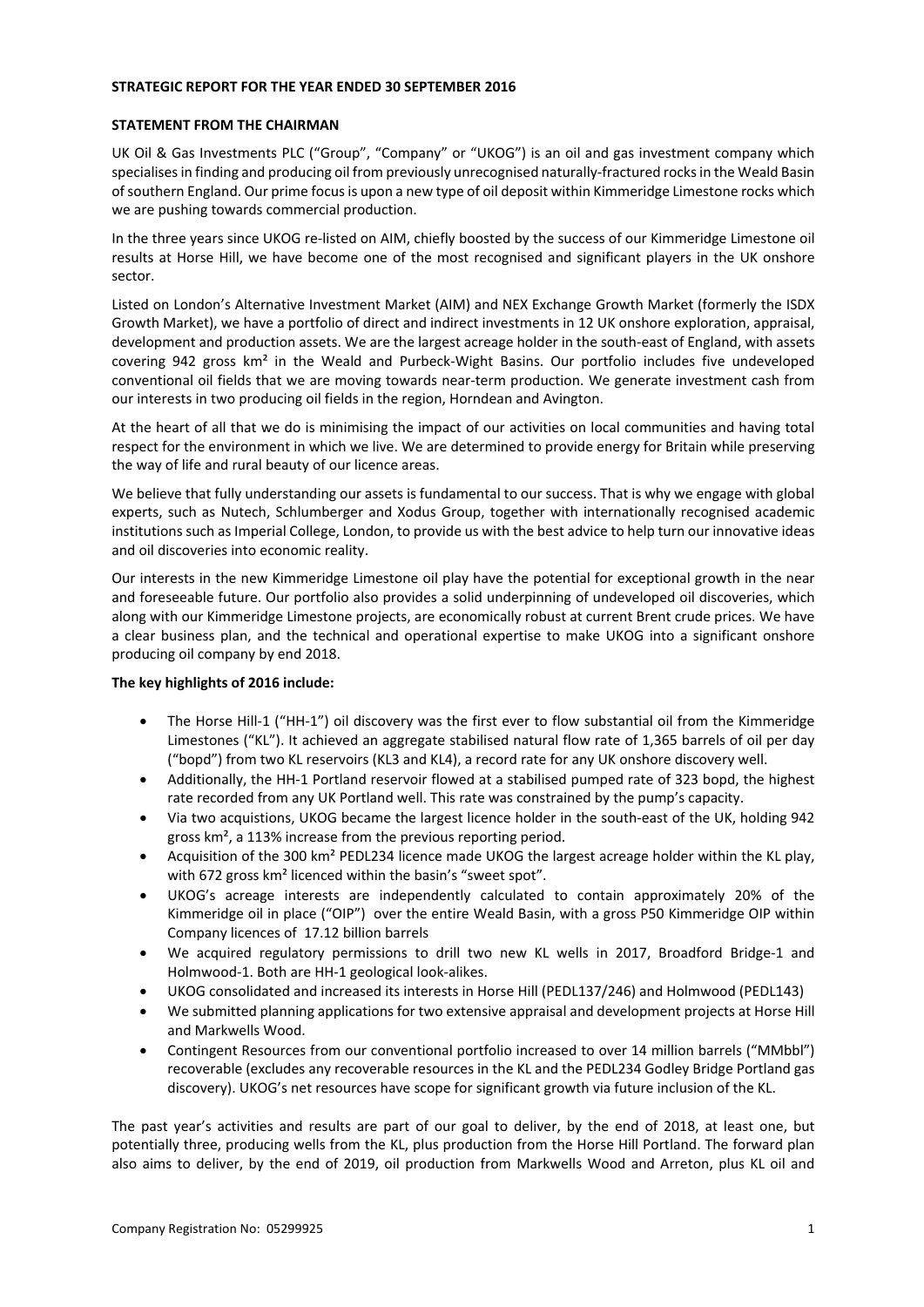Portland natural gas from the Godley Bridge discovery. If successful, the Company is therefore poised to generate significant cash flow in the short to medium‐term.

Sadly, there was one event that marred UKOG's past year. In November 2016, Jason Berry, our Commercial Director, died suddenly. He was only 47. Jason was instrumental in securing the solid financial footing that enabled us to deliver such a positive performance. He was heavily involved in the Company's £4 million share placing (May 2016). He will be missed. The most fitting tribute we can pay to him is to build further upon the momentum and success he helped to achieve. Our thoughts remain with his family.

## **Strategy**

UKOG's overall exploration and appraisal strategy is geared towards oil extraction from previously unrecognised naturally‐fractured rocks within the Weald and the Purbeck‐Wight Basins of southern England. We have built a portfolio that has the potential to generate significant returns for the Company and its shareholders. It includes low-risk oil & gas production, appraisal and development assets as well as high upside exploration assets.

The key to this strategy is the Kimmeridge Limestone oil play, which will continue to be our flagship for the foreseeable future. Our aim is to demonstrate that the play can generate economic returns and is repeatable over the entirety of our 672 gross km<sup>2</sup> licence holding in the basin's "sweet spot". Whilst it is still early days, our goals are simple, and we aim to:

- Demonstrate commercial production from one, possibly two, wells at Horse Hill by end 2018
- Demonstrate that Horse Hill results can be replicated in three other locations across the Weald Basin (two wells in 2017: Broadford Bridge‐1, Holmwood‐1, one further in the first half of 2018)
- Deliver production from each well as early as permitting allows
- Further consolidate our holdings, where possible, and acquire further prospective acreage

Planning permissions are in place for the two 2017 wells, and we expect to receive the necessary consents for the planned Horse Hill production testing and drilling activities by the end of July. We are firmly on track to meet our end 2018 first production oil target.

## **OPERATIONAL REVIEW AND OUTLOOK**

## **Horse Hill**

Onshore licences PEDL137 (99.3 km², net interest 31.2%) and PEDL246 (43.6 km², net interest 31.2%) contain the Horse Hill Portland and KL light oil discoveries. Long term production testing is planned for 2017, to be followed by two further appraisal/development wells in 2018.

Much of the Company's effort over the past year was focused on the highly successful well tests at HH‐1, and numerous follow‐up analyses. Although we had expected to encounter moveable light oil in the Kimmeridge, the overall stabilised flow rate from the two uppermost limestones (KL3 and KL4), which aggregated 1,365 bopd of 40 API gravity dry oil, were beyond our highest expectations. These rates undeniably proved that the limestones could produce at initial commercial rates. No evidence of depletion was indicated from the test data analyses.

We followed up the flow tests with the acquisition of Angus Energy's and Flowermay Limited's interests in the licences and the submission of an extensive planning application to undertake long‐term production testing and drill further wells at Horse Hill. By agreement with Surrey County Council, the determination of the planning application will take place by the end of July following Surrey's May  $4<sup>th</sup>$  local council elections. The timing is in line with our expectations to commence testing in 2017 and our future projected first-oil target. The testing will last for approximately six months.

The planned production tests are specifically designed to prove access to a commercial volume of oil in place ("OIP"). Consequently, we expect to be able to make a declaration of commerciality for the Kimmeridge and Portland following these test results.

Analysis of the HH flow test data clearly demonstrates that natural fracturing is the key parameter that enabled high natural flow rates. We have learnt a great deal about the origin and pattern of this natural fracture system and plan to collect core and image log data from our new wells to help further this understanding.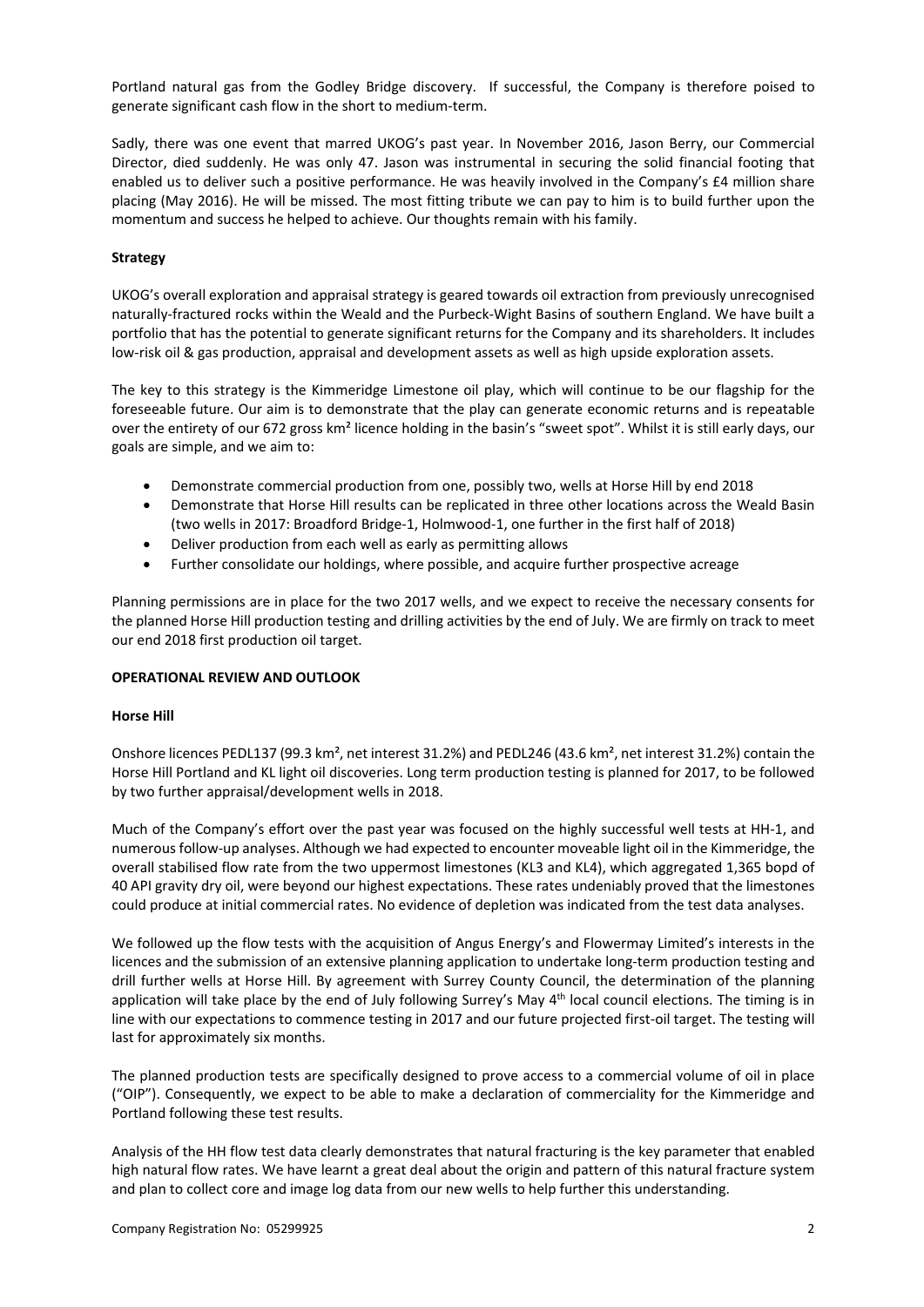The HH-1 well test data also indicate that the fractures in KL3 and KL4 could be vertically connected. Consequently, we believe that the well may have connected to a much larger fractured‐reservoir "tank" than the the two individual limestones tested. It is, therefore, possible that natural fractures within the shale may also have directly contributed to measured oil flow. This observation has important and positive implications for the quantity of oil that could be recovered from a Kimmeridge well. We will, of course, know more after the upcoming long‐term tests.

Following the production tests, we plan to drill a further deviated KL wellbore, HH-1z, from the existing HH-1 wellbore, and then a new well, HH‐2, designed to access the Portland in both the Horse Hill and Collendean Farm fault blocks. We may use the opportunity to drill a HH‐2 pilot hole down through the Kimmeridge to take key core and image log data. These wells are designed to be completed as future permanent oil producers, with first oil planned towards the end of 2018, subject to the necessary regulatory approvals and field development consent.

We also note with interest that, after the period, the nearby Brockham field re-entry well, BR-X1z (UKOG indirect interest 1.41%) recorded oil and gas shows throughout the Kimmeridge section. The same observations were made throughout the Kimmeridge at HH‐1.

Should the BR‐X1z well encounter natural‐fracturing and flow oil from the Kimmeridge at commercial rates, it will provide further support that the Horse Hill results can be replicated elsewhere, and that the Horse Hill oil deposit likely extends to the north across the 99.3 km<sup>2</sup> of PEDL137 to Brockham (PL235 8.9 km<sup>2</sup>). Furthermore, a good Kimmeridge result would have strong positive implications for our Holmwood well, only 8 km west of HH‐ 1. UKOG, with its extensive 672 km² acreage holding in the Weald's "sweet‐spot", is well‐positioned to exploit this wider oil deposit.

The HH-1 Portland oil discovery's importance was further boosted by Xodus' report which determined that the P50 OIP had increased to 32 MMbbl, an increase of 53% from the 21 MMbbl reported prior to 2016 flow testing. Gross Contingent Resources rose to 1.5 MMbbl (0.5 MMbbl net to UKOG) with a further 1.7–6.6 MMbbl gross recoverable (0.5-2.1 MMbbl net UKOG) being possible via implementation of a water re-injection scheme.

# *Other Horse Hill‐related Activity Highlights*

- Xodus' conceptual Weald Kimmeridge Limestone oil development study, pubished in October 2015, showed a low visual impact site could be achieved via wellheads and pumps below ground level. Controlled production could minimise HGV impact on local road infrastructure.
- Nutech calculated a total Horse Hill licence Kimmeridge P50 OIP of 5,198 MMbbl, of which 960 MMbbl is contained in the KL2, KL3 and KL4 (October 2015).
- EY's report, published in April 2016, assessed the potential impact of a Weald‐wide KL oil production success case on the UK economy. The report concludes that KL oil production could provide up to 27% of future UK daily oil demand, a gross value‐add to the UK economy of up to £53 billion and generate significant jobs.
- The Oil and Gas Authority granted licence extensions to PEDL137 and PEDL246 via the creation of "Retention Areas" over the entirety of both licences.

# **Broadford Bridge**

Onshore licence PEDL234 (300 km², net interest 100%) contains multiple look‐alike geological features to the Horse Hill KL oil discoveries. The licence also contains an eastern extension of the Godley Bridge‐1 Portland gas discovery. The Broadford Bridge‐1 well is planned for 2017.

During the period, utilising the knowledge gained from the HH‐1 flow tests, UKOG acquired PEDL234, significantly increasing its acreage holding within the KL play's prime prospective area, or "sweet spot". The licence is operated by Kimmeridge Oil & Gas Limited ("KOGL"), a wholly‐owned subsidiary of UKOG.

The licence is one of the UK's largest, covering 300 km², three times the size of our Horse Hill licence PEDL137. It straddles both the northern and southern flanks of the Weald Basin and, more crucially, the basin centre, where the Kimmeridge is interpreted to contain significant volumes of in‐situ generated oil. Nutech's calculated Kimmeridge P50 OIP figures of 7,100 MMbbl within PEDL234, of which 1,700 MMbbl lie within the limestones, gives comfort to this viewpoint.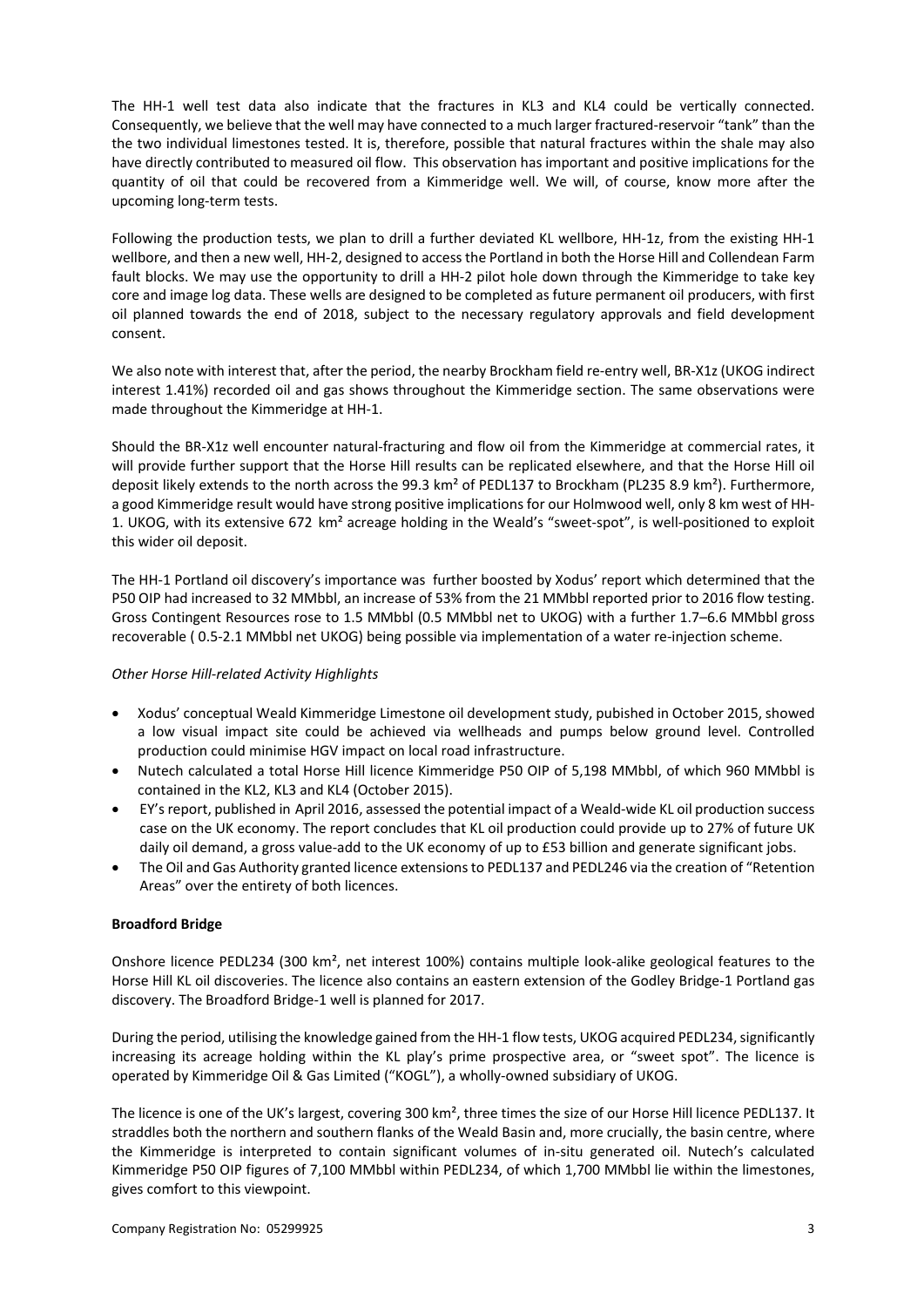The KL are shown by legacy wells and seismic to be well developed over the entire licence, as are multiple areas likely to contain natural fracturing within the Kimmeridge, similar to that seen at Horse Hill.

Importantly, the licence acquisition included the existing Broadford Bridge well pad, planning permission and EA consent to drill the Broadford Bridge‐1 ("BB‐1") exploratory well.

The BB-1 well, planned for Q2 2017, will be a deviated or "slant" well, designed to penetrate the entire Kimmeridge section, targeting the four naturally-fractured Kimmeridge Limestones (KL1-KL4) to confirm that KL oil is contained within a resource or continuous oil deposit. The well will test the southern edge of the basin within a mirror-image of the Horse Hill fault block. The Kimmeridge section is planned to be drilled at an angle of approximately 45 degrees to vertical and approximately orthogonal to the predicted direction of open fractures within the Kimmeridge.

Operations will include the acquisition of an extensive coring, electric log and borehole imaging data set to provide further key information on the limestone reservoirs and natural fracturing. All pre‐drill tenders have been issued and a drilling rig chosen. We expect that the well will provide UKOG with a quantum leap in knowledge of these unique KL reservoirs.

Our planning permission also includes the ability to flow test the well for up to 14 weeks. If successful, and provided the tests are encouraging, KOGL would aim to apply for permanent production status from BB‐1 by the end of 2018.

Due to our 100% ownership, if BB‐1 is a discovery of similar nature to HH‐1, it could result in three times the overall net oil production impact to the Company compared to Horse Hill. Furthermore, should BB‐1 ultimately prove our hypothesis that KL oil lies within a wider resource deposit, the licence's 300 km² area could hold around three times the recoverable resources of the Horse Hill licences.

Consequently, it is our viewpoint that a successful outcome from the BB-1 programme could have a highly material and transformational impact upon the Company.

## **Godley Bridge**

Godley Bridge lies within onshore licence PEDL234, as per Broadford Bridge.

Technical studies by Xodus and UKOG show that the Godley Bridge-1 ("GB-1") Portland gas discovery likely extends into the north of PEDL234. More importantly, Nutech's petrophysical analysis of the GB-1 well also indicates that significant oil potential lies within the Kimmeridge underlying the Portland gas accumulation.

The Kimmeridge section encountered by the GB-1 well is thicker and more deeply buried than at Horse Hill, indicating the possibility for greater oil generation per unit volume of Kimmeridge shale than at Horse Hill. The Godley Bridge discovery also lies along a pronounced east‐west faulted structural flexure, some 15 km in extent, and which is a prime candidate for the development of an associated significant fracture‐network within both limestones and shales. Wet gas and oil shows were recorded throughout the Kimmeridge in GB‐1 as is the case at the HH‐1 discovery.

KOGL has started work on the selection of a well site and an associated planning application to drill a well in the first half of 2018. The well would both further appraise the Portland gas discovery and test the deeper KL1 ‐KL4.

## **Holmwood**

Onshore licence PEDL143 (91.8 km², net interest 30%, operator Europa Oil & Gas (Holdings) plc) contains the Holmwood prospect, which is a look‐alike feature to the HH‐1 Portland and Kimmeridge oil discoveries, 8 km to the east. Planning permission is in place to drill the Holmwood‐1 well to test the Portland and the Kimmeridge in 2017.

In November 2015, UKOG further increased its interest in the Holmwood PEDL143 licence and now holds a material 30% stake, being the largest single participant in the joint venture.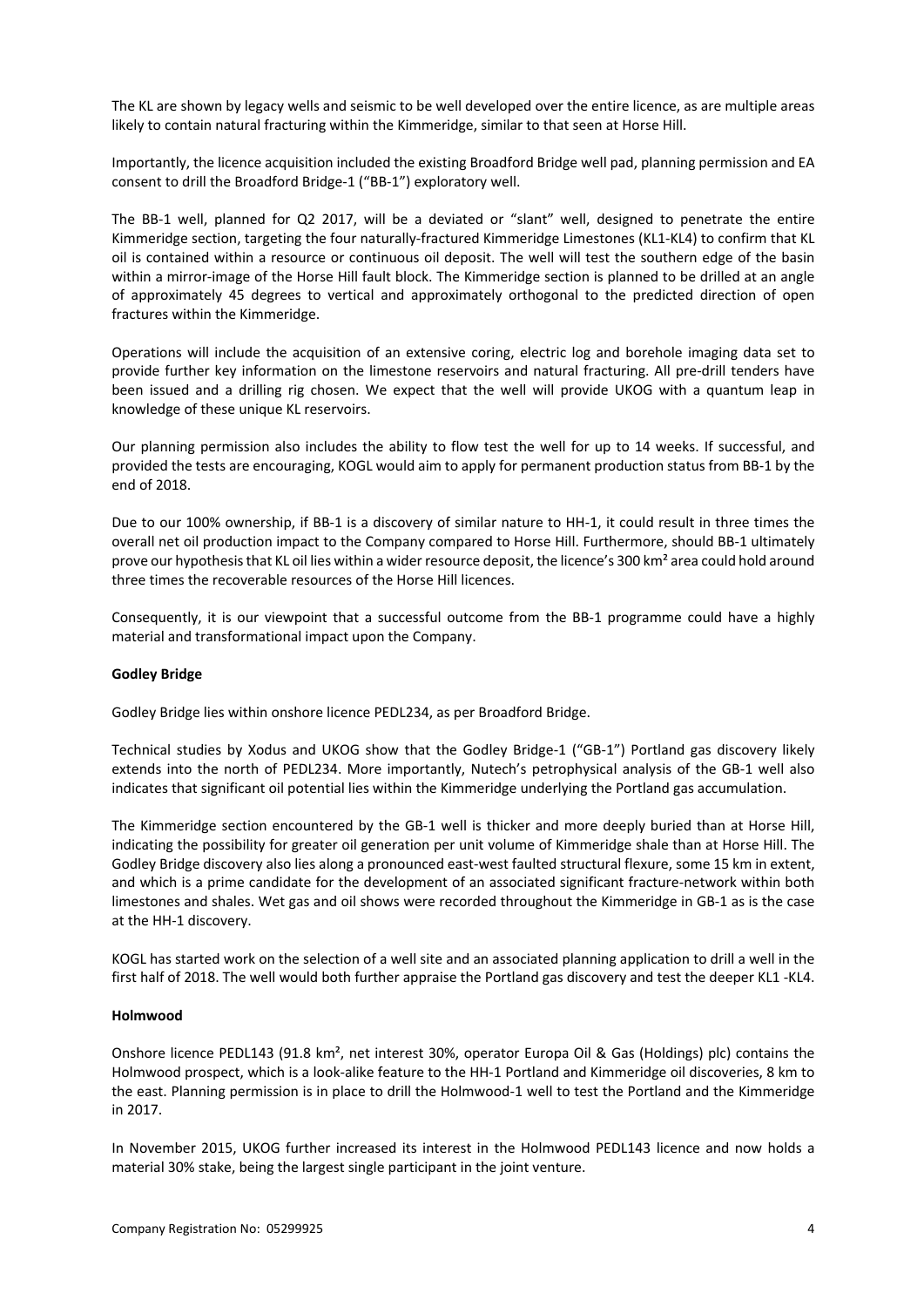The Holmwood‐1 well is an important part of our Kimmeridge oil strategy. It is one of our three planned new wells designed to demonstrate that the results of Horse Hill can be replicated across the Weald and that the Kimmeridge contains a laterally extensive oil deposit. The planned deviated well will also test a shallower Portland sandstone objective in a look‐alike geological setting to the Horse Hill and Collendean Farm Portland discovery.

#### **Markwells Wood**

Onshore licence PEDL126 (11.2 km², net interest 100%) contains the Markwells Wood‐1 oil discovery.

In September 2016 UKOG submitted a planning application to the South Downs National Park Authority to further appraise and develop the Markwells Wood-1 oil discovery. The planned two-phase programme would see four horizontal wells drilled within the conventional Great Oolite limestone reservoir. The discovery is a geological look-alike to the neighbouring Horndean producing oil field (UKOG net interest 10%). A planning decision is expected in Q2 2017.

As part of the Markwells Wood planning application, UKOG has worked with hydrogeology specialists Envireau Water, the Environment Agency and Portsmouth Water to arrive at a greatly improved understanding of the chalk aquifer that lies adjacent to the site. Future planned drilling will utilise biodegradable natural drilling fluids to present zero hazard to the area's chalk groundwater acquifer.

#### **Isle of Wight**

Onshore licence PEDL331 (200 km², net interest 65%) and offshore licence P1916 (46.7 km², net interest 100%. PEDL331 contains the Arreton‐1 and Arreton‐2 oil discovery.

These licences contain the same geology as our Weald Basin licences. Our focus is on fracture-enhanced conventional limestone and sandstone reservoirs that have been missed by previous operators.

The PEDL331 licence was formally granted to UKOG by the Oil and Gas Authority in the Summer. We have selected a well site and are currently compiling a planning application to drill a deviated appraisal well in the Arreton-2 oil discovery, again with a view to achieving early oil production in the event of success.

An analysis by Xodus Group Ltd ("Xodus") of the Arreton‐2 oil discovery ("Arreton Main") and the adjacent low‐ risk Arreton North and South Prospects ("Arreton Prospects") calculated an aggregate gross P50 OIP of 219 MMbbl and net P50 Contingent Resources of 10.2 MMbbl and 6.8 MMbbl for Arreton Main, and the Arreton Prospects respectively.

#### **Baxters Copse**

Onshore licence PEDL233 (89.6 km², net interest 50%, Operator IGas Energy plc) contains the Baxters Copse‐1 oil discovery – an appraisal well is planned for 2018‐2019.

#### **Horndean**

Onshore licence PL211 (27.3 km², net interest 10%, operator IGas Energy plc). Horndean continued stable oil production throughout the period averaging 144 gross bopd.

#### **Avington**

Onshore licence PL070 (18.3 km<sup>2</sup>, net interest 5%, operator IGas Energy plc) Avington continued stable oil production throughout the period averaging 47 gross bopd.

#### **Brockham**

The Brockham field lies in onshore licence PL235 (8.9 km², indirect net interest 1.41%, operator Angus Energy plc) and is the closest similar Portland sandstone producing oil field to the HH‐1 Portland discovery.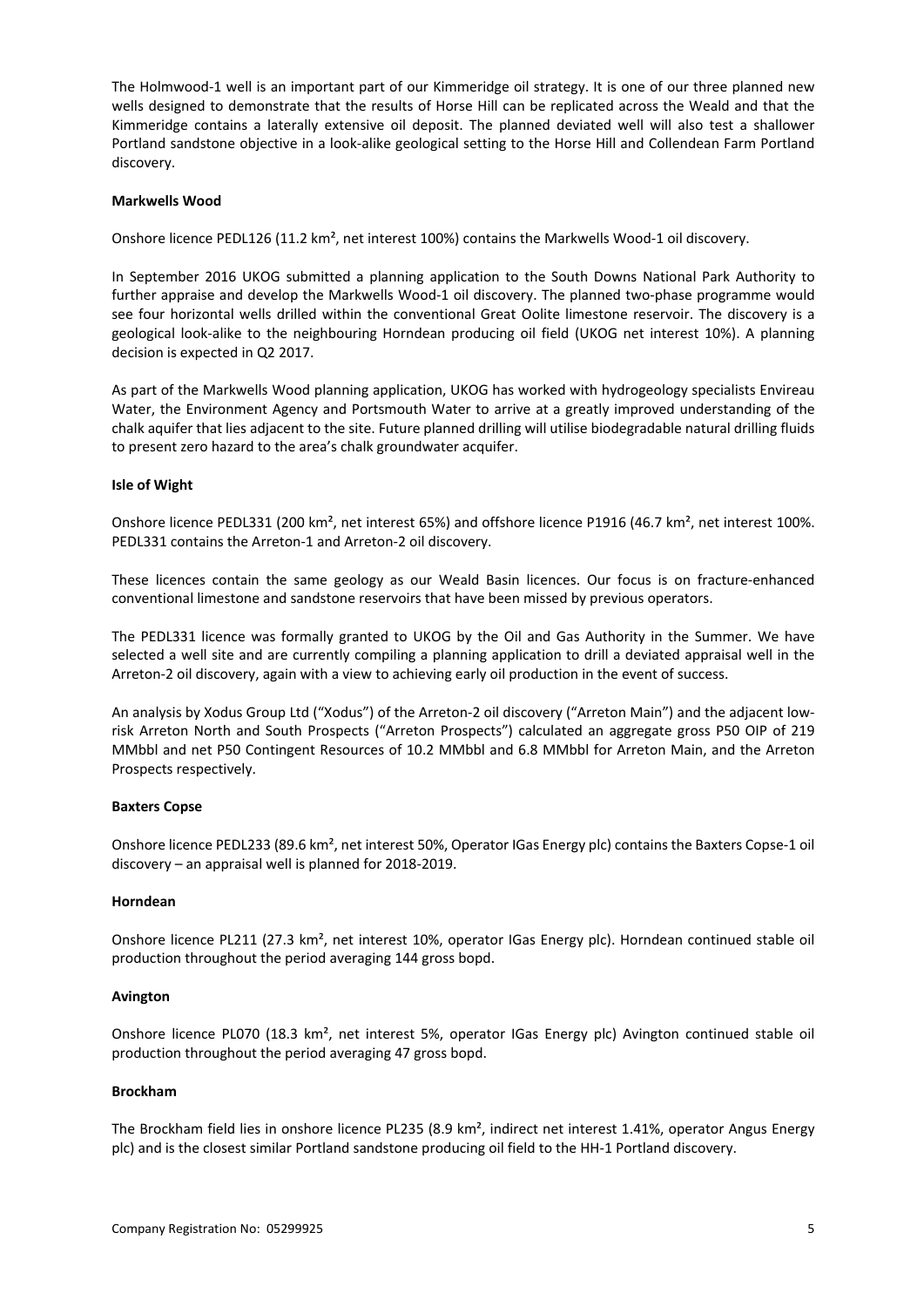After the reporting period, the operator conducted a well intervention programme on the Brockham discovery well BR-X1, encountering oil and gas shows in the Portland, Kimmeridge and Corallian. We understand that electric logs have been acquired and are under interpretation. We await further news of planned flow testing. As previously described, a successful Kimmeridge test would be a very positive outcome for UKOG's Horse Hll and Holmwood interests and the overall Kimmeridge Limestone play.

Portland production has been shut in pending completion of site improvements and the BR‐X1 re‐entry.

A the time of writing, due to Angus Energy's Initial Public Offering in November 2016 and other share issues, UKOG's share ownership was diluted from 6% to 2.56%.

## **Lidsey**

The Lidsey field lies in onshore licence PL241 (5.3 km², indirect net interest 1.28%, Operator Angus Energy plc) produces from the same Great Oolite limestone as UKOG's Horndean and Avington oil fields and our Markwells Wood and Baxter's Copse oil discoveries. UKOG's interest is via our minority shareholding in Angus Energy. Lidsey production is shut‐in pending an infill well in 2017.

#### **Reserves, Resources and Oil in Place**

UKOG has estimated net attributable P50 reserves of 89,983 barrels of oil (see Table 1 below). This figure is largely unchanged from last year, despite continuing production and several issues of shares by Angus Energy, diluting UKOG's net attributable interest in Brockham and Lidsey.

At the time of writing, UKOG also has 22.2 MMbbl of net attributable P50 Contingent and Prospective Resources (see Table 2 below). Table 2 includes the recently announced net Contingent Resources for the Horse Hill Portland reservoir. However, Table 2 does not include net Contingent Resources for the PEDL234 Godley Bridge gas discovery or Prospective Resources for the Isle of Wight P1916/PEDL331 M prospect.

Gross unrisked OIP for UKOG's licence interests are shown in Table 3. These OIP volumes are dominated by the Kimmeridge OIP estimated for the Horse Hill and Broadford Bridge/Godley Bridge licences.

| Asset           | <b>UKOG</b><br><b>Interest</b> | Gross Reserves (bbl) |            |            | <b>Net Reserves (bbl)</b> |            |            | Source, Date            |
|-----------------|--------------------------------|----------------------|------------|------------|---------------------------|------------|------------|-------------------------|
|                 |                                | <b>P90</b>           | <b>P50</b> | <b>P10</b> | <b>P90</b>                | <b>P50</b> | <b>P10</b> |                         |
| Horndean        | 10%                            | 774,000              | 1,180,000  | 1,425,000  | 71.700                    | 85,600     |            | 114,300 IGas, July 2016 |
| Avington        | 5%                             | 18,000               | 36,000     | 63,000     | 900                       | 3,150      | 6,250      | IGas, July 2016         |
| Lidsey          | 1.28%                          | 6,000                | 6,000      | 6,000      | 77                        | 77         | 77         | Angus, Nov<br>2016      |
| <b>Brockham</b> | 1.41%                          | 69,000               | 82,000     | 92,000     | 973                       | 1,156      | 1,297      | Angus, Nov<br>2016      |
| <b>TOTALS</b>   |                                |                      |            |            | 73,650                    | 89,983     | 121.924    |                         |

#### **Table 1: UKOG's Producing Fields, Gross and Net Reserves**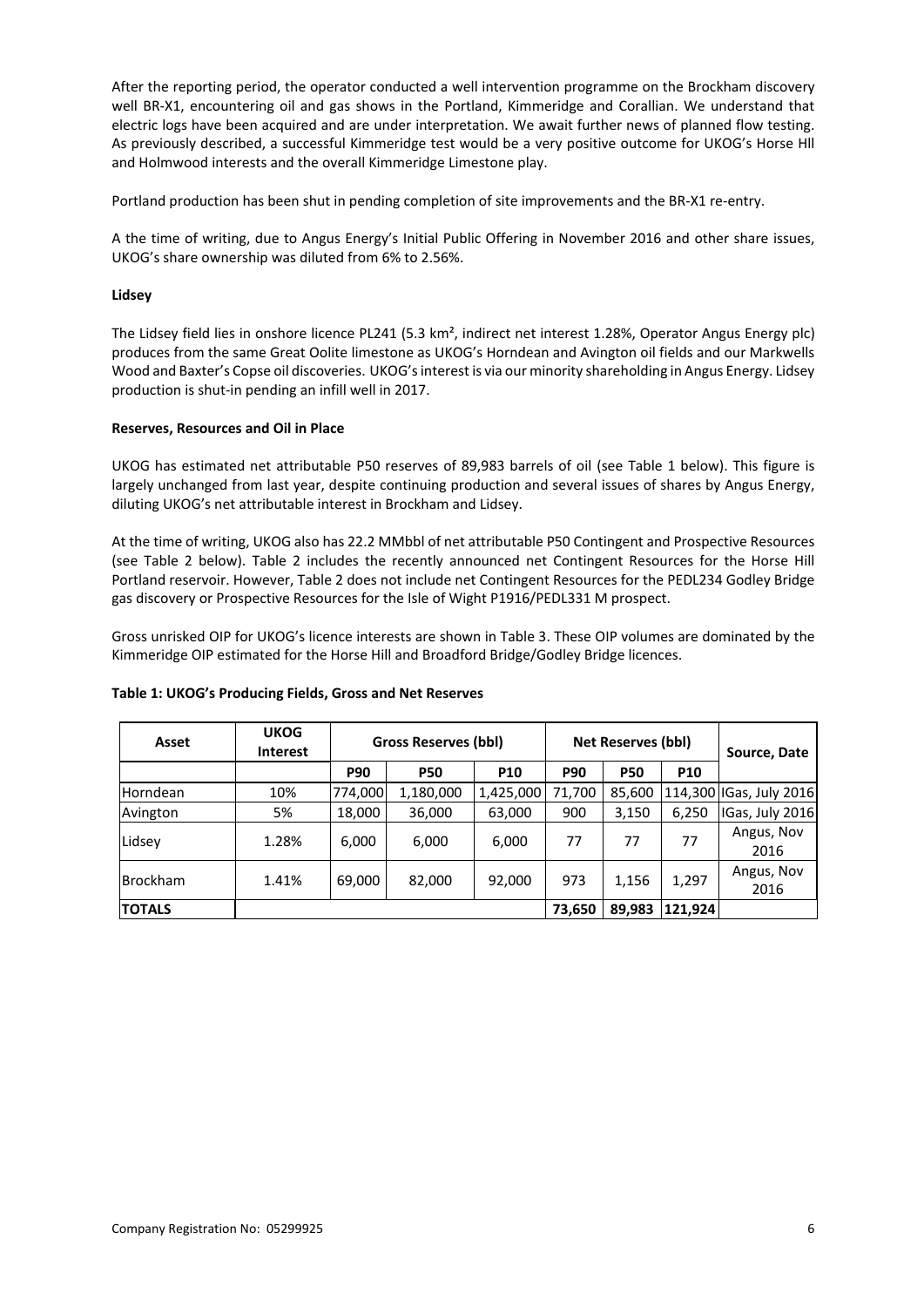#### **Table 2: UKOG's Unrisked Gross and Net Resources for Four Oil Discoveries and Three Exploration Prospects**

| Asset                          | Licence        | <b>UKOG's</b><br><b>Interest</b> |            | <b>Gross Resources</b><br>(MMbbl) |            | <b>Net Resources</b><br>$(MMbb)$ <sup>1</sup> |            |            | Source, Date           |
|--------------------------------|----------------|----------------------------------|------------|-----------------------------------|------------|-----------------------------------------------|------------|------------|------------------------|
|                                |                |                                  | <b>P90</b> | <b>P50</b>                        | <b>P10</b> | <b>P90</b>                                    | <b>P50</b> | <b>P10</b> |                        |
| Horndean <sup>2</sup>          | PEDL126        | 10%                              | 0.6        | 1.3                               | 2.7        | 0.1                                           | 0.1        | 0.3        | IGas/DeGMcN, July 2016 |
| Avington <sup>2</sup>          | PEDL070        | 5%                               | 0.5        | 0.7                               | 1.0        | 0.03                                          | 0.04       | 0.05       | IGas/DeGMcN, July 2016 |
| Markwells Wood <sup>2</sup>    | PEDL126        | 100%                             | 0.6        | 1.3                               | 2.7        | 0.6                                           | 1.3        | 2.7        | Xodus, September 2015  |
| Holmwood <sup>3</sup>          | PEDL143        | 30%                              | 0.8        | 3.4                               | 12.5       | 0.2                                           | 1.0        | 3.8        | Europa/ERCE, June 2012 |
| Baxters Copse <sup>2,4</sup>   | PEDL233        | 50%                              | 2.7        | 4.6                               | 6.7        | 1.3                                           | 2.3        | 3.4        | IGas/DeGMcN, July 2016 |
| Horse Hill Portland            | <b>PEDL137</b> | 31.2%                            | 0.6        | 1.5                               | 3.6        | 0.2                                           | 0.5        | 1.1        | Xodus, January 2017    |
| Arreton Main <sup>2</sup>      | PEDL331        | 65%                              | 9.9        | 15.7                              | 24.1       | 6.4                                           | 10.2       | 15.7       | Xodus, January 2016    |
| Arreton Prospects <sup>3</sup> | <b>PEDL331</b> | 65%                              | 4.0        | 10.5                              | 21.6       | 2.6                                           | 6.8        | 14.0       | Xodus, January 2016    |
| Lidsey $2,5$                   | PL241          | 1.02%                            | 0.3        | 0.6                               | 0.7        | 0.00                                          | 0.01       | 0.01       | Angus/Xodus, Nov 2016  |
| Brockham <sup>2</sup>          | PL235          | 1.41%                            | 0.1        | 0.2                               | 0.3        | 0.00                                          | 0.00       | 0.01       | Angus/Xodus, Nov 2016  |
| <b>TOTALS</b>                  |                |                                  |            |                                   |            | 11.5                                          | 22.2       | 41.0       |                        |

#### **Notes:**

1. UKOG net share.

2. Contingent Resources.

3. Prospective Resources.

4. Contingent Resources are in barrels of oil equivalent, as they include gas.

5. Angus Energy's rights in any future new Lidsey well are reduced by 20%, due to a transaction with Doriemus Plc.

## **Table 3: UKOG Unrisked Gross OIP**

|                        |                | UKOG's          | OIP (MMbbl) or GIIP (bcf) |             |            |                           |
|------------------------|----------------|-----------------|---------------------------|-------------|------------|---------------------------|
| Asset                  | Licence        | <b>Interest</b> | Low                       | <b>Best</b> | High       | Source & Date             |
|                        |                |                 | <b>P90</b>                | <b>P50</b>  | <b>P10</b> |                           |
| Offshore Isle of Wight | P1916          | 100%            | 37                        | 107         | 239        | UKOG, March 2015          |
| M Prospect Oil         |                |                 |                           |             |            |                           |
| Offshore Isle of Wight | P1916          | 100%            | 57                        | 184         | 426        | UKOG, March 2015          |
| M Prospect Gas 1       |                |                 |                           |             |            |                           |
| Onshore Isle of Wight  | <b>PEDL331</b> | 65%             | 144                       | 219         | 322        | Xodus, January 2016       |
| Markwells Wood         | PEDL126        | 100%            | 33                        | 46          | 62         | Xodus, September 2015     |
| Holmwood               | <b>PEDL143</b> | 30%             | 4                         | 15          | 55         | Europa/ERCE, June 2012    |
| <b>Horndean</b>        | PL211          | 10%             | 27                        | 56          | 110        | Northern/RPS, Feb 2010    |
| Avington               | PEDL070        | 5%              | 25                        | 59          | 110        | IGas/Senergy, July 2014   |
| <b>Baxters Copse</b>   | PEDL233        | 50%             | N/A                       | 52          | N/A        | IGas/Senergy, July 2014   |
| Horse Hill Portland    | <b>PEDL137</b> | 31.2%           | 22                        | 32          | 47         | Xodus, January 2017       |
| Horse Hill Oil         | PEDL137/246    | 31.2%           | 3,131                     | 9,245       | 17,519     | Nutech, June 2015         |
| Horse Hill Oil         | PEDL137/246    | 31.2%           | N/A                       | 10,993      | N/A        | Schlumberger, August 2015 |
| Broadford Bridge/      | PEDL234        | 100.0%          | 3,158                     |             | 13,717     | Nutech, December 2016     |
| Godley Bridge Oil      |                |                 |                           | 7,120       |            |                           |
| Lidsey                 | PL241          | 1.28%           | 6                         | 10          | 15         | Angus/Xodus Nov 2016      |
| <b>Brockham</b>        | <b>PL235</b>   | 1.41%           | $\overline{2}$            | 3           | 4          | Angus/Xodus Nov 2016      |

## **Notes:**

1. GIIP figures.

# **FINANCIAL REVIEW**

# **Income Statement**

In 2016, production continued from Horndean and Avington generating revenues of £0.15 million. The operating loss increased in 2016 to £2.89 million compared to the £1.60 million loss in 2015. This increase is due to higher uncapitalised consultant, legal and due diligence costs associated with the acquisition and development of our asset portfolio. Loss for the year was £1.97 million an increase from the £1.69 million loss in 2015. The narrowing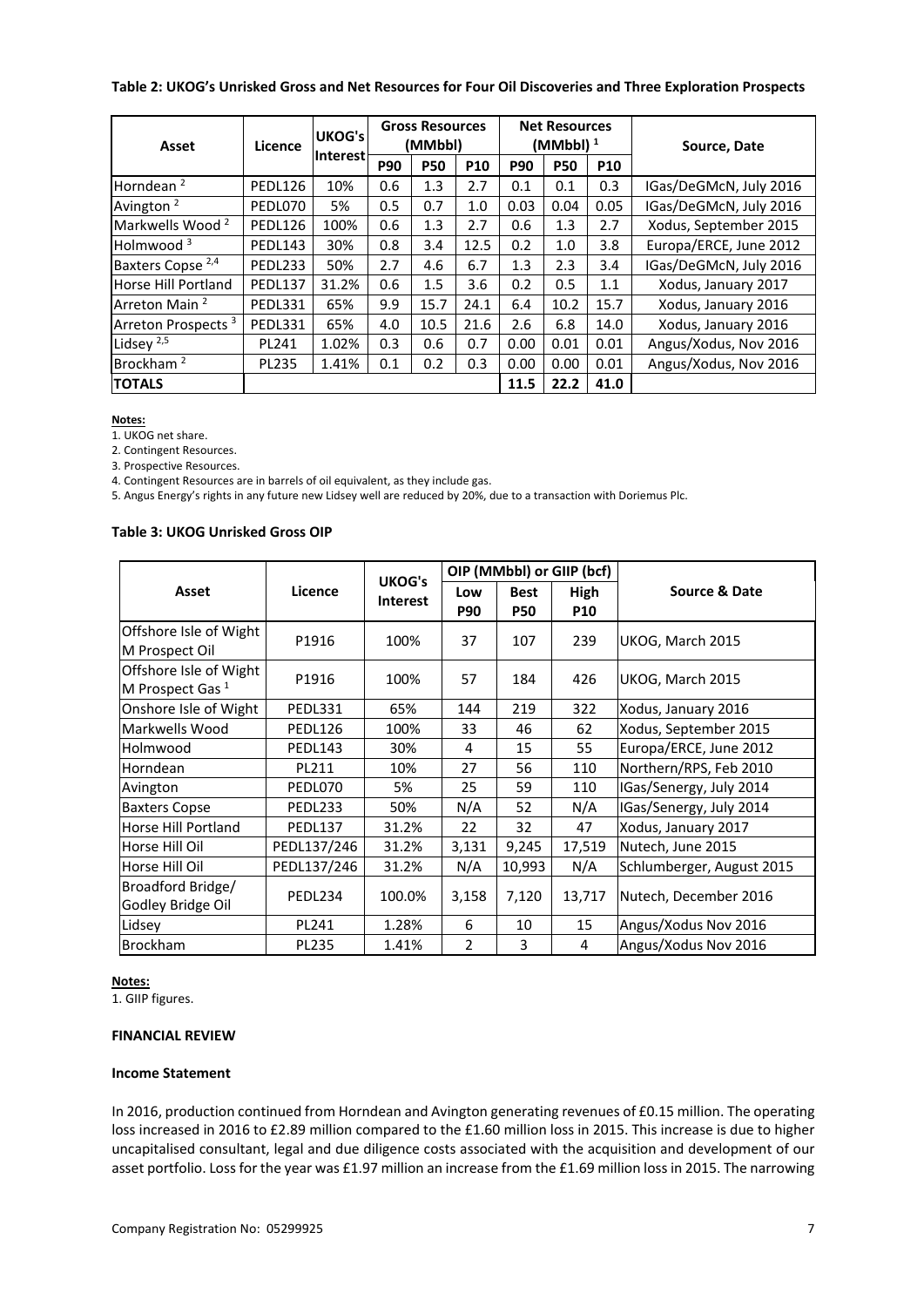of the loss, compared to the operating loss for the year was due to the £1.02 million credit to the Income statement as a result of the negative goodwill associated with the acquisition of Broadford Bridge (PEDL234).

#### **Cash Flow / Financing**

The Group raised £4.41 million during the year, which was primarily utilised to increase our exposure to the onshore oil assets within the Weald Basin in England. We acquired 100% of Celtique Energie Weald Limited (PEDL234) for £3.5 million, of which we paid £1.25 million in cash. In addition we increased our investment in Horse Hill from 20% to 48% over the year for £2.8 million, of which we paid £1.15 million in cash. We also loaned Horse Hill Developments Ltd a further £1.21 million to fund the drilling and testing activities carried out during the year at HH-1. Our net cash out flow from operating activites was £1.86 million (2015: £1.05 million).

#### **Balance Sheet**

During 2016, non-current assets increased by £7.87 million primarily as a result of the acquisition of Broadford Bridge. At the end of the period the Group had £2.44 million (2015: £4.59 million) in cash and cash equivalents. Along with its non‐current and other current assets the consolidated total assets were £18.51 million (2015: £11.58 million). Total liabilities increased to £0.59 million (2015: £0.44 million).

#### **INVESTING POLICY**

The Company's Investing Policy is to invest in and/or acquire companies and/or projects within the natural resources sector with potential for growth.

The Company will also consider opportunities in other sectors as they arise if the Board considers that there is an opportunity to generate potential value for Shareholders. Where appropriate, the Board may seek to invest in businesses where it may add its expertise to the management of the business and utilise its industry relationships.

The geographical focus will primarily be in regions in the world where the Board considers that valuable opportunities exist and potential returns can be achieved. The Board has identified United Kingdom as the current Company's focus.

The Company's interests in an investment and/or acquisition may range from a minority position to full ownership and may comprise one investment or multiple investments. The investments may be in either quoted or unquoted companies; be made by direct acquisitions or farm‐ins; and may be in companies, partnerships, earn-in joint ventures, debt or other loan structures, joint ventures or direct or indirect interests in assets or projects. The Board may focus on investments where intrinsic value may be achieved from the restructuring of investments or merger of complementary businesses.

The Board expects that investments will typically be held for the medium to long term, although short term disposal of assets cannot be ruled out if there is an opportunity to generate a potentially attractive return for Shareholders. The Board will place no minimum or maximum limit on the length of time that any investment may be held. The Company may be both an active and a passive investor depending on the nature of the individual investment.

There is no limit on the number of projects in which the Company may invest, and the Company's financial resources may be invested in a number of propositions or in just one investment, which may be deemed to be a reverse takeover under the AIM Rules. The Board intends to mitigate risk by appropriate due diligence and transaction analysis. Any transaction constituting a reverse takeover under the AIM Rules will also require Shareholder approval. The Board considers that as investments are made, and new promising investment opportunities arise, further funding of the Company may also be required.

Where the Company builds a portfolio of related assets it is possible that there may be cross holdings between such assets. Investments in early stage assets are expected to be mainly in the form of equity, with debt potentially being raised later to fund the development of such assets. Investments in later stage assets are more likely to include an element of debt to equity gearing. The Board may also offer New Ordinary Shares by way of consideration as well as cash, thereby helping to preserve the Company's cash for working capital and as a reserve against unforeseen contingencies including, for example, delays in collecting accounts receivable, unexpected changes in the economic environment and operational problems.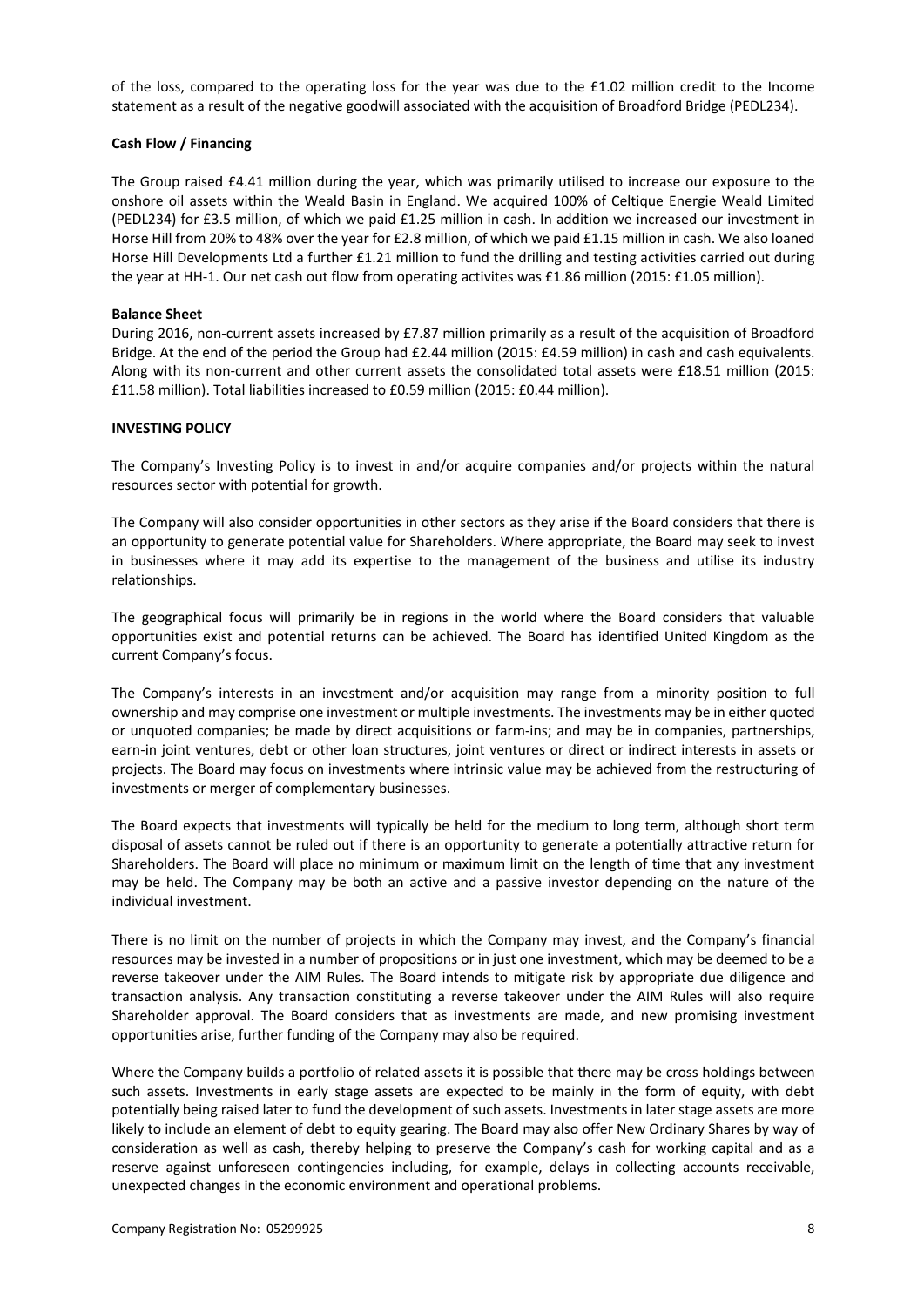Investments may be made in all types of assets and there will be no investment restrictions on the type of investment that the Company might make nor the type of opportunity that may be considered.

The Company may consider possible opportunities anywhere in the world.

The Board will conduct initial due diligence appraisals of potential business or projects and, where they believe further investigation is warranted, intend to appoint appropriately qualified persons to assist. The Board believes its expertise will enable it to determine quickly which opportunities could be viable and so progress quickly to formal due diligence. The Company will not have a separate investment manager.

The initial focus of the Company will be the achievement of capital growth for Shareholders and therefore the Company will only consider the payment of dividends as and when it is appropriate to do so. As such, it is not possible at this stage to give an indication of the likely level or timing of any future dividends. To the extent that any dividends are paid they will be paid in accordance with any applicable laws and the regulations to which the Company is subject. The amount of the dividends paid to Shareholders will fluctuate according to the levels of profits earned by the Company and will be dependent on sufficient distributable reserves being available to the Company.

## **CORPORATE SOCIAL RESPONSIBILITY**

#### **UKOG's Environmental Initiatives**

I am pleased to report that to further enhance our environmental credentials, we have agreed a long-term alliance with a British-based company to use its natural, biodegradable drilling fluid. This zero-hazard drilling fluid (or "mud") will be used in all of UKOG's oil exploration and development drilling activities across the Weald Basin. The use of this mud will ensure that there can be zero contamination of any groundwater via the drilling process.

The drilling fluid, also used by water well drilling companies in the UK, is registered with the Centre for Environment, Fisheries and Aquaculture Science (Cefas). It is also the only drilling fluid to be formally approved by the Department for the Environment, Food and Rural Affairs for use in the public water supply.

UKOG has also commissioned a company to construct and operate an enclosed flare for its upcoming Horse Hill appraisal and well testing programme. The enclosed flare, commonly used at landfill sites, is clean burning, without odour and produces low emissions. The enclosed flare will be a first in the UK onshore oil & gas industry.

#### **Oil Price Environment**

We note the welcome recovery in the Brent oil price to around \$55 per barrel at the time of writing. While neither OPEC or Russia have likely achieved their full promised production cuts, US shale production has also not recovered as quickly as some forecast. US stockpiles have also remained below expectations. Therefore, we see cuts broadly balancing increased US shale production and Brent crude remaining broadly stable in 2017 at or around current prices. At this price level, our Kimmeridge and other projects remain very robust. As the bulk of UKOG's costs are incurred in Sterling, the corresponding fall of around 20% in the US dollar to Sterling exchange rate post-Brexit acts as a further economic boost to UKOG's near term projects.

Your Board of Directors will continue to seek out further attractive investments in line with UKOG's investment strategy.

The Board would like to take this opportunity to thank our shareholders for their continued support, and I look forward to reporting further progress over the next period and beyond.

**Stephen Sanderson Executive Chairman & Chief Executive Officer**  27 February 2017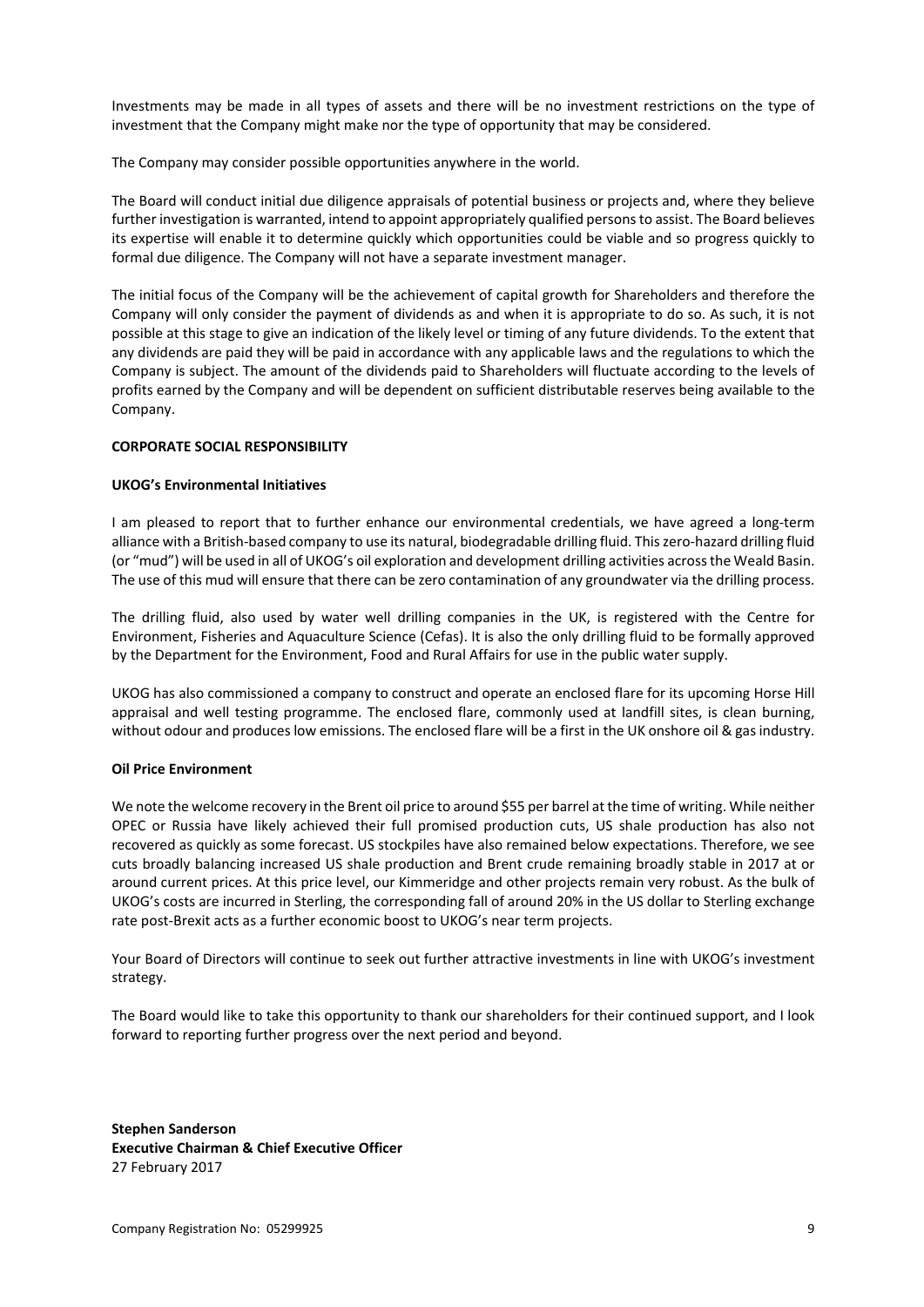## **DIRECTORS FOR THE YEAR ENDED 30 SEPTEMBER 2016**

## **Stephen Sanderson, Executive Chairman and Chief Executive Officer**

Stephen Sanderson joined UK Oil & Gas Investments PLC in September 2014 and was appointed Executive Chairman and Chief Executive in July 2015. A highly‐experienced petroleum geologist, oil industry veteran and upstream energy business leader, with over 30 years operating experience, Stephen is a proven oil finder and was instrumental in the discovery of more than 13 commercial fields to date, including the giant Norwegian Smorbuk-Midgaard field complex. Stephen held a variety of senior management roles for ARCO (which was acquired by BP in 2000), Wintershall AG (a subsidiary of German chemical giant BASF) and three junior start‐ups. He created and ran successful new exploration businesses in Africa, Europe and South America. He has significant technical and commercial expertise in the petroleum systems of Africa, the North Sea, Norway, onshore UK & Europe, South America, the South Atlantic, Middle East, Asia, India, Australia and the USA. He is a graduate and Associate of the Royal School of Mines, Imperial College, London, a Fellow of the Geological Society of London and a member of the American Association of Petroleum Geologists. He served for four years in the British Army and TAVR as a platoon commander, serving in the UK and Berlin.

## **Kiran Morzaria, Finance Director (appointed 23 October 2015)**

Mr Morzaria holds a Bachelor of Engineering (Industrial Geology) from the Camborne School of Mines and an MBA (Finance) from CASS Business School. He has extensive experience in the mineral resource industry working in both operational and management roles. Mr. Morzaria spent the first four years of his career in exploration, mining and civil engineering. He then obtained his MBA and became the Finance Director of Vatukoula Gold Mines Plc for seven years. He has served as a director of a number of public companies in both an executive and non‐executive capacity, he is a non‐executive director of European Metals Holdings Ltd and the Chief Executive Officer for Rare Earth Minerals plc.

#### **Jason Berry, Executive Director (ceased as a director 16 November 2016)**

Jason Berry joined UK Oil & Gas Investments PLC as an Executive Director in August 2014. He had extensive experience operating in global public markets having spent approximately 20 years working in the financial services sector in London. He was experienced in raising capital for listed companies and sales trading. Jason was Director of Dawnay Day Investment Banking Limited and was involved in the successful buy out of the business which now trades as Hobart Capital Markets Limited. Subsequent to the year end Jason died unexpectedly from a short illness and ceased to be a director on 16 November 2016.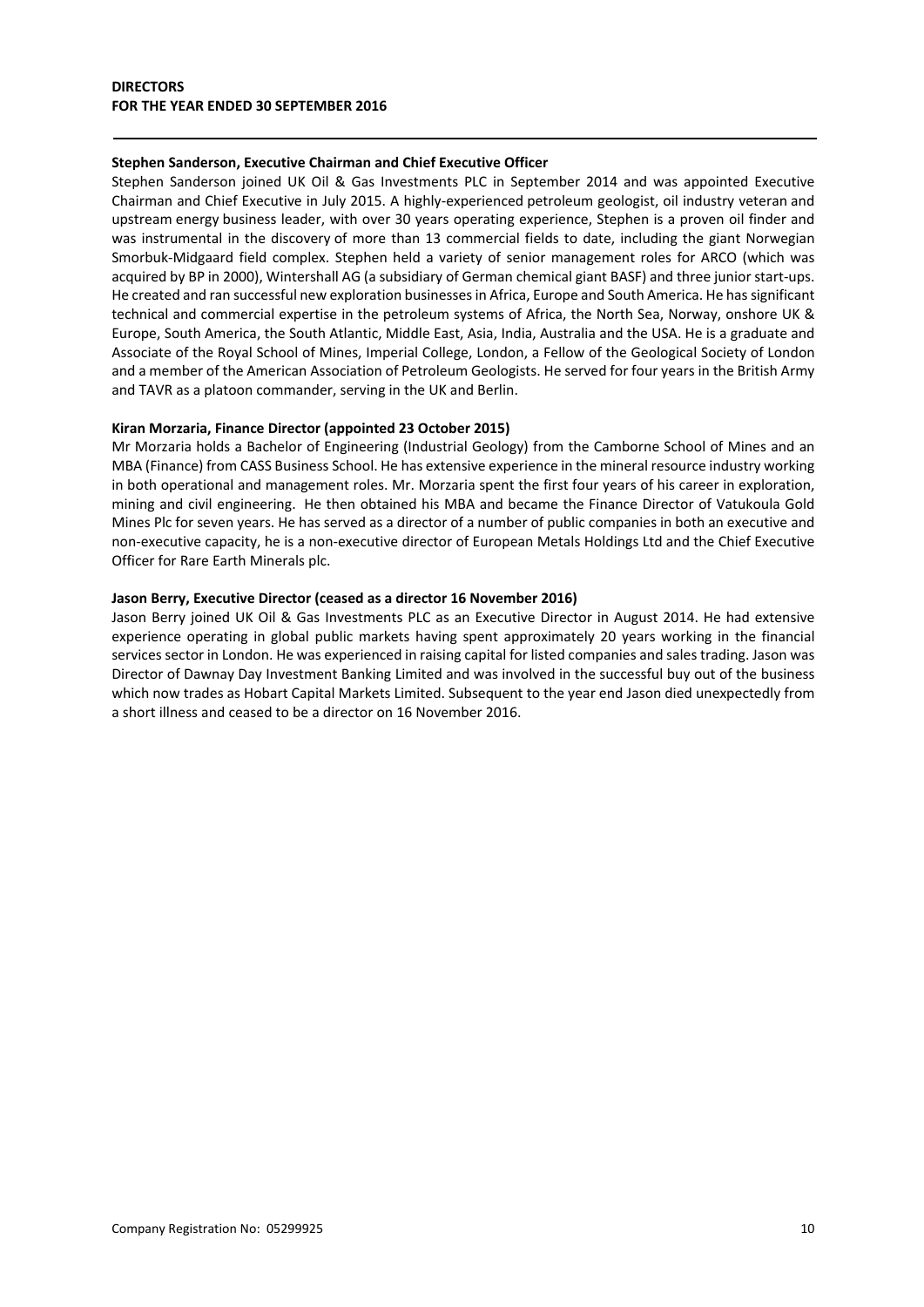## **REPORT OF THE DIRECTORS**

The Directors present their annual report together with the audited consolidated financial statements of the Group for the Year Ended 30 September 2016.

#### **Principal Activity and Business Review**

The principal activity of the Group and the Company is that of an investment holding company to acquire a diverse portfolio of direct and indirect interests in exploration, development and production oil and gas assets which are based in the UK.

#### **Results and Dividends**

Loss on ordinary activities of the Group after taxation amounted to £1,972,000 (2015: Loss £1,695,000). The Directors do not recommend the payment of a dividend (2015: Enil). The Company has no plans to adopt a dividend policy in the immediate future.

#### **Principal Risks and Uncertainties**

The principal risks and uncertainties facing the Group involve the ability to secure funding in order to finance the acquisition and exploitation of oil and gas assets and fluctuating commodity prices.

In addition, the amount and quality of the Group's oil and gas resources and the related costs of extraction and production represent a significant risk to the Group.

#### **Financial Risk Management Objectives and Policies**

The Group's principal financial instruments are available for sale assets, trade receivables, trade payables and cash at bank, and borrowings. The main purpose of these financial instruments is to fund the Group's operations.

It is, and has been throughout the period under review, the Group's policy that no trading in financial instruments shall be undertaken. The main risk arising from the Group's financial instruments is liquidity risk. The Board reviews and agrees policies for managing this risk and this is summarised below.

#### **Liquidity Risk**

The Group's objective is to maintain a balance between continuity of funding and flexibility through the use of equity and its cash resources. Further details of this are provided in the principal accounting policies, headed 'going concern'.

#### **Key Performance Indicators**

Due to the current status of the Group, the Board has not identified any performance indicators as key.

#### **Future Developments**

Future developments are outlined in the Chairman's Statement and Strategic Report.

#### **Going Concern**

The Directors note the substantial losses that the Group has made for the year ended 30 September 2016. The Directors have prepared cash flow forecasts for the period ending 28 February 2018 which take account of the current cost and operational structure of the Group.

The cost structure of the Group comprises a high proportion of discretionary spend and therefore in the event that cash flows become constrained, costs can be quickly reduced to enable the Group to operate within its available funding.

These forecasts demonstrate that the Group has sufficient cash funds available to allow it to continue in business for a period of at least twelve months from the date of approval of these financial statements. Accordingly, the financial statements have been prepared on a going concern basis.

#### **Events After the Reporting Period**

Events after the Reporting Period are outlined in Note 25 to the Financial Statements.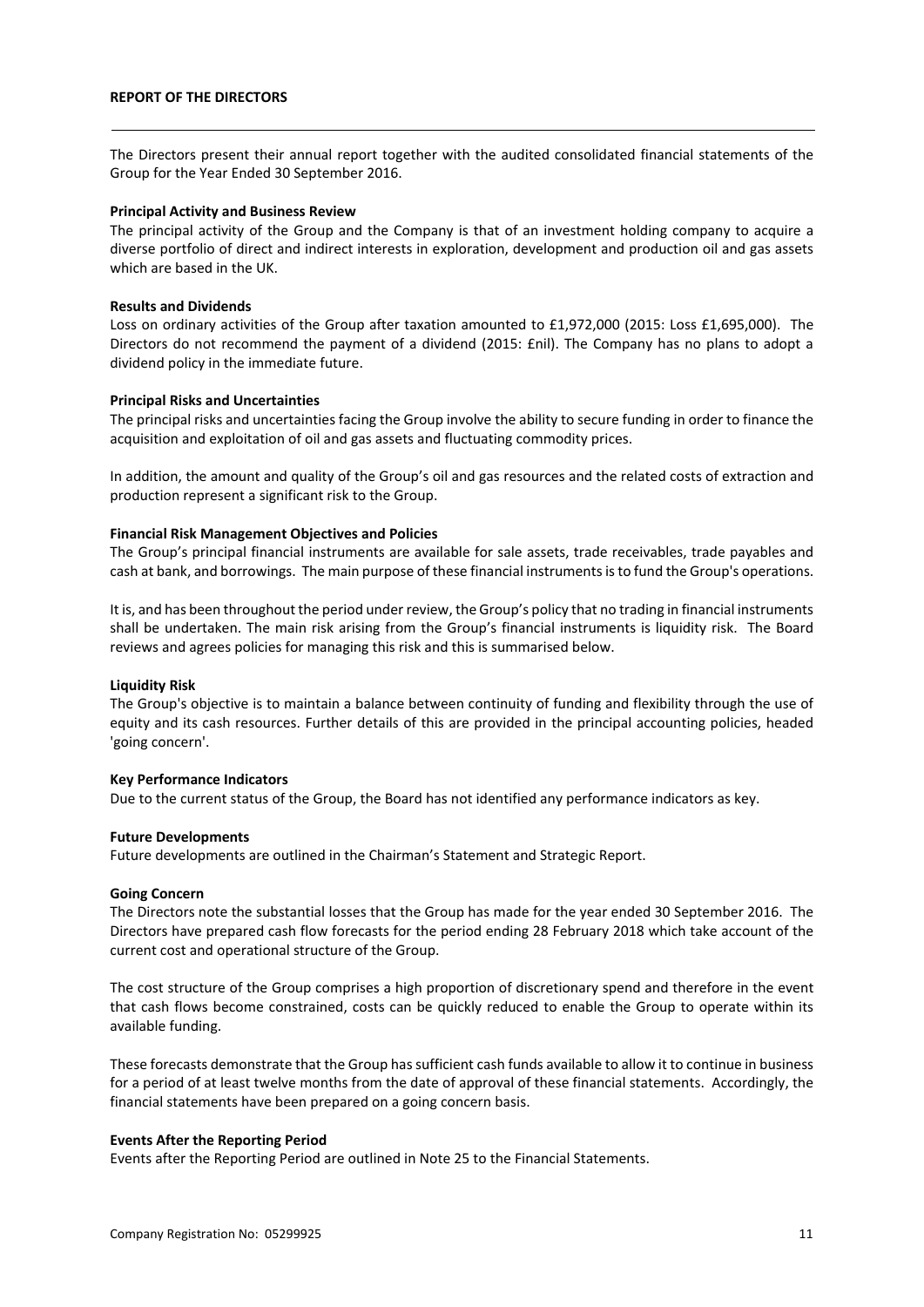#### **REPORT OF THE DIRECTORS (CONTINUED)**

#### **Corporate Governance**

Audit and Remuneration Committees have been established and in each case comprises Directors Stephen Sanderson and Kiran Morzaria, with Kiran Morzaria as Chairman.

The role of the Remuneration Committee is to review the performance of the executive Directors and to set the scale and structure of their remuneration, including bonus arrangements. The Remuneration Committee also administers and establishes performance targets for the Group's employee share schemes and executive incentive schemes for key management. In exercising this role, the terms of reference of the Remuneration Committee require it to comply with the Code of Best Practice published in the Combined Code.

The Audit Committee is responsible for making recommendations to the Board on the appointment of the auditors and the audit fee, and receives and reviews reports from management and the Company's auditors on the internal control systems in use throughout the Group and its accounting policies.

#### **Suppliers' Payment Policy**

The Group's policy is to agree terms and conditions with suppliers in advance; payment is then made in accordance with the agreement provided the supplier has met the terms and conditions. Suppliers are typically paid within 30 days of issue of invoice.

#### **Charitable Contributions**

During the year the Group made charitable donations amounting to £Nil (2015 ‐ £Nil).

#### **Substantial Shareholdings**

As at 11 February 2016, the Company had been notified of the following substantial shareholdings in the ordinary share capital:

|                                                                   | Number of Ordinary Shares | Holding %    |
|-------------------------------------------------------------------|---------------------------|--------------|
| TD Direct Investing Nominees (Europe) Ltd                         | 191,838,833               | 9.45         |
| Barclayshare Nominees Ltd                                         | 178,210,748               | 8.78         |
| <b>HSDL Nominees Ltd</b>                                          | 160,723,350               | 7.92         |
| Hargreaves Lansdown (Nominees) Ltd                                | 151,766,218               | 7.48         |
| HSBC Client Holdings Nominee (UK) Ltd                             | 112,843,780               | 5.56         |
| Hargreaves Lansdown (Nominees) Ltd                                | 95,366,579                | 4.70         |
| Hargreaves Lansdown (Nominees) Ltd                                | 94,076,594                | 4.63         |
| <b>HSDL Nominees Ltd</b>                                          | 85,750,035                | 4.22         |
| Vidacos Nominees Ltd<br>TD Direct Investing Nominees (Europe) Ltd | 76,997,918<br>69,957,786  | 3.79<br>3.45 |
|                                                                   |                           |              |

#### **Directors**

The Directors who held office during the year and up to the date of this report are given below:

#### *Current Board*

Stephen Sanderson (Executive Chairman) Kiran Morzaria (Finance Director) (appointed 23 October 2015)

#### *Previous Directors*

Donald Strang (resigned 23 October 2015) Jason Berry (ceased 16 November 2016)

Stephen Sanderson, holds fully vested options over 35,000,000 ordinary shares (total options held by directors is 35,000,000) which are exercisable at 0.4p and 1.82p each up until 31 December 2017, and 28 September 2019, respectively. Kiran Morzaria holds no options.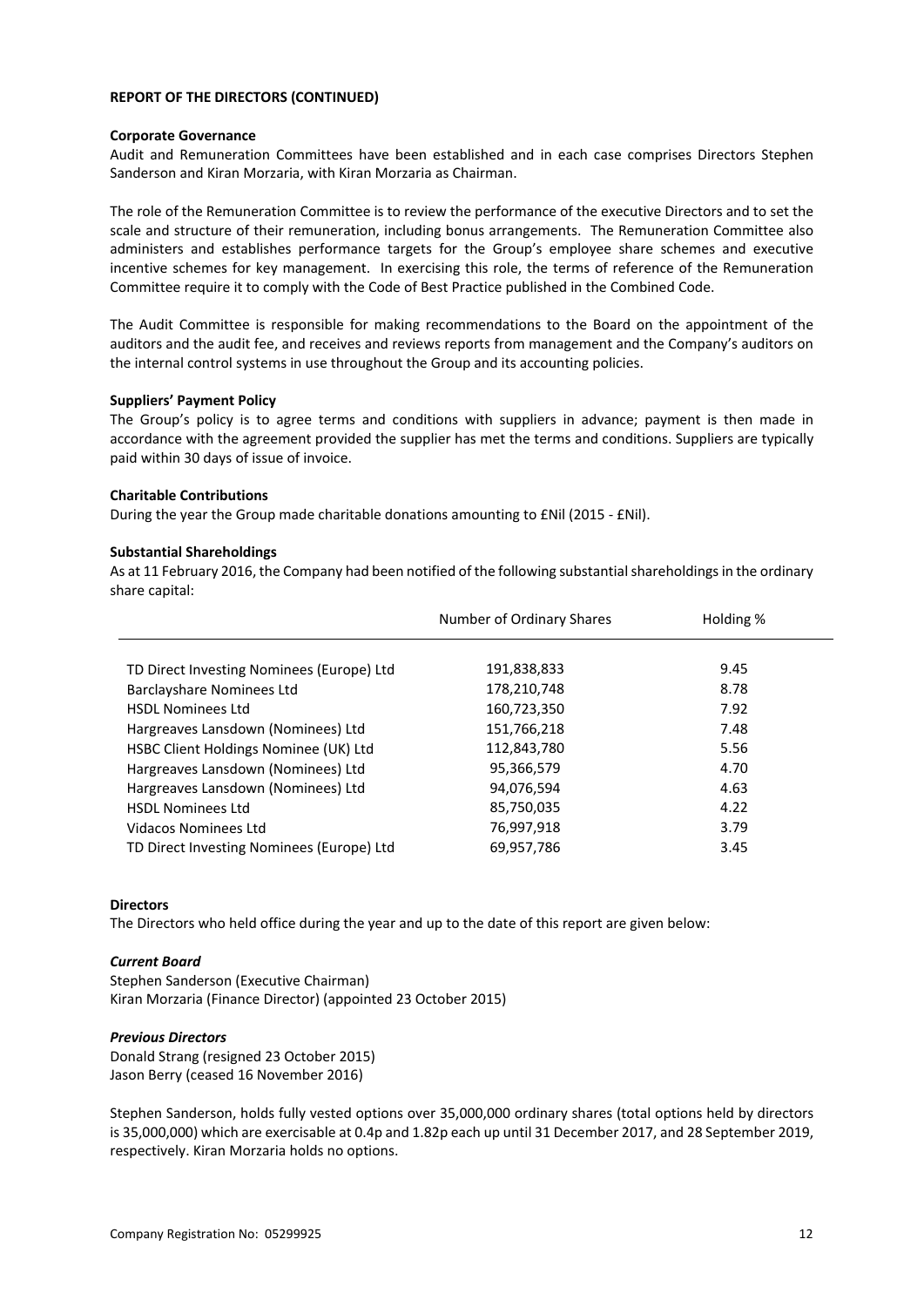## **REPORT OF THE DIRECTORS (CONTINUED)**

#### **Auditor**

A resolution to reappoint Chapman Davis LLP as auditor will be proposed at the forthcoming Annual General Meeting ("AGM").

#### **Annual General Meeting**

Notice of the forthcoming Annual General Meeting will be enclosed separately.

#### **Statement of Directors' Responsibilities**

The Directors are responsible for preparing the annual report and financial statements in accordance with applicable law and regulations.

Company law requires the directors to prepare consolidated financial statements for each financial year. The Directors have prepared the consolidated accounts in accordance with International Financial Reporting Standards as adopted by the EU ("adopted IFRS"). The consolidated financial statements are required by law to give a true and fair view of the state of affairs of the Group and Company and of the profit or loss for that period. In preparing these financial statements, the Directors are required to:

- Select suitable accounting policies and then apply them consistently;
- Make judgements and estimates that are reasonable and prudent;
- State whether applicable IFRS's have been followed, subject to any material departures disclosed and explained in the financial statements; and
- Prepare the consolidated financial statements on the going concern basis unless it is inappropriate to presume that the Group will continue in business.

The Directors are responsible for keeping adequate accounting records, which disclose with reasonable accuracy at any time the financial position of the Group and to enable them to ensure that the consolidated financial statements comply with the Companies Act 2006. They are also responsible for safeguarding the assets of the Group and hence for taking reasonable steps for the prevention and detection of fraud and other irregularities.

The Directors are responsible for the maintenance and integrity of the corporate and financial information included on the Company's website. The Company's website is maintained in accordance with AIM Rule 26.

Legislation in the United Kingdom governing the preparation and dissemination of consolidated financial statements may differ from legislation in other jurisdictions.

#### **Statement as to Disclosure of Information to the Auditor**

As at the date of this report the serving directors confirm that:

- So far as each director is aware, there is no relevant audit information of which the Group's auditors are unaware, and
- they have taken all the steps that they ought to have taken as directors' in order to make themselves aware of any relevant audit information and to establish that the Group's auditor are aware of that information.

ON BEHALF OF THE BOARD

Stephen Sanderson Director 27 February 2017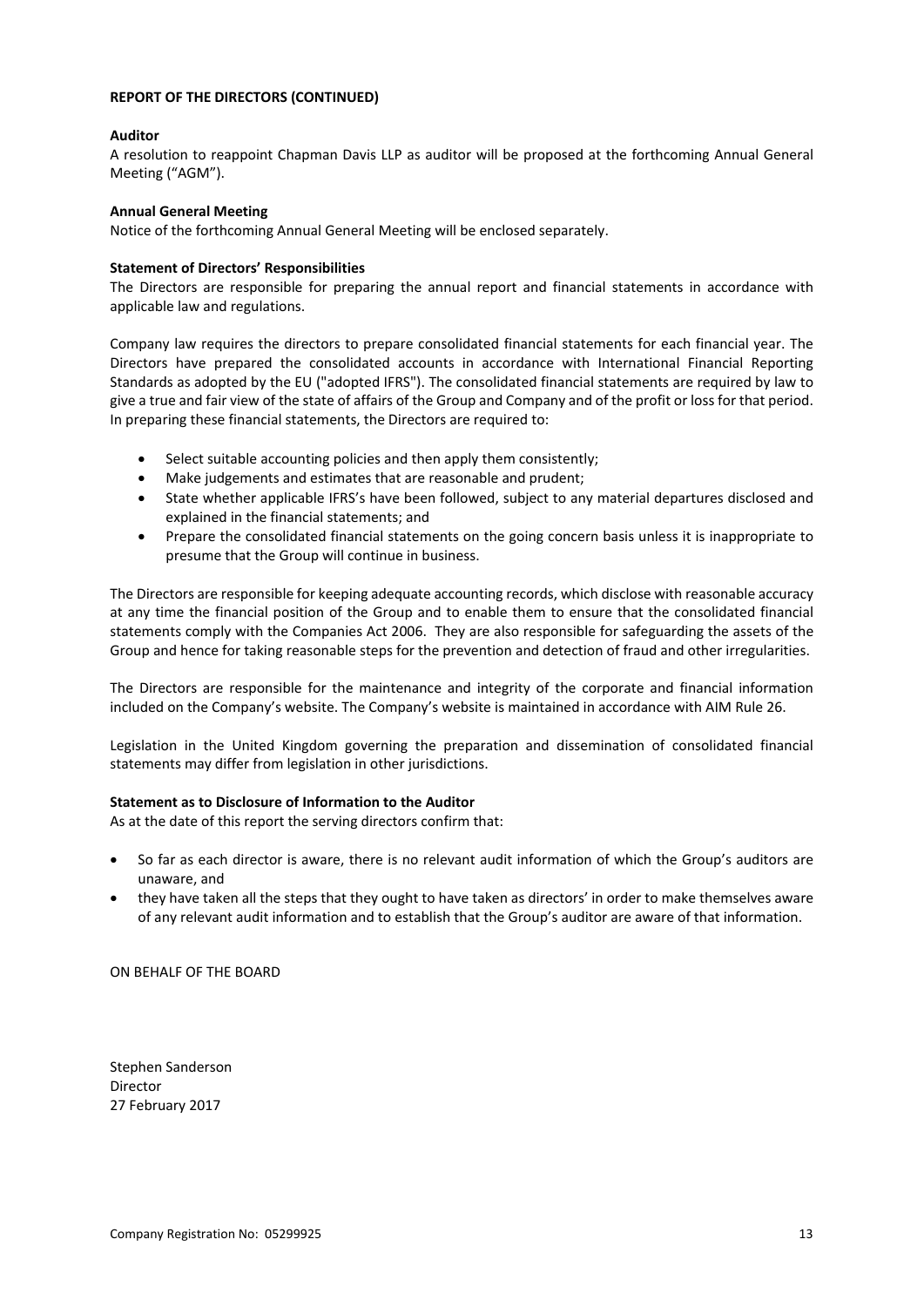## **REPORT OF THE INDEPENDENT AUDITOR TO THE MEMBERS OF UK OIL & GAS INVESTMENTS PLC**

We have audited the Group and Parent Company financial statements of UK Oil & Gas Investments PLC for the year ended 30 September 2016, which comprise the Consolidated Statement of Comprehensive Income, the Consolidate Statement of Financial Position, the Company Statement of Financial Position the Consolidated Statement of Cash Flows, Company Statement of Cash Flows, the Consolidated Statement of Changes in Equity, the Company Statement of Changes in Equity and the related notes. The financial reporting framework that has been applied in their preparation is applicable law and International Financial Reporting Standards as adopted by the EU ("adopted IFRS").

This report is made solely to the Company's members, as a body, in accordance with Chapter 3 of Part 16 of the Companies Act 2006. Our audit work has been undertaken so that we might state to the Company's members those matters we are required to state to them in an auditor's report and for no other purpose. To the fullest extent permitted by law, we do not accept or assume responsibility to anyone other than the Company and the Company's members as a body, for our audit work, for this report, or for the opinions we have formed.

#### **Respective Responsibilities of Directors and Auditors**

As explained more fully in the Directors' Responsibilities Statement, the directors are responsible for the preparation of the financial statements and for being satisfied that they give a true and fair view. Our responsibility is to audit and express an opinion on the financial statements in accordance with applicable law and International Standards on Auditing (UK and Ireland). Those standards require us to comply with the Auditing Practices Board's (APB's) Ethical Standards for Auditors.

#### **Scope of the Audit of the Financial Statements**

A description of the scope of an audit of financial statements is provided on the APB's website at www.frc.org.uk/apb/scope/private.cfm.

#### **Opinion on the Financial Statements**

In our opinion the financial statements:

- Give a true and fair view of the state of the Group and Company's affairs as at 30 September 2016 and of the Group's loss for the year then ended;
- Have been properly prepared in accordance with International Financial Reporting Standards as adopted by the EU; and
- Have been prepared in accordance with the requirements of the Companies Act 2006.

#### **Opinion on Other Matter Prescribed by the Companies Act 2006**

In our opinion the information given in the Directors' Report for the financial year for which the financial statements are prepared is consistent with the financial statements.

#### **Matters on Which We are Required to Report by Exception**

We have nothing to report in respect of the following matters where the Companies Act 2006 requires us to report to you if, in our opinion:

- Adequate accounting records have not been kept, or returns adequate for our audit have not been received from branches not visited by us; or
- The financial statements are not in agreement with the accounting records and returns; or
- Certain disclosures of directors' remuneration specified by law are not made; or
- We have not received all the information and explanations we require for our audit.

Keith Fulton Senior Statutory Auditor for and on behalf of Chapman Davis LLP Statutory Auditor, Chartered Accountants London 27 February 2017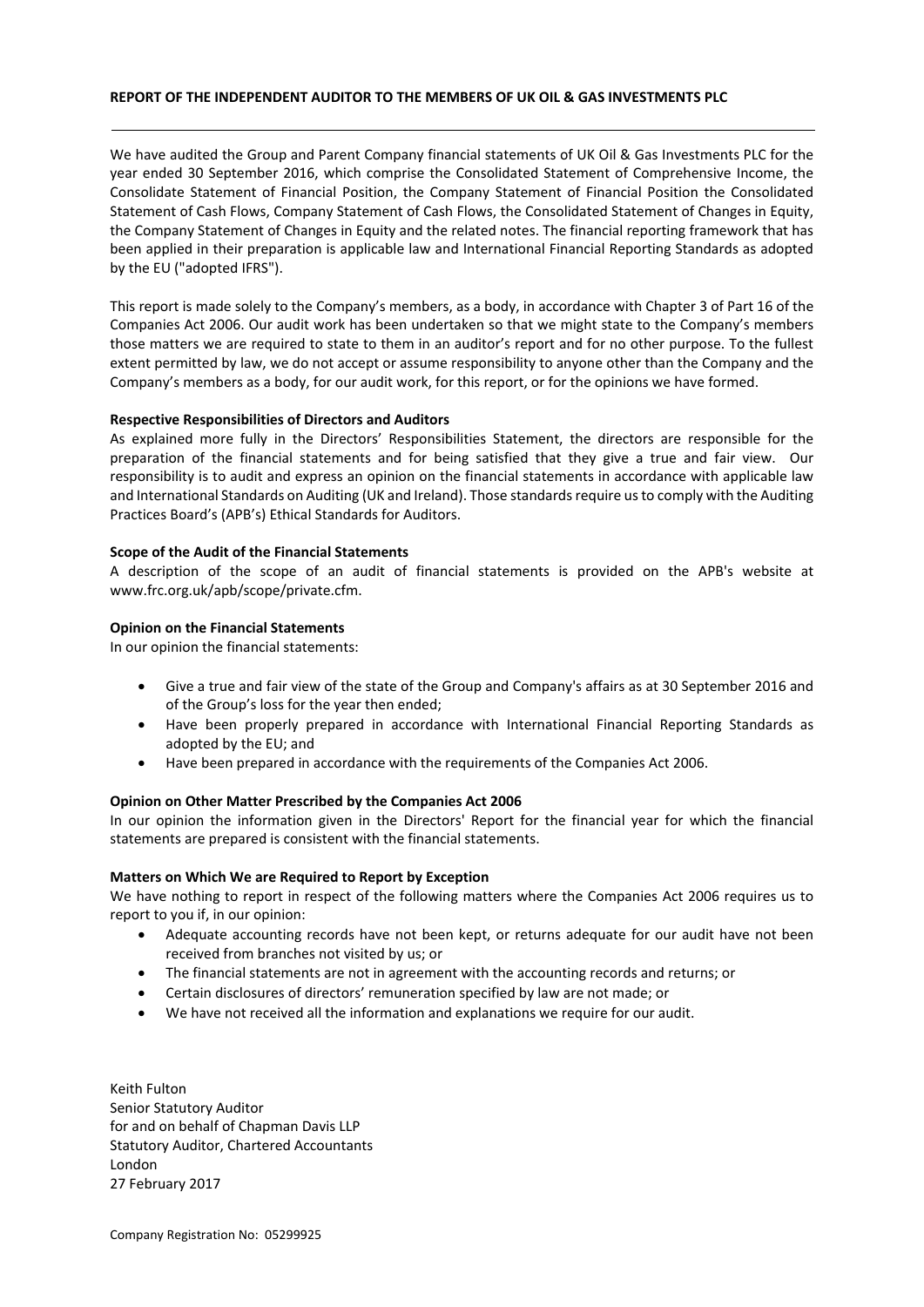## **CONSOLIDATED STATEMENT OF COMPREHENSIVE INCOME FOR YEAR ENDED 30 SEPTEMBER 2016**

|                                                                  | <b>Notes</b> | 2016<br>£'000 | 2015<br>f'000 |
|------------------------------------------------------------------|--------------|---------------|---------------|
| <b>Revenue</b>                                                   | 3            | 151           | 240           |
| Cost of sales                                                    |              | (204)         | (146)         |
| Gross (loss)/profit                                              |              | (53)          | 94            |
| <b>Operating expenses</b>                                        |              |               |               |
| Administrative expenses                                          |              | (2,062)       | (1, 192)      |
| Foreign exchange gains                                           |              | (20)          | (49)          |
| Depletion & impairment expense                                   | 10           | (78)          | (82)          |
| Share based payments expense                                     | 22           | (682)         | (378)         |
| <b>Operating (loss)</b>                                          | 4            | (2,895)       | (1,607)       |
|                                                                  |              |               |               |
| Gain on settlements of derivative financial instrument           |              |               | 62            |
| Share of associate loss                                          | 12           | (106)         | (69)          |
| Finance costs                                                    | 6            |               | (81)          |
| <b>Negative Goodwill</b>                                         | 2            | 1,029         |               |
| (Loss) before taxation                                           |              | (1,972)       | (1,695)       |
| <b>Taxation</b>                                                  | 7            |               |               |
| (Loss) for the year attributable to equity holders of the parent |              | (1,972)       | (1,695)       |
|                                                                  |              |               |               |
| Other comprehensive income                                       |              |               |               |
| Transfer to income statement                                     |              |               | (44)          |
| Other comprehensive income net of taxation                       |              |               | (44)          |
| Total comprehensive loss attributable to equity holders of the   |              |               |               |
| parent                                                           |              | (1, 972)      | (1,739)       |
| (Loss) per share                                                 |              |               |               |
|                                                                  |              | Pence         | Pence         |
| Basic and diluted                                                | 8            | (0.09)        | (0.10)        |

The accompanying accounting policies and notes form an integral part of these financial statements.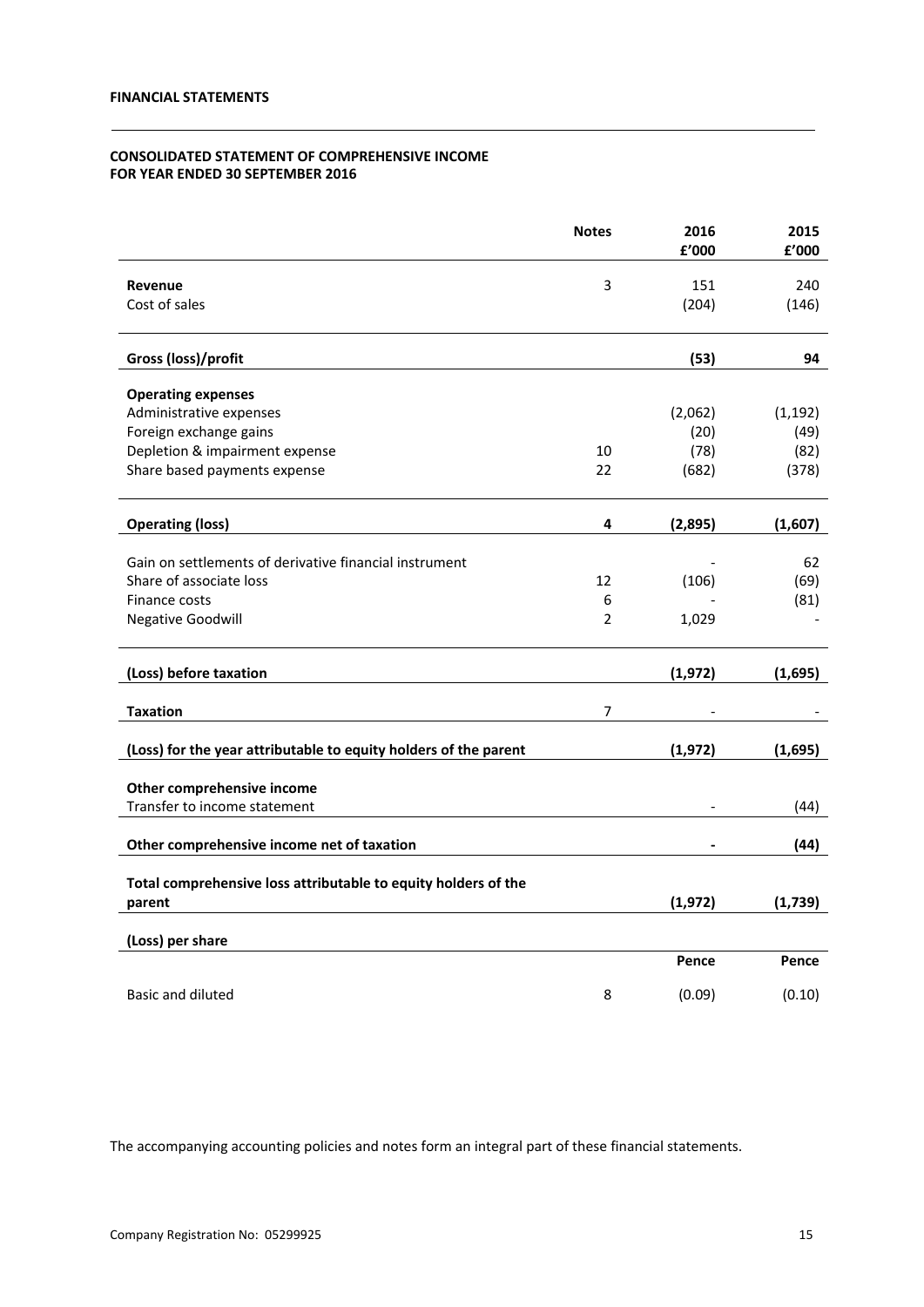## **CONSOLIDATED STATEMENT OF FINANCIAL POSITION AS AT 30 SEPTEMBER 2016**

|                                      | <b>Notes</b> | 2016      | 2015      |
|--------------------------------------|--------------|-----------|-----------|
|                                      |              | £'000     | £'000     |
| <b>Assets</b>                        |              |           |           |
| <b>Non-current assets</b>            |              |           |           |
| Exploration & evaluation assets      | 9            | 6,187     | 1,309     |
| Oil & gas properties                 | 10           | 1,500     | 1,566     |
| Property, plant & equipment          | 10           | 370       |           |
| Investment in associate              | 12           | 4,757     | 2,063     |
| Available for sale investments       | 13           | 368       | 368       |
|                                      |              |           |           |
| <b>Total non-current assets</b>      |              | 13,182    | 5,306     |
|                                      |              |           |           |
| <b>Current assets</b>                |              |           |           |
| Inventory                            | 14           | 3         | 2         |
| Trade and other receivables          | 15           | 2,890     | 1,683     |
| Derivative financial instrument      | 16           |           |           |
| Cash and cash equivalents            | 17           | 2,444     | 4,590     |
|                                      |              |           |           |
| <b>Total current assets</b>          |              | 5,337     | 6,275     |
| <b>Total Assets</b>                  |              | 18,519    | 11,581    |
|                                      |              |           |           |
| <b>Current liabilities</b>           |              |           |           |
| Trade and other payables             | 18           | (591)     | (329)     |
| Borrowings                           | 19           |           | (111)     |
|                                      |              |           |           |
| <b>Total current liabilities</b>     |              | (591)     | (440)     |
|                                      |              |           |           |
| <b>Non-current liabilities</b>       |              |           |           |
| Provisions                           | 20           | (359)     | (359)     |
|                                      |              |           |           |
| <b>Total non-current liabilities</b> |              | (359)     | (359)     |
| <b>Total liabilities</b>             |              | (950)     | (799)     |
|                                      |              |           |           |
| <b>Net Assets</b>                    |              | 17,569    | 10,782    |
|                                      |              |           |           |
| Shareholders' equity                 |              |           |           |
| Share capital                        | 21           | 11,842    | 11,787    |
| Share premium account                |              | 39,644    | 31,622    |
| Share based payment reserve          |              | 1,224     | 659       |
| <b>Accumulated losses</b>            |              | (35, 141) | (33, 286) |
|                                      |              |           |           |
| <b>Total shareholders' equity</b>    |              | 17,569    | 10,782    |

These financial statements were approved by the Board of Directors on 27 February 2017 and are signed on its behalf by:

| Stephen Sanderson | Kiran Morzaria |
|-------------------|----------------|
| Director          | Director       |

The accompanying accounting policies and notes form an integral part of these financial statements.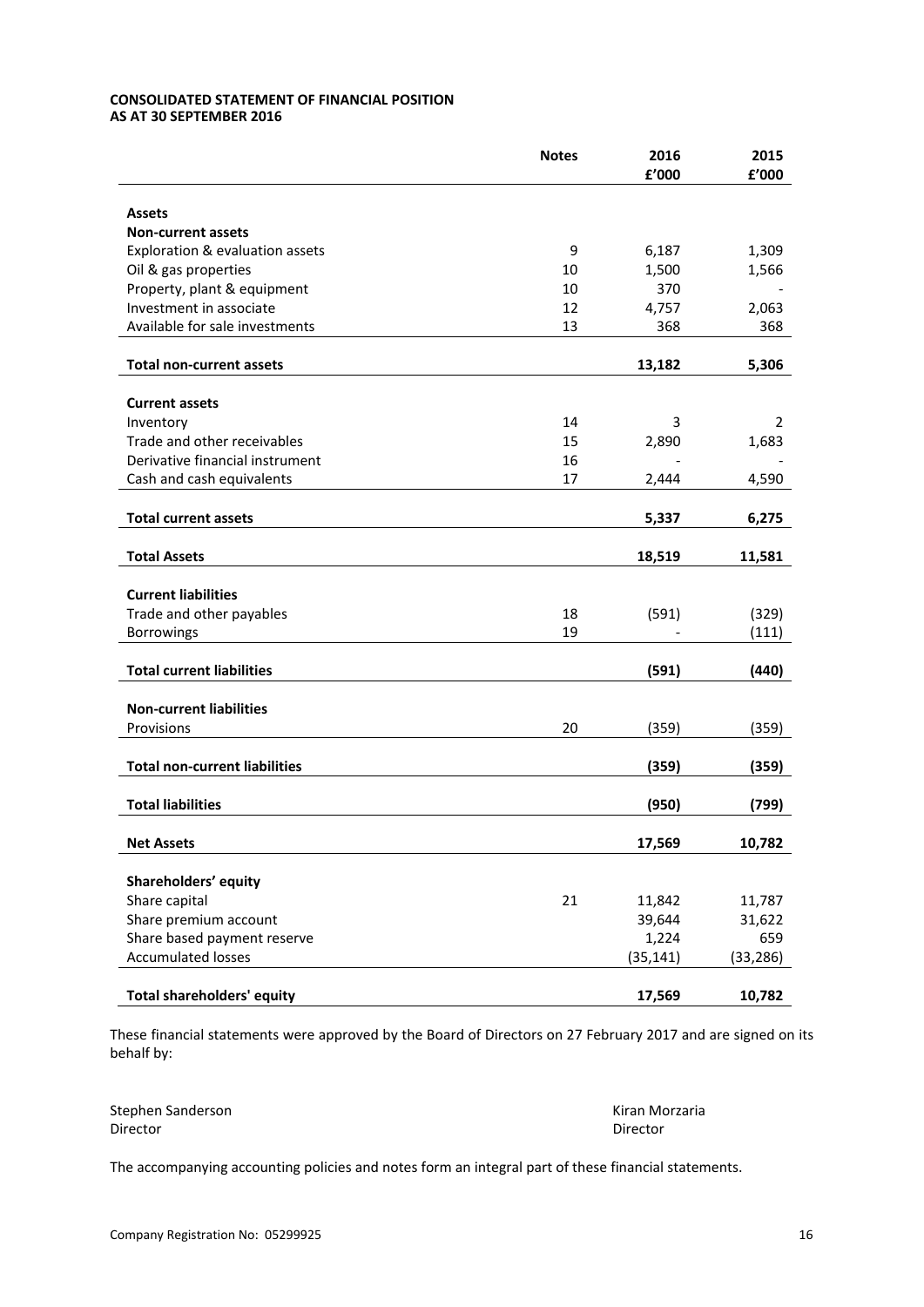## **COMPANY STATEMENT OF FINANCIAL POSITION AS AT 30 SEPTEMBER 2016**

|                                    | <b>Notes</b> | 2016     | 2015      |
|------------------------------------|--------------|----------|-----------|
|                                    |              | f'000    | £'000     |
| <b>Assets</b>                      |              |          |           |
| <b>Non-current assets</b>          |              |          |           |
| Exploration & evaluation assets    | 9            | 742      | 662       |
| Investment in subsidiary companies | 11           | 5,019    | 1,512     |
| Investment in associate            | 12           | 4,757    | 2,063     |
| Available for sale investments     | 13           | 368      | 368       |
|                                    |              |          |           |
| <b>Total non-current assets</b>    |              | 10,886   | 4,605     |
|                                    |              |          |           |
| <b>Current assets</b>              |              |          |           |
| Trade and other receivables        | 15           | 3,672    | 2,120     |
| Derivative financial instrument    | 16           |          |           |
| Cash and cash equivalents          | 17           | 2,371    | 4,461     |
|                                    |              |          |           |
| <b>Total current assets</b>        |              | 6,043    | 6,581     |
|                                    |              |          |           |
| <b>Total Assets</b>                |              | 16,929   | 11,186    |
| <b>Current liabilities</b>         |              |          |           |
| Trade and other payables           | 18           | (299)    | (313)     |
| Borrowings                         | 19           |          | (111)     |
|                                    |              |          |           |
| <b>Total Current liabilities</b>   |              | (299)    | (424)     |
|                                    |              |          |           |
| <b>Total liabilities</b>           |              | (299)    | (424)     |
| <b>Net Assets</b>                  |              | 16,630   | 10,762    |
|                                    |              |          |           |
| Shareholders' equity               |              |          |           |
| Share capital                      | 21           | 11,842   | 11,787    |
| Share premium account              |              | 39,644   | 31,622    |
| Share Based Payment Reserve        |              | 1,224    | 659       |
| <b>Accumulated losses</b>          |              | (36,080) | (33, 306) |
|                                    |              |          |           |
| <b>Total shareholders' equity</b>  |              | 16,630   | 10,762    |

These financial statements were approved by the Board of Directors on 27 February 2017 and are signed on its behalf by:

Stephen Sanderson Kiran Morzaria Director **Director** *Director* 

The accompanying accounting policies and notes form an integral part of these financial statements.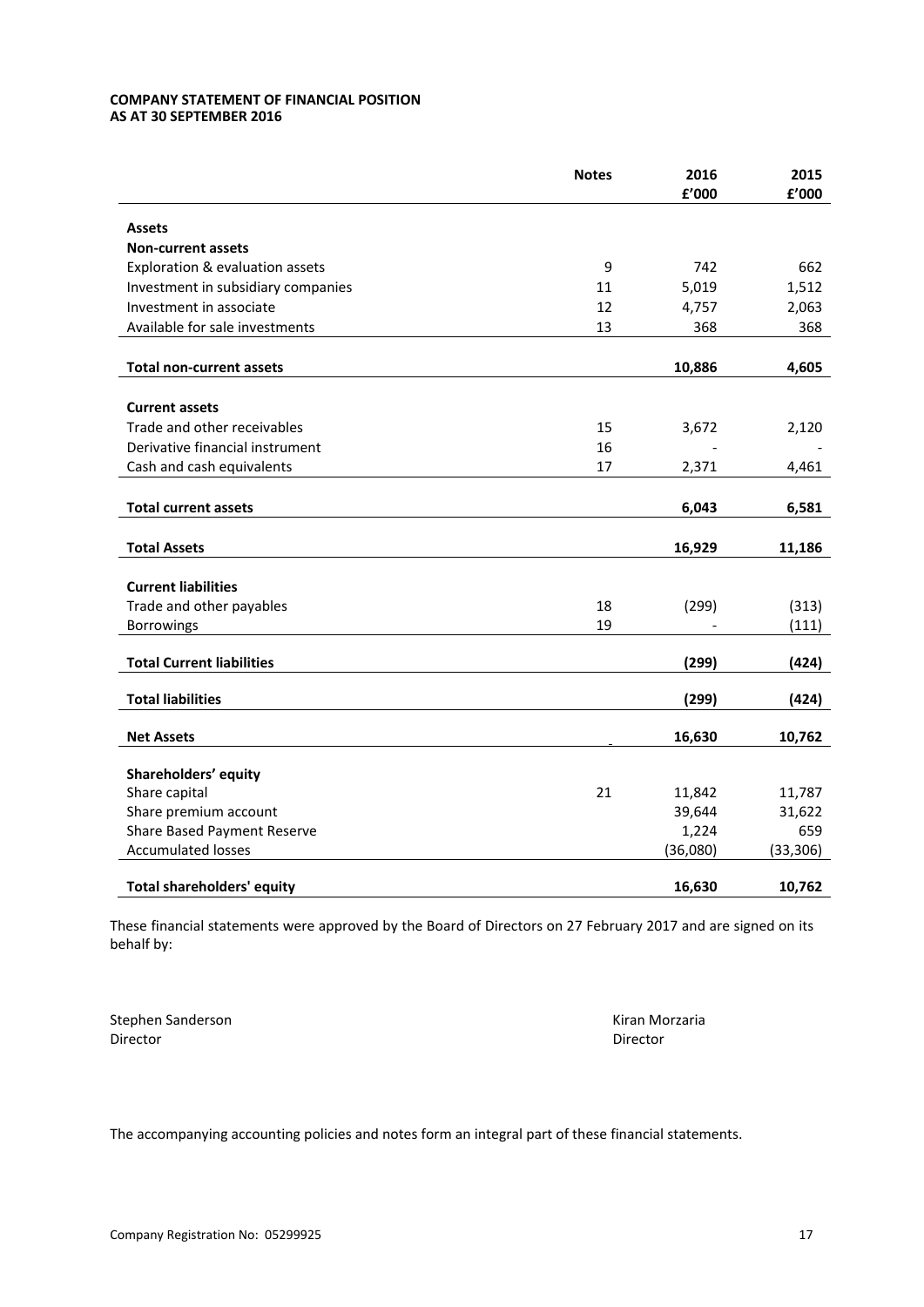## **CONSOLDATED STATEMENT OF CHANGES IN EQUITY FOR THE YEAR ENDED 30 SEPTEMBER 2016**

|                                                                      |                          |                          | <b>Share based</b>       |                          |                    |              |
|----------------------------------------------------------------------|--------------------------|--------------------------|--------------------------|--------------------------|--------------------|--------------|
|                                                                      |                          | <b>Share</b>             | payment                  | <b>Revaluation</b>       | <b>Accumulated</b> |              |
|                                                                      | Share capital            | premium                  | reserve                  | reserve                  | losses             | <b>Total</b> |
|                                                                      | £'000                    | £'000                    | £'000                    | £'000                    | £'000              | £'000        |
| <b>Balance at 1 October 2014</b>                                     | 11,726                   | 23,192                   | 351                      | 44                       | (31,661)           | 3,652        |
| Loss for the year                                                    |                          |                          |                          |                          | (1,695)            | (1,695)      |
| Other comprehensive income                                           |                          |                          |                          |                          |                    |              |
| - Transfer to income statement                                       | $\blacksquare$           | $\overline{\phantom{a}}$ | $\overline{\phantom{a}}$ | (44)                     |                    | (44)         |
| Total comprehensive income                                           |                          |                          | ÷                        | (44)                     | (1,695)            | (1,739)      |
| Issue of shares                                                      | 61                       | 8,922                    |                          |                          |                    | 8,983        |
| Cost of share issue                                                  |                          | (492)                    |                          |                          |                    | (492)        |
| Share option exercised                                               |                          |                          | (70)                     |                          | 70                 |              |
| Share based payments                                                 |                          |                          | 378                      |                          |                    | 378          |
| Total contributions by and distributions to owners of the            | 61                       | 8,430                    | 308                      |                          | 70                 | 8,869        |
| Company                                                              |                          |                          |                          |                          |                    |              |
| <b>Balance at 30 September 2015</b>                                  | 11,787                   | 31,622                   | 659                      | $\blacksquare$           | (33, 286)          | 10,782       |
| Loss for the year                                                    | $\overline{\phantom{a}}$ | $\blacksquare$           | $\blacksquare$           |                          | (1, 972)           | (1, 972)     |
| Total comprehensive income                                           | $\overline{\phantom{a}}$ | $\overline{\phantom{a}}$ | $\overline{\phantom{a}}$ |                          | (1, 972)           | (1, 972)     |
| Issue of shares                                                      | 55                       | 8,262                    |                          |                          |                    | 8,317        |
| Cost of share issue                                                  |                          | (240)                    |                          | $\overline{\phantom{a}}$ |                    | (240)        |
| Share options exercised                                              |                          |                          | (117)                    |                          | 117                |              |
| Share based payments                                                 |                          | $\overline{\phantom{a}}$ | 682                      | $\overline{\phantom{a}}$ |                    | 682          |
| Total contributions by and distributions to owners of the<br>Company | 55                       | 8,022                    | 565                      |                          | 117                | 8,759        |
| <b>Balance at 30 September 2016</b>                                  | 11,842                   | 39,644                   | 1,224                    |                          | (35, 141)          | 17,569       |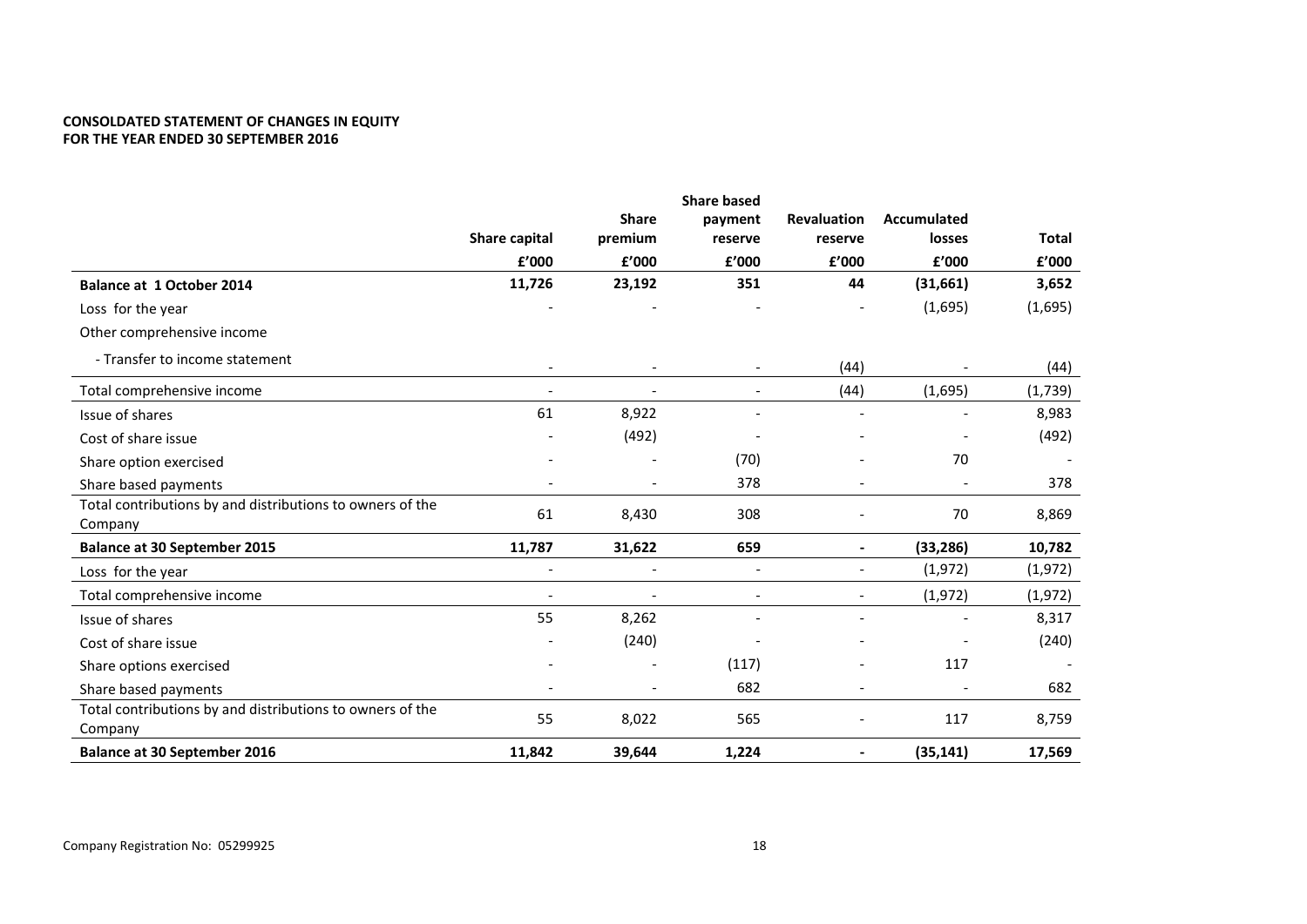## **COMPANY STATEMENT OF CHANGES IN EQUITY FOR THE YEAR ENDED 30 SEPTEMBER 2016**

|                                                                      |                |                          | <b>Share based</b> |                          |               |              |
|----------------------------------------------------------------------|----------------|--------------------------|--------------------|--------------------------|---------------|--------------|
|                                                                      |                | <b>Share</b>             | payment            | <b>Revaluation</b>       | Accumulated   |              |
|                                                                      | Share capital  | premium                  | reserve            | reserve                  | <b>losses</b> | <b>Total</b> |
|                                                                      | £'000          | £'000                    | £'000              | £'000                    | £'000         | £'000        |
| <b>Balance at 1 October 2014</b>                                     | 11,726         | 23,192                   | 351                | 44                       | (31,661)      | 3,652        |
| Loss for the year                                                    |                |                          |                    |                          | (1,715)       | (1,715)      |
| Other comprehensive income                                           |                |                          |                    |                          |               |              |
| - Transfer to income statement                                       | $\blacksquare$ |                          |                    | (44)                     |               | (44)         |
| Total comprehensive income                                           |                |                          |                    | (44)                     | (1, 715)      | (1,759)      |
| Issue of shares                                                      | 61             | 8,922                    |                    |                          |               | 8,983        |
| Cost of share issue                                                  |                | (492)                    |                    |                          |               | (492)        |
| Share option exercised                                               |                |                          | (70)               |                          | 70            |              |
| Share based payments                                                 |                |                          | 378                |                          |               | 378          |
| Total contributions by and distributions to owners of the            | 61             | 8,430                    | 308                |                          | 70            | 8,869        |
| Company                                                              |                |                          |                    |                          |               |              |
| <b>Balance at 30 September 2015</b>                                  | 11,787         | 31,622                   | 659                | $\blacksquare$           | (33, 306)     | 10,762       |
| Loss for the year                                                    |                |                          |                    |                          | (2,891)       | (2,891)      |
| Total comprehensive income                                           |                |                          |                    |                          | (2,891)       | (2,891)      |
| Issue of shares                                                      | 55             | 8,262                    |                    |                          |               | 8,317        |
| Cost of share issue                                                  |                | (240)                    |                    |                          |               | (240)        |
| Share options exercised                                              |                |                          | (117)              |                          | 117           |              |
| Share based payments                                                 | $\blacksquare$ | $\overline{\phantom{a}}$ | 682                | $\overline{\phantom{a}}$ |               | 682          |
| Total contributions by and distributions to owners of the<br>Company | 55             | 8,022                    | 565                |                          | 117           | 8,759        |
| <b>Balance at 30 September 2016</b>                                  | 11,842         | 39,644                   | 1,224              |                          | (36,080)      | 16,630       |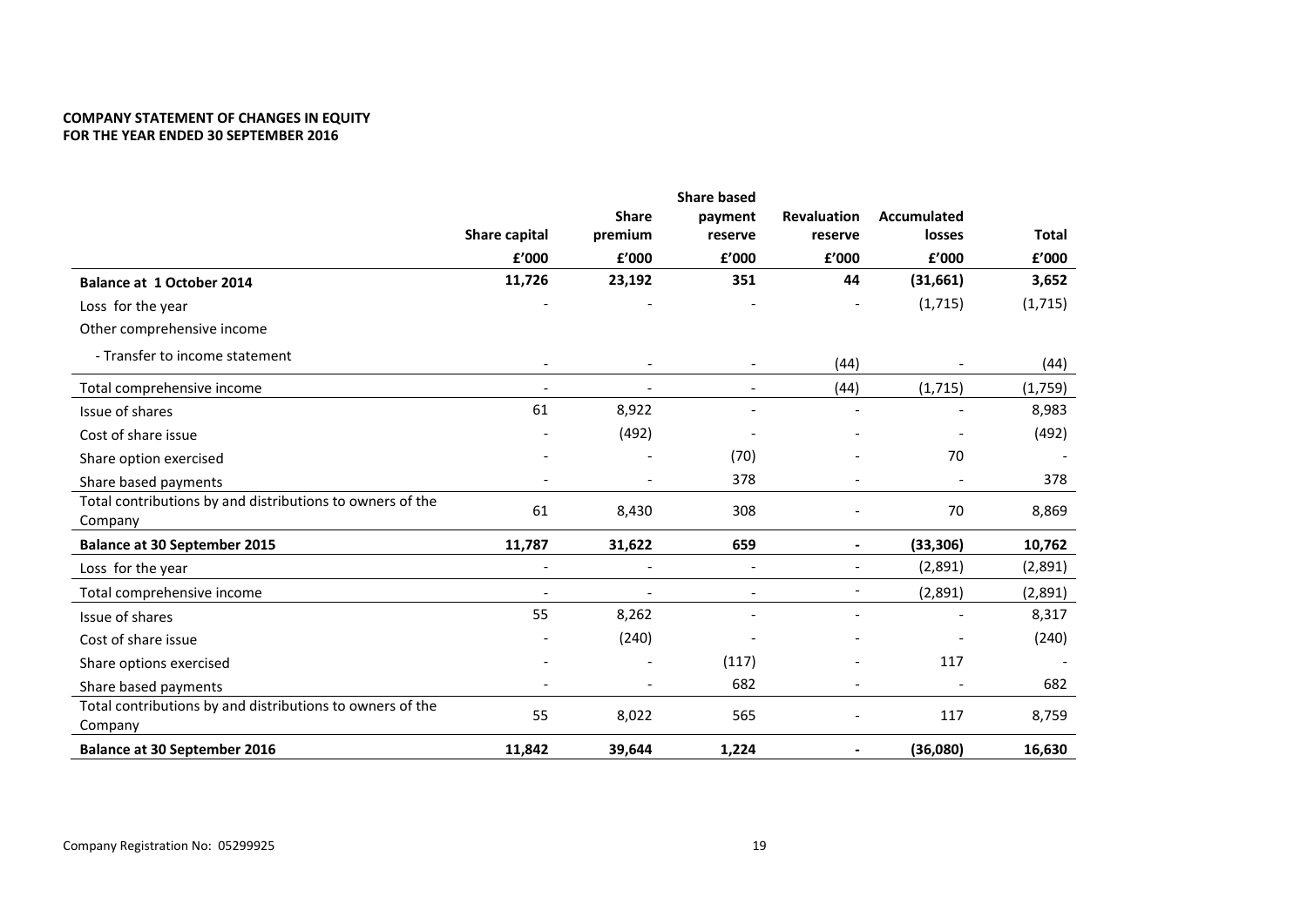# **CONSOLIDATED STATEMENT OF CASH FLOW FOR THE YEAR ENDED 30 SEPTEMBER 2016**

|                                                    | Year ended<br>30 September | Year ended<br>30 September |
|----------------------------------------------------|----------------------------|----------------------------|
|                                                    | 2016                       | 2015                       |
|                                                    | £'000                      | £'000                      |
| Cash flow from operating activities                |                            |                            |
| Loss from operations                               | (2,895)                    | (1,607)                    |
| Foreign currency losses                            | 20                         | 48                         |
| Other non-cash income & expenses                   | (19)                       | (52)                       |
| Depletion & impairment                             | 78                         | 82                         |
| Share based payment charge                         | 682                        | 378                        |
| (Increase) in inventories                          | (1)                        | (2)                        |
| Decrease in trade and other receivables            | 9                          | 262                        |
| Increase/(decrease) in trade and other payables    | 262                        | (167)                      |
| Net cash (outflow) from operating activities       | (1,864)                    | (1,058)                    |
|                                                    |                            |                            |
| Cash flows from investing activities               |                            |                            |
| Expenditures on exploration & evaluation assets    | (458)                      | (1,013)                    |
| Expenditures on oil & gas properties & PPE         | (266)                      | (40)                       |
| Payments for acquisition of associate              | (1, 150)                   |                            |
| Payments to acquire available for sale investments |                            | (580)                      |
| Loans advanced to investee companies               | (1,216)                    | (531)                      |
| Acquisition of subsidiaries, net of cash acquired  | (1, 257)                   | (1, 493)                   |
| Net cash (outflow) from investing activities       | (4, 347)                   | (3,657)                    |
|                                                    |                            |                            |
| Cash flows from financing activities               |                            |                            |
| Proceeds from issue of share capital               | 4,416                      | 8,630                      |
| Share issue costs                                  | (240)                      | (492)                      |
| Proceeds from loan & borrowings                    |                            | 622                        |
| Repayments of loan & borrowings                    | (111)                      | (557)                      |
| Finance costs paid                                 |                            | (81)                       |
| Receipts from settlements of financial instrument  |                            | 201                        |
| Net cash inflow from financing activities          | 4,065                      | 8,323                      |
|                                                    |                            |                            |
| Net change in cash and cash equivalents            | (2, 146)                   | 3,608                      |
| Cash and cash equivalents at beginning of period   | 4,590                      | 982                        |
| Cash and cash equivalents at end of period         | 2.444                      | 4,590                      |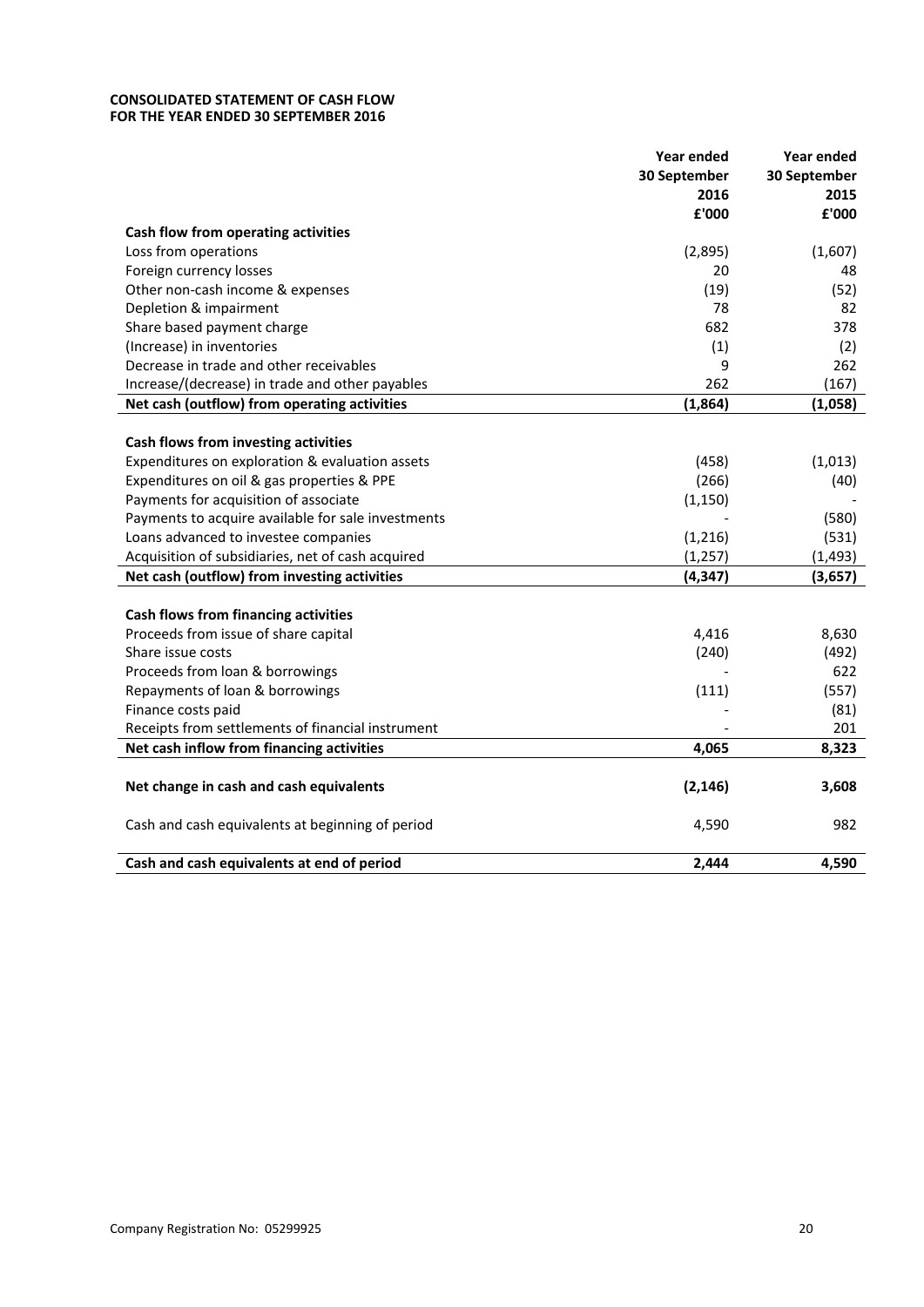# **COMPANY STATEMENT OF CASH FLOW FOR THE YEAR ENDED 30 SEPTEMBER 2016**

|                                                    | Year ended<br>30 September | Year ended<br>30 September |
|----------------------------------------------------|----------------------------|----------------------------|
|                                                    | 2016                       | 2015                       |
|                                                    | £'000                      | £'000                      |
| Cash flow from operating activities                |                            |                            |
| (Loss) from operations                             | (2,785)                    | (1,627)                    |
| Foreign currency losses                            | 1                          | 48                         |
| Share based payment charge                         | 682                        | 378                        |
| Decrease in trade and other receivables            | 76                         | 277                        |
| (Decrease) in trade and other payables             | (14)                       | (183)                      |
| Net cash (outflow) from operating activities       | (2,040)                    | (1, 107)                   |
|                                                    |                            |                            |
| Cash flows from investing activities               |                            |                            |
| Expenditures on exploration & evaluation assets    | (80)                       | (662)                      |
| Payments for acquisition of subsidiaries           | (1, 257)                   | (1, 512)                   |
| Payments for acquisition of associate              | (1, 150)                   |                            |
| Payments to acquire available for sale investments |                            | (580)                      |
| Loans advanced to investee companies               | (1, 216)                   | (531)                      |
| Loan advanced to subsidiary                        | (412)                      | (452)                      |
| Net cash (outflow) from investing activities       | (4, 115)                   | (3,737)                    |
|                                                    |                            |                            |
| Cash flows from financing activities               |                            |                            |
| Proceeds from issue of share capital               | 4,416                      | 8,630                      |
| Share issue costs                                  | (240)                      | (492)                      |
| Proceeds from loan & borrowings                    |                            | 622                        |
| Repayments of loan & borrowings                    | (111)                      | (557)                      |
| Finance costs paid                                 |                            | (81)                       |
| Receipts from settlements of financial instrument  |                            | 201                        |
| Net cash inflow from financing activities          | 4,065                      | 8,323                      |
|                                                    |                            |                            |
| Net change in cash and cash equivalents            | (2,090)                    | 3,479                      |
| Cash and cash equivalents at beginning of period   | 4,461                      | 982                        |
|                                                    |                            |                            |
| Cash and cash equivalents at end of period         | 2,371                      | 4,461                      |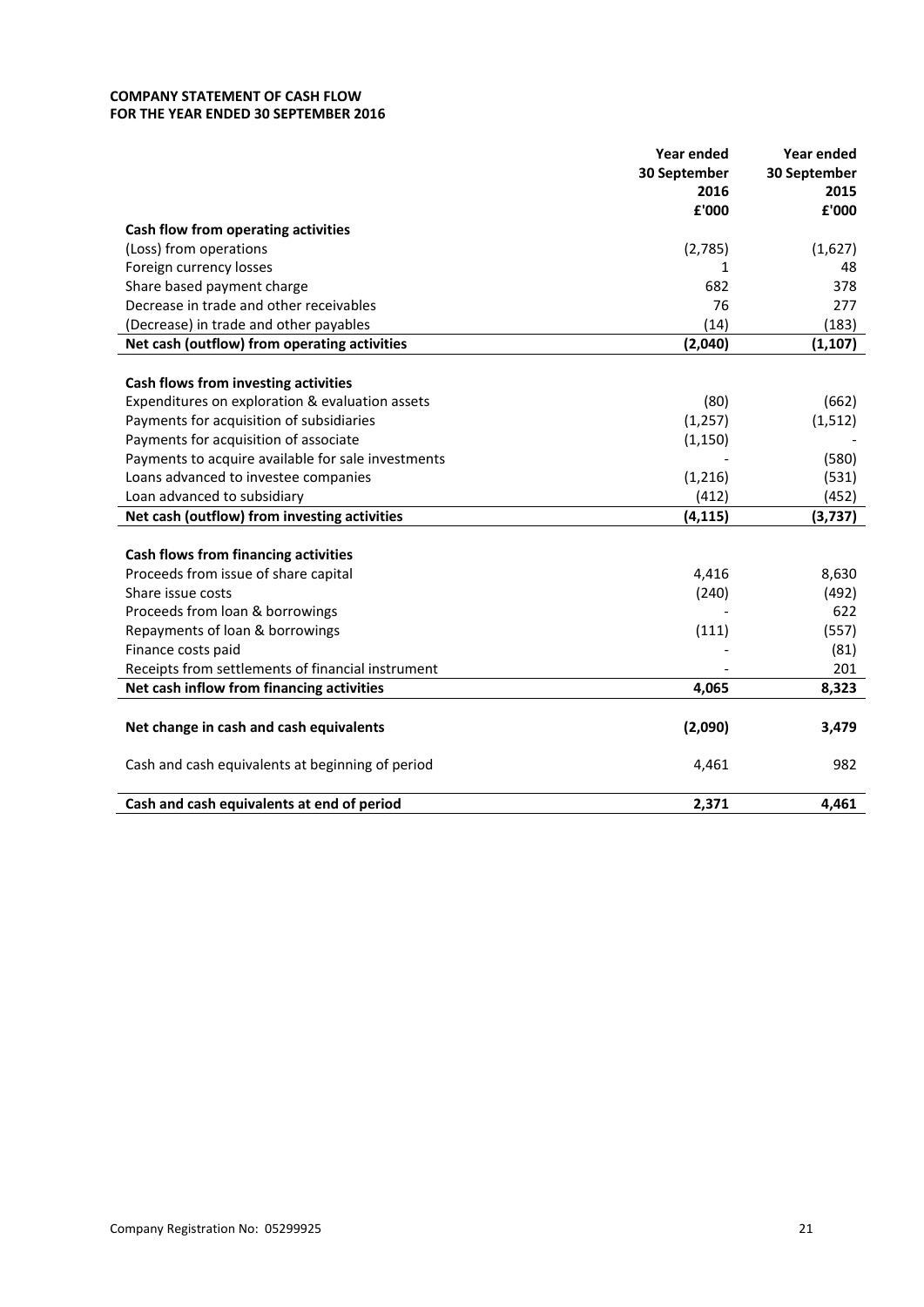#### **NOTES TO THE FINANCIAL STATEMENTS**

#### **1. Principal Accounting Policies**

#### **Basis of Preparation**

UK Oil and Gas Investments PLC is a company incorporated in the United Kingdom. The Company's shares are listed on the AIM market of the London Stock Exchange.

The Consolidated Financial Statements are for the year ended 30 September 2016 and have been prepared under the historical cost convention and in accordance with International Financial Reporting Standards as adopted by the EU ("adopted IFRS"). These Consolidated Financial Statements (the "Financial Statements") have been prepared and approved by the Directors on 27 February 2017 and signed on their behalf by Stephen Sanderson and Kiran Morzaria.

The accounting policies have been applied consistently throughout the preparation of these Financial Statements, and the financial report is presented in Pound Sterling (£) and all values are rounded to the nearest thousand pounds (£'000) unless otherwise stated.

#### **New standards, amendments and interpretations adopted by the Company**

No new and/or revised Standards and Interpretations have been required to be adopted, and/or are applicable in the current year by/to the Group and/or Company, as standards, amendments and interpretations which are effective for the financial year beginning on 1 October 2015 are not material to the Company.

#### **New standards, amendments and interpretations not yet adopted**

At the date of authorisation of these financial statements, the following Standards and Interpretations which have not been applied in these financial statements, were in issue but not yet effective for the year presented:

‐ IFRS 9 in respect of Financial Instruments which will be effective for the accounting periods beginning on or after 1 January 2018.

‐ IFRS 14 in respect of Regulatory Deferral Accounts which will be effective for accounting periods beginning on or after 1 January 2016.

‐ IFRS 15 in respect of Revenue from Contracts with Customers which will be effective for accounting periods beginning on or after 1 January 2018.

‐ IFRS 16 in respect of Leases which will be effective for accounting periods beginning on or after 1 January 2019.

‐ Amendments to IFRS 10, IFRS 12 and IAS 28 in respect of the application of the consolidation exemption to investment entities which will be effective for accounting periods beginning on or after 1 January 2016.

‐ Amendments to IFRS 10 and IAS 28 in respect of the treatment of a Sale or Contribution of Assets between an Investor and its Associate or Joint Venture which will be effective for accounting periods beginning on or after 1 January 2016.

‐ Amendments to IFRS 11 in respect of Accounting for Acquisitions of Interest in Joint Operations which will be effective for accounting periods beginning on or after 1 January 2016.

‐ Amendments to IAS 1 in respect of determining what information to disclose in annual financial statements which will be effective for accounting periods beginning on or after 1 January 2016.

‐ Amendments to IAS 16 and IAS 38 in respect of Clarification of Acceptable Methods of Depreciation and Amortisation which will be effective for accounting periods beginning on or after 1 January 2016.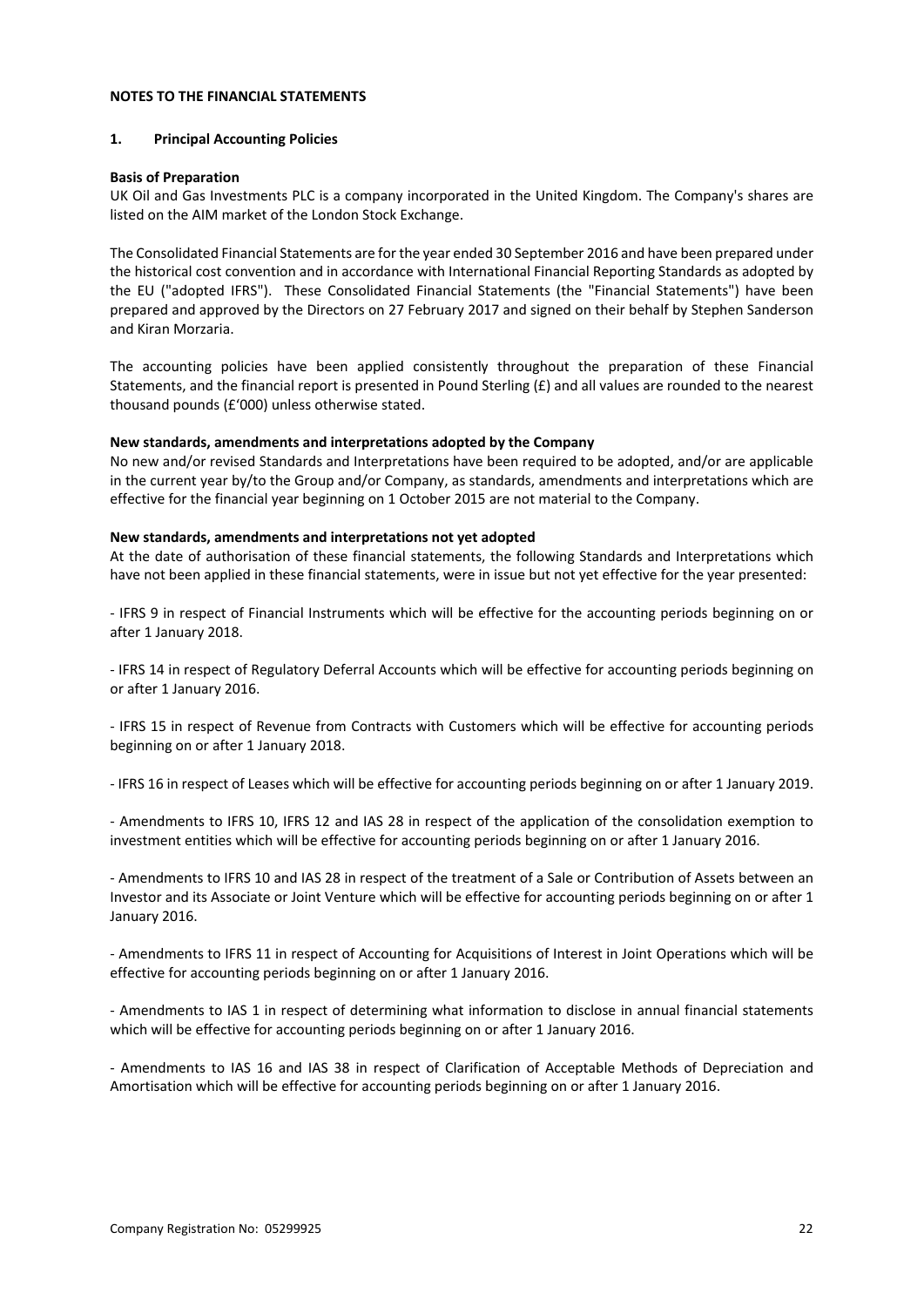## **1. Principal Accounting Policies (continued)**

#### **New standards, amendments and interpretations not yet adopted (continued)**

‐ Amendments to IAS 16 and IAS 41 in respect of Bearer Plants which will be effective for accounting periods beginning on or after 1 January 2016.

‐ Amendments to IAS 27 to allow entities to use the equity method to account for investments in subsidiaries, joint ventures and associates which will be effective for accounting periods beginning 1 January 2016.

‐ Annual improvements to IFRS's which will be effective for accounting periods beginning on or after 1 January 2016 as follows:

- o IFRS 5 Changes in methods of disposal
- o IFRS 7 Servicing contracts
- o IFRS 7 Applicability of the amendments to IFRS 7 to condensed interim financial statements
- o IAS 19 Discount rate: Regional market issue
- o IAS 34 Disclosure of information "elsewhere in the interim financial report"

There are no other IFRSs or IFRIC interpretations that are not yet effective that would be expected to have a material impact on the Group and/or Company.

#### **Basis of consolidation**

The consolidated financial information incorporates the financial statements of the Company and its subsidiaries (the "Group"). Control is achieved where the Group is exposed, or has rights, to variable returns from its involvement with the investee and has the ability to affect those returns through its power over the investee.

Inter-company transactions, balances and unrealised gains on transactions between Group companies are eliminated; unrealised losses are also eliminated unless the transaction provides evidence of an impairment of the asset transferred.

Where necessary, adjustments are made to the financial statements of subsidiaries to bring the accounting policies used in line with those used by the Group.

#### **Business combinations**

Business combinations are accounted for using the acquisition method. The consideration for acquisition is measured at the fair values of assets given, liabilities incurred or assumed, and equity instruments issued by the Company in order to obtain control of the acquiree (at the date of exchange). Costs incurred in connection with the acquisition are recognised in profit or loss as incurred. Where a business combination is achieved in stages, previously held interests in the acquiree are re-measured to fair value at the acquisition date (date the Group obtains control) and the resulting gain or loss, is recognised in profit or loss. Adjustments are made to fair values to bring the accounting policies of acquired businesses into alignment with those of the Group. The costs of integrating and reorganising acquired businesses are charged to the post acquisition profit or loss where applicable.

#### **Revenue**

Revenue is measured by reference to the fair value of consideration received or receivable by the Group for services provided, excluding VAT and trade discounts. Revenue is credited to the Income Statement in the period it is deemed to be earned.

Revenue from the sale of oil and petroleum products is recognised when the significant risks and rewards of ownership have been transferred, which is considered to occur when title passes to the customer. This generally occurs when the product is physically transferred into a vessel, pipe or other delivery mechanism.

Revenue from the production of oil, in which the Group has an interest with other producers, is recognised based on the Group's working interest and the terms of the relevant production sharing contracts. Differences between oil lifted and sold and the Group's share of production are not significant.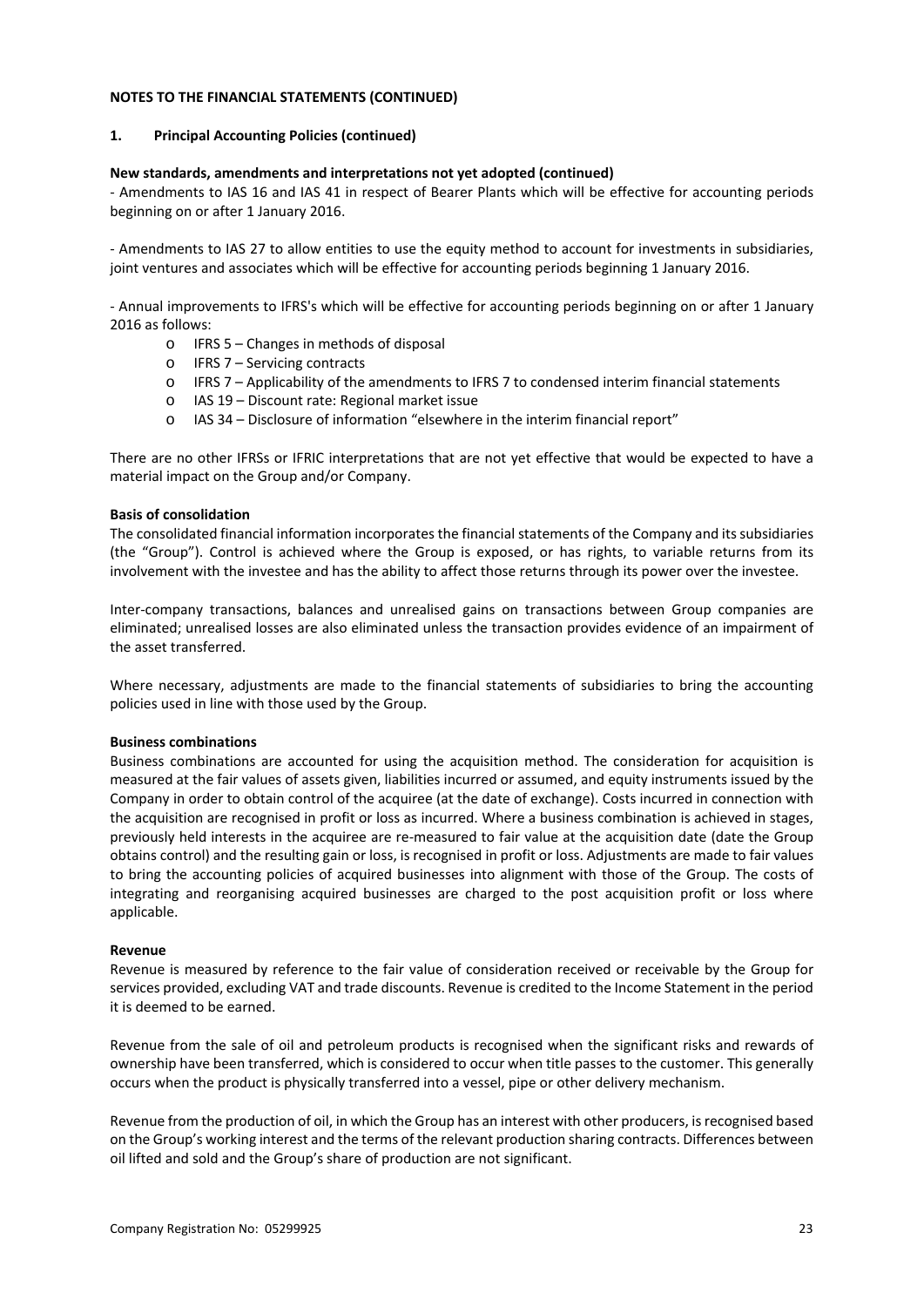## **1. Principal Accounting Policies (continued)**

#### **Finance Income and Costs**

Finance income and costs are reported on an accruals basis.

## **Oil & Gas properties ("OGP"), Exploration & Evaluation assets**

Oil and natural gas exploration, evaluation and development expenditure is accounted for using the successful efforts method of accounting.

## *(i) Pre‐licence costs*

Pre‐licence costs are expensed in the period in which they are incurred.

#### *(ii) Licence and property acquisition costs*

Exploration licence and leasehold property acquisition costs are capitalised in intangible assets. Licence costs paid in connection with a right to explore in an existing exploration area are capitalised and amortised over the term of the permit.

Licence and property acquisition costs are reviewed at each reporting date to confirm that there is no indication that the carrying amount exceeds the recoverable amount. This review includes confirming that exploration drilling is still under way or firmly planned, or that it has been determined, or work is under way to determine that the discovery is economically viable based on a range of technical and commercial considerations and that sufficient progress is being made on establishing development plans and timing.

If no future activity is planned or the licence has been relinquished or has expired, the carrying value of the licence and property acquisition costs are written off through the statement of profit or loss and other comprehensive income. Upon recognition of proved reserves and internal approval for development, the relevant expenditure is transferred to oil and gas properties.

#### *(iii) Exploration and evaluation costs*

Exploration and evaluation activity involves the search for hydrocarbon resources, the determination of technical feasibility and the assessment of commercial viability of an identified resource.

Once the legal right to explore has been acquired, costs directly associated with an exploration well are capitalised as exploration and evaluation intangible assets until the drilling of the well is complete and the results have been evaluated. These costs include directly attributable employee remuneration, materials and fuel used, rig costs and payments made to contractors.

If no potentially commercial hydrocarbons are discovered, the exploration asset is written off through the statement of profit or loss and other comprehensive income as a dry hole. If extractable hydrocarbons are found and, subject to further appraisal activity (e.g., the drilling of additional wells), it is probable that they can be commercially developed, the costs continue to be carried as an intangible asset while sufficient/continued progress is made in assessing the commerciality of the hydrocarbons. Costs directly associated with appraisal activity undertaken to determine the size, characteristics and commercial potential of a reservoir following the initial discovery of hydrocarbons, including the costs of appraisal wells where hydrocarbons were not found, are initially capitalised as an intangible asset.

All such capitalised costs are subject to technical, commercial and management review, as well as review for indicators of impairment at least once a year. This is to confirm the continued intent to develop or otherwise extract value from the discovery. When this is no longer the case, the costs are written off through the statement of profit or loss and other comprehensive income.

When proved reserves of oil and natural gas are identified and development is sanctioned by management, the relevant capitalised expenditure is first assessed for impairment and (if required) any impairment loss is recognised, then the remaining balance is transferred to oil and gas properties. Other than licence costs, no amortisation is charged during the exploration and evaluation phase.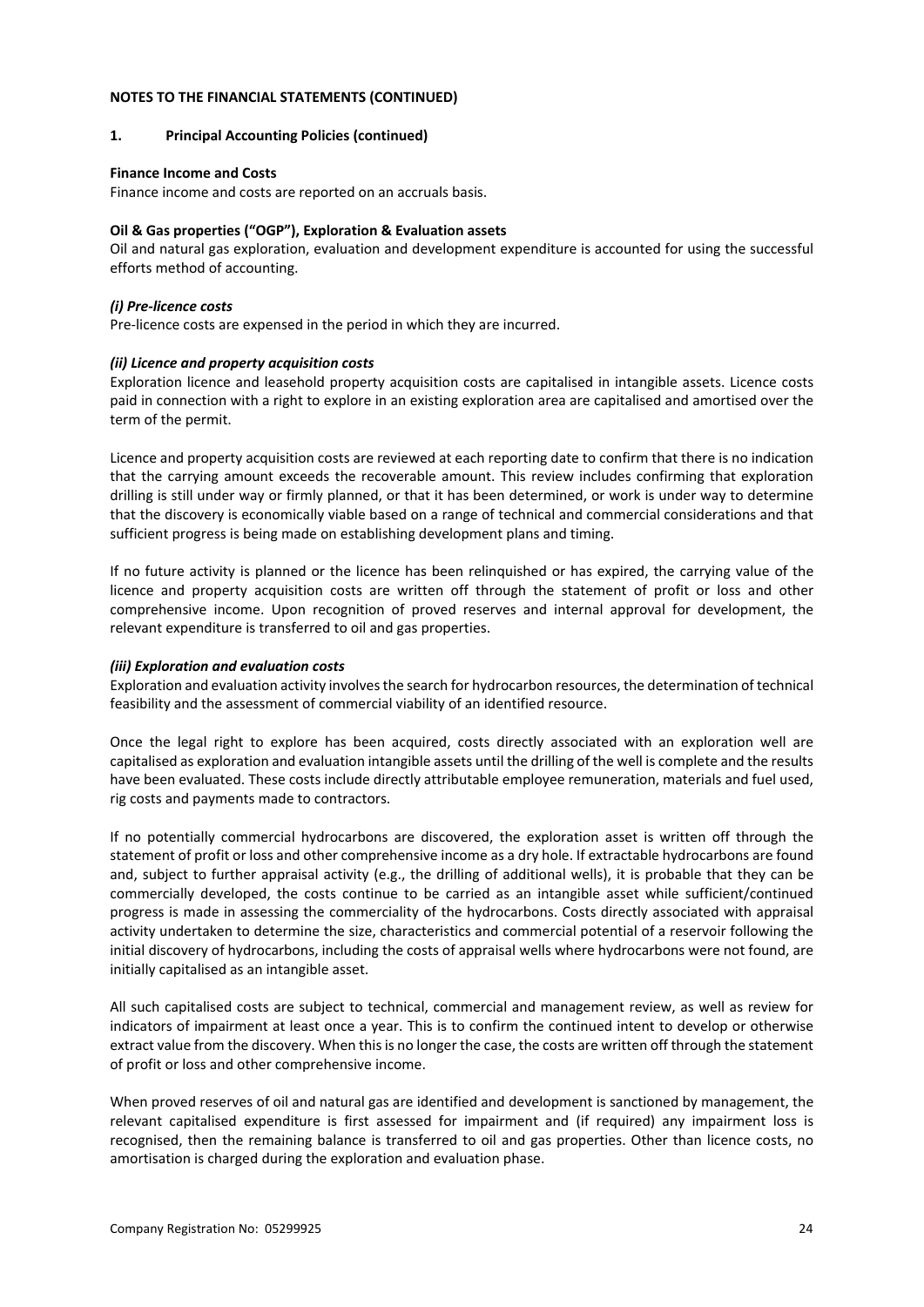## **1. Principal Accounting Policies (continued)**

#### *(iv) Development costs*

Expenditure on the construction, installation or completion of infrastructure facilities such as platforms, pipelines and the drilling of development wells, including unsuccessful development or delineation wells, is capitalised within oil and gas properties.

#### **Oil and gas properties and other property, plant and equipment**

#### *(i) Initial recognition*

Oil and gas properties and other property, plant and equipment are stated at cost, less accumulated depreciation and accumulated impairment losses.

The initial cost of an asset comprises its purchase price or construction cost, any costs directly attributable to bringing the asset into operation, the initial estimate of the decommissioning obligation and, for qualifying assets (where relevant), borrowing costs. The purchase price or construction cost is the aggregate amount paid and the fair value of any other consideration given to acquire the asset. The capitalised value of a finance lease is also included within property, plant and equipment.

When a development project moves into the production stage, the capitalisation of certain construction/development costs ceases, and costs are either regarded as part of the cost of inventory or expensed, except for costs which qualify for capitalisation relating to oil and gas property asset additions, improvements or new developments.

#### *(ii) Depreciation/amortisation*

Oil and gas properties are depreciated/amortised on a unit‐of‐production basis over the total proved developed and undeveloped reserves of the field concerned, except in the case of assets whose useful life is shorter than the lifetime of the field, in which case the straight‐line method is applied. Rights and concessions are depleted on the unit‐of‐production basis over the total proved developed and undeveloped reserves of the relevant area.

The unit‐of‐production rate calculation for the depreciation/amortisation of field development costs takes into account expenditures incurred to date, together with sanctioned future development expenditure. Other property, plant and equipment are generally depreciated on a straight-line basis over their estimated useful lives, which is generally 20 years for refineries, and major inspection costs are amortised over three to five years, which represents the estimated period before the next planned major inspection. Property, plant and equipment held under finance leases are depreciated over the shorter of lease term and estimated useful life. An item of property, plant and equipment and any significant part initially recognised is derecognised upon disposal or when no future economic benefits are expected from its use or disposal. Any gain or loss arising on derecognition of the asset (calculated as the difference between the net disposal proceeds and the carrying amount of the asset) is included in the statement of profit or loss and other comprehensive income when the asset is derecognised.

The asset's residual values, useful lives and methods of depreciation/amortisation are reviewed at each reporting period and adjusted prospectively, if appropriate.

#### *(ii) Major maintenance, inspection and repairs*

Expenditure on major maintenance refits, inspections or repairs comprises the cost of replacement assets or parts of assets, inspection costs and overhaul costs. Where an asset, or part of an asset that was separately depreciated and is now written off is replaced and it is probable that future economic benefits associated with the item will flow to the Group, the expenditure is capitalised. Where part of the asset replaced was not separately considered as a component and therefore not depreciated separately, the replacement value is used to estimate the carrying amount of the replaced asset(s) and is immediately written off. Inspection costs associated with major maintenance programmes are capitalised and amortised over the period to the next inspection. All other day‐to‐day repairs and maintenance costs are expensed as incurred.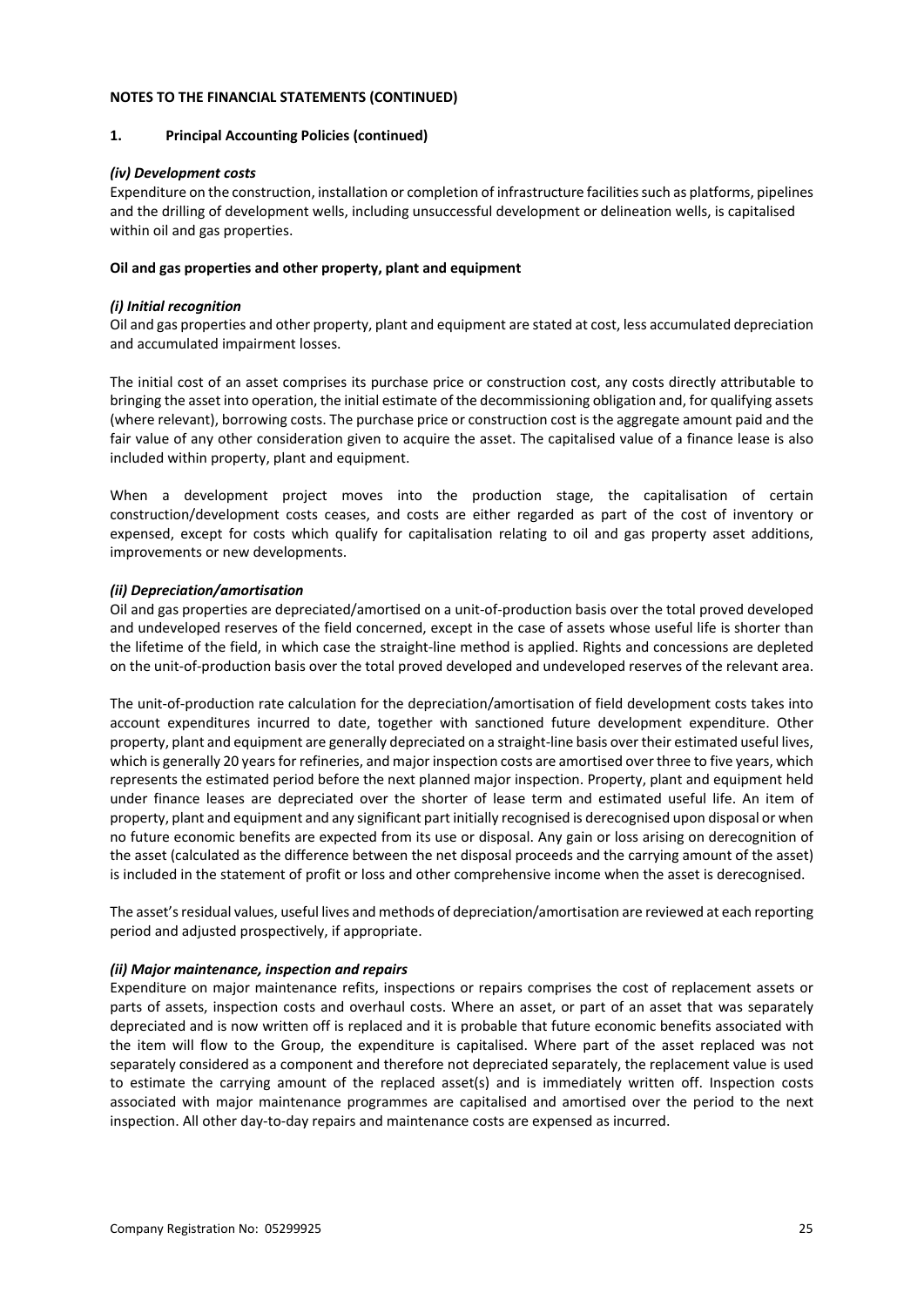## **1. Principal Accounting Policies (continued)**

## **Provision for rehabilitation / Decommissioning Liability**

The Group recognises a decommissioning liability where it has a present legal or constructive obligation as a result of past events, and it is probable that an outflow of resources will be required to settle the obligation, and a reliable estimate of the amount of obligation can be made.

## **Provision for rehabilitation / Decommissioning Liability (continued)**

The obligation generally arises when the asset is installed or the ground/environment is disturbed at the field location. When the liability is initially recognised, the present value of the estimated costs is capitalised by increasing the carrying amount of the related oil and gas assets to the extent that it was incurred by the development/construction of the field. Any decommissioning obligations that arise through the production of inventory are expensed when the inventory item is recognised in cost of goods sold.

Changes in the estimated timing or cost of decommissioning are dealt with prospectively by recording an adjustment to the provision and a corresponding adjustment to oil and gas assets.

Any reduction in the decommissioning liability and, therefore, any deduction from the asset to which it relates, may not exceed the carrying amount of that asset. If it does, any excess over the carrying value is taken immediately to the statement of profit or loss and other comprehensive income.

If the change in estimate results in an increase in the decommissioning liability and, therefore, an addition to the carrying value of the asset, the Group considers whether this is an indication of impairment of the asset as a whole, and if so, tests for impairment. If, for mature fields, the estimate for the revised value of oil and gas assets net of decommissioning provisions exceeds the recoverable value, that portion of the increase is charged directly to expense. Over time, the discounted liability is increased for the change in present value based on the discount rate that reflects current market assessments and the risks specific to the liability. The periodic unwinding of the discount is recognised in the statement of profit or loss and other comprehensive income as a finance cost. The Company recognises neither the deferred tax asset in respect of the temporary difference on the decommissioning liability nor the corresponding deferred tax liability in respect of the temporary difference on a decommissioning asset.

#### **Taxation**

Current tax is the tax currently payable based on taxable profit for the year.

Deferred income taxes are calculated using the liability method on temporary differences. Deferred tax is generally provided on the difference between the carrying amounts of assets and liabilities and their tax bases. However, deferred tax is not provided on the initial recognition of goodwill, nor on the initial recognition of an asset or liability unless the related transaction is a business combination or affects tax or accounting profit. Deferred tax on temporary differences associated with shares in subsidiaries and joint ventures is not provided if reversal of these temporary differences can be controlled by the Company and it is probable that reversal will not occur in the foreseeable future. In addition, tax losses available to be carried forward as well as other income tax credits to the Company are assessed for recognition as deferred tax assets.

Deferred tax liabilities are provided in full, with no discounting. Deferred tax assets are recognised to the extent that it is probable that the underlying deductible temporary differences will be able to be offset against future taxable income. Current and deferred tax assets and liabilities are calculated at tax rates that are expected to apply to their respective period of realisation, provided they are enacted or substantively enacted at the balance sheet date.

Changes in deferred tax assets or liabilities are recognised as a component of tax expense in the income statement, except where they relate to items that are charged or credited directly to equity in which case the related deferred tax is also charged or credited directly to equity.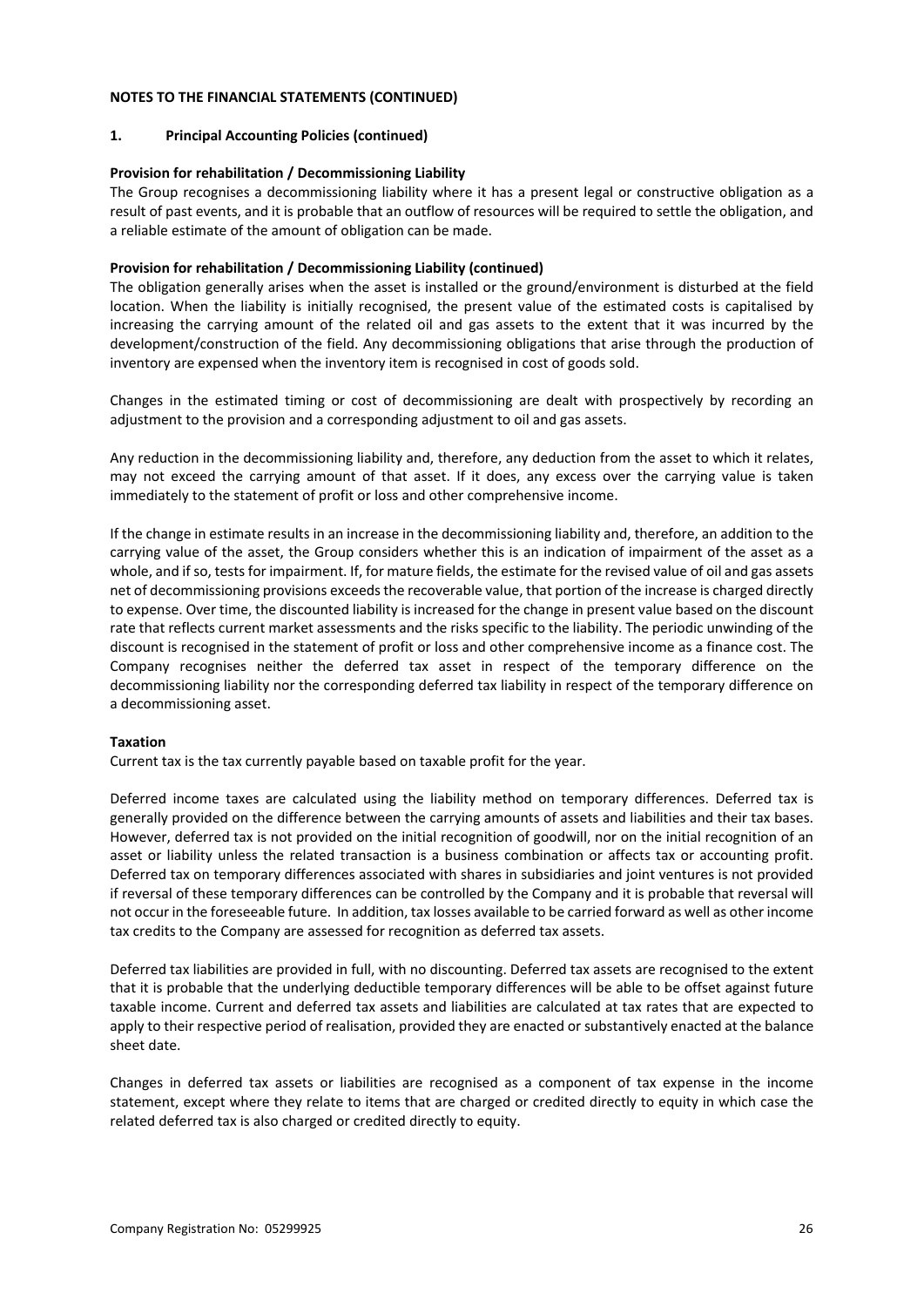## **1. Principal Accounting Policies (continued)**

#### **Financial Assets**

Financial assets are divided into the following categories: loans and receivables and available‐for‐sale financial assets. Financial assets are assigned to the different categories by management on initial recognition, depending on the purpose for which they were acquired, and are recognised when the Group becomes party to contractual arrangements. Both loans and receivables and available for sale financial assets are initially recorded at fair value.

Loans and receivables are non-derivative financial assets with fixed or determinable payments that are not quoted in an active market. Trade, most other receivables and cash and cash equivalents fall into this category of financial assets. Loans and receivables are measured subsequent to initial recognition at amortised cost using the effective interest method, less provision for impairment. Any change in their value through impairment or reversal of impairment is recognised in the income statement.

Provision against trade receivables is made when there is objective evidence that the Group will not be able to collect all amounts due to it in accordance with the original terms of those receivables. The amount of the writedown is determined as the difference between the asset's carrying amount and the present value of estimated future cash flows.

A financial asset is derecognised only where the contractual rights to the cash flows from the asset expire or the financial asset is transferred and that transfer qualifies for derecognition. A financial asset is transferred if the contractual rights to receive the cash flows of the asset have been transferred or the Group retains the contractual rights to receive the cash flows of the asset but assumes a contractual obligation to pay the cash flows to one or more recipients. A financial asset that is transferred qualifies for derecognition if the Group transfers substantially all the risks and rewards of ownership of the asset, or if the Group neither retains nor transfers substantially all the risks and rewards of ownership but does transfer control of that asset.

Derivative instruments are recorded at cost, and adjust for their market value as applicable. They are assessed for any equity and debt component which is subsequently accounted for in accordance with IFRS's. The Group's and Company's only derivative is considered to be the Equity Swap Arrangement as detailed in Note 16, which is accounted for on a fair value basis in accordance with the terms of the agreement, being based around the Company's share price as traded on AIM.

## **Financial Liabilities**

Financial liabilities are obligations to pay cash or other financial assets and are recognised when the Group becomes a party to the contractual provisions of the instrument.

All financial liabilities initially recognised at fair value less transaction costs and thereafter carried at amortised cost using the effective interest method, with interest-related charges recognised as an expense in finance cost in the income statement. A financial liability is derecognised only when the obligation is extinguished, that is, when the obligation is discharged or cancelled or expires.

#### **Borrowing costs**

Where funds are borrowed specifically to finance a project, the amount capitalised represents the actual borrowing costs incurred. Where surplus funds are available for a short term from funds borrowed specifically to finance a project, the income generated from the temporary investment of such amounts is also capitalised and deducted from the total capitalised borrowing costs. Where the funds used to finance a project form part of general borrowings, the amount capitalised is calculated using a weighted average of rates applicable to relevant general borrowings of the Group during the period. All other borrowing costs are recognised in the statement of profit or loss and other comprehensive income in the period in which they are incurred.

Even though exploration and evaluation assets can be qualifying assets, generally, they do not meet the 'probable economic benefits' test and also are rarely debt funded. Any related borrowing costs incurred during this phase are generally recognised in the statement of profit or loss and other comprehensive income in the period in which they are incurred.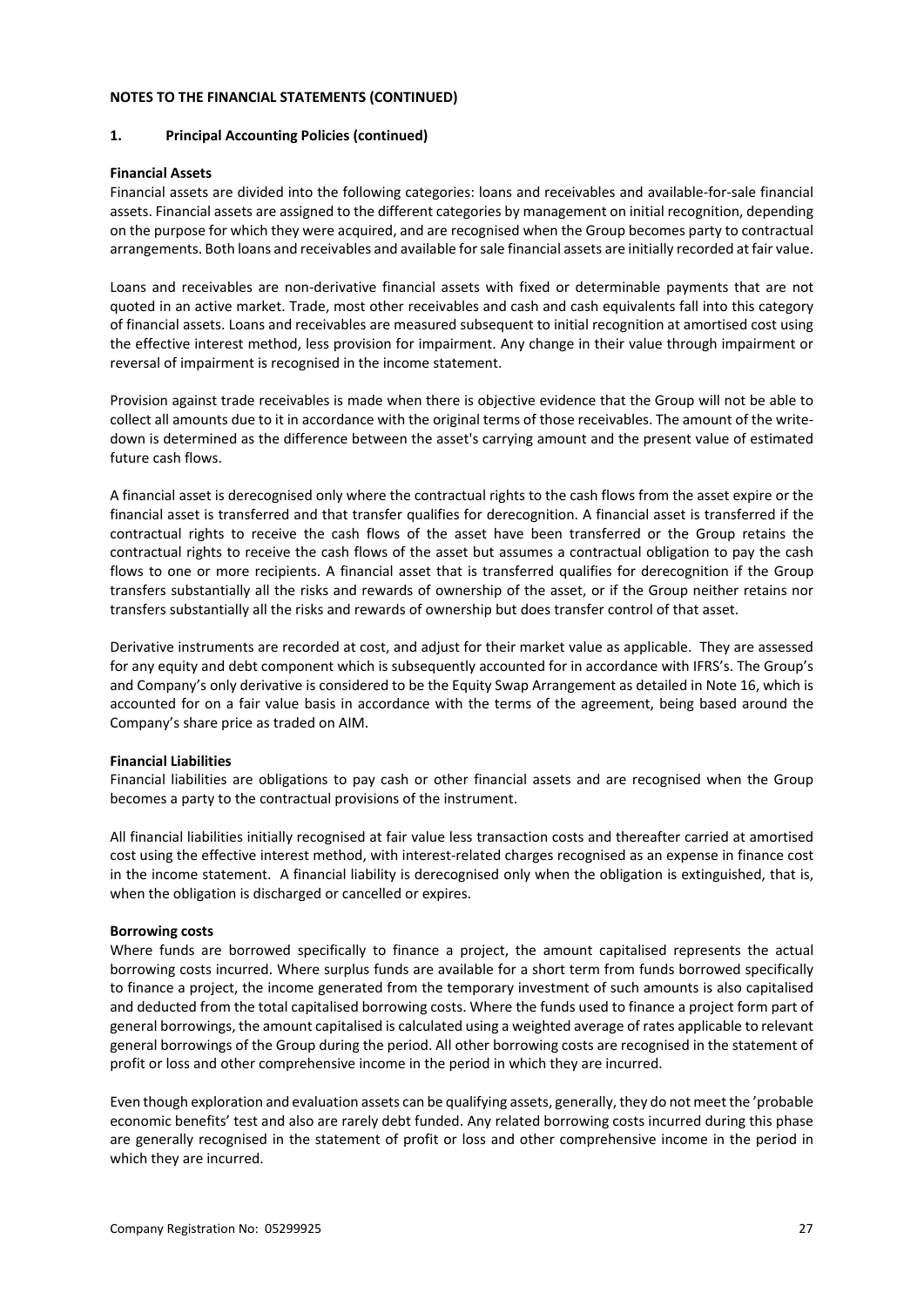#### **1. Principal Accounting Policies (continued)**

#### **Inventories**

Inventories are stated at the lower of cost and net realisable value. The cost of materials is the purchase cost, determined on first-in, first-out basis. The cost of crude oil and refined products is the purchase cost, the cost of refining, including the appropriate proportion of depreciation, depletion and amortisation and overheads based on normal operating capacity, determined on a weighted average basis. The net realisable value of crude oil and refined products is based on the estimated selling price in the ordinary course of business, less the estimated costs of completion and the estimated costs necessary to make the sale.

#### **Cash and Cash Equivalents**

Cash and cash equivalents comprise cash on hand and demand deposits, together with other short‐term, highly liquid investments that are readily convertible into known amounts of cash and which are subject to an insignificant risk of changes in value.

## **Share‐Based Payments**

The Group operates a number of equity-settled, share-based compensation plans, under which the entity receives services from employees as consideration for equity instruments (options) of the Company. The fair value of the employee services received in exchange for the grant of the options is recognised as an expense. The total amount to be expensed is determined by reference to the fair value of the options granted:

- Including any market performance conditions;
- Excluding the impact of any service and non-market performance vesting conditions (for example, profitability or sales growth targets, or remaining an employee of the entity over a specified time period; and
- Including the impact of any non-vesting conditions (for example, the requirement for employees to save).

Non-market vesting conditions are included in assumptions about the number of options that are expected to vest. The total expense is recognised over the vesting period, which is the period over which all of the specified vesting conditions are to be satisfied.

In addition, in some circumstances, employees may provide services in advance of the grant date, and therefore the grant-date fair value is estimated for the purposes of recognising the expense during the period between service commencement period and grant date.

At the end of each reporting period, the entity revises its estimates of the number of options that are expected to vest based on the non-market vesting conditions. It recognises the impact of the revision to original estimates, if any, in profit or loss, with a corresponding adjustment to equity.

When the options are exercised, the Company issues new shares. The proceeds received, net of any directly attributable transaction costs, are credited to share capital (nominal value) and share premium.

## **Equity**

Equity comprises the following:

"Share capital" representing the nominal value of equity shares.

"Share premium" representing the excess over nominal value of the fair value of consideration received for equity shares, net of expenses of the share issue.

"Share based payment reserve" represents the value of equity benefits provided to employees and directors as part of their remuneration and provided to consultants and advisors hired by the Group from time to time as part of the consideration paid.

"Revaluation reserve" represents the unrealised gain or loss on fair/market value movement on available for sale investments, derivative financial instruments and other assets which are valued at their fair value at the balance sheet date.

"Retained earnings" represents retained profits and (losses).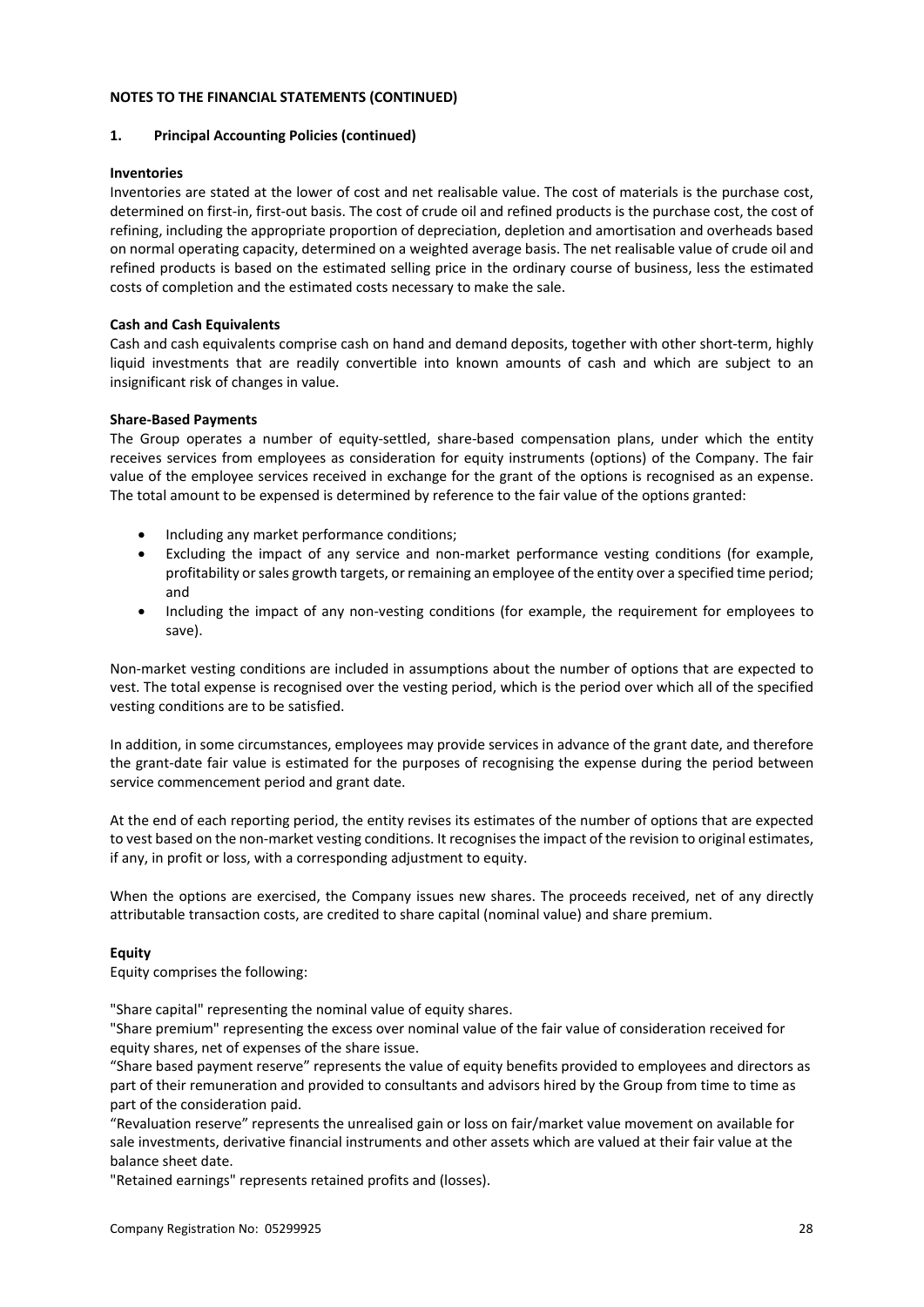#### **1. Principal Accounting Policies (continued)**

#### **Foreign Currencies**

Transactions in foreign currencies are translated at the exchange rate ruling at the date of the transaction. Monetary assets and liabilities in foreign currencies are translated at the rates of exchange ruling at the balance sheet date. Non‐monetary items that are measured at historical cost in a foreign currency are translated at the exchange rate at the date of the transaction. Non-monetary items that are measured at fair value in a foreign currency are translated using the exchange rates at the date when the fair value was determined. Any exchange differences arising on the settlement of monetary items or on translating monetary items at rates different from those at which they were initially recorded are recognised in the profit or loss in the period in which they arise. Exchange differences on non‐monetary items are recognised in other comprehensive income to the extent that they relate to a gain or loss on that non-monetary item taken to other comprehensive income, otherwise such gains and losses are recognised in the income statement.

The Group and Company's functional currency and presentational currency is Sterling.

#### **Significant accounting judgements, estimates and assumptions**

The preparation of the Group's consolidated financial statements requires management to make judgements, estimates and assumptions that affect the reported amounts of revenues, expenses, assets and liabilities, and the accompanying disclosures, and the disclosure of contingent liabilities at the date of the consolidated financial statements. Estimates and assumptions are continuously evaluated and are based on management's experience and other factors, including expectations of future events that are believed to be reasonable under the circumstances. Uncertainty about these assumptions and estimates could result in outcomes that require a material adjustment to the carrying amount of assets or liabilities affected in future periods.

In particular, the Group has identified the following areas where significant judgements, estimates and assumptions are required. Further information on each of these areas and how they impact the various accounting policies are described below and also in the relevant notes to the financial statements. Changes in estimates are accounted for prospectively.

## *(i) Judgements*

In the process of applying the Group's accounting policies, management has made the following judgements, which have the most significant effect on the amounts recognised in the consolidated financial statements:

## *(a) Contingencies*

Contingent liabilities may arise from the ordinary course of business in relation to claims against the Group, including legal, contractor, land access and other claims. By their nature, contingencies will be resolved only when one or more uncertain future events occur or fail to occur. The assessment of the existence, and potential quantum, of contingencies inherently involves the exercise of significant judgement and the use of estimates regarding the outcome of future events.

#### *(ii) Estimates and assumptions*

The key assumptions concerning the future and other key sources of estimation uncertainty at the reporting date that have a significant risk of causing a material adjustment to the carrying amounts of assets and liabilities within the next financial year, are described below. The Group based its assumptions and estimates on parameters available when the consolidated financial statements were prepared. Existing circumstances and assumptions about future developments, however, may change due to market change or circumstances arising beyond the control of the Group. Such changes are reflected in the assumptions when they occur.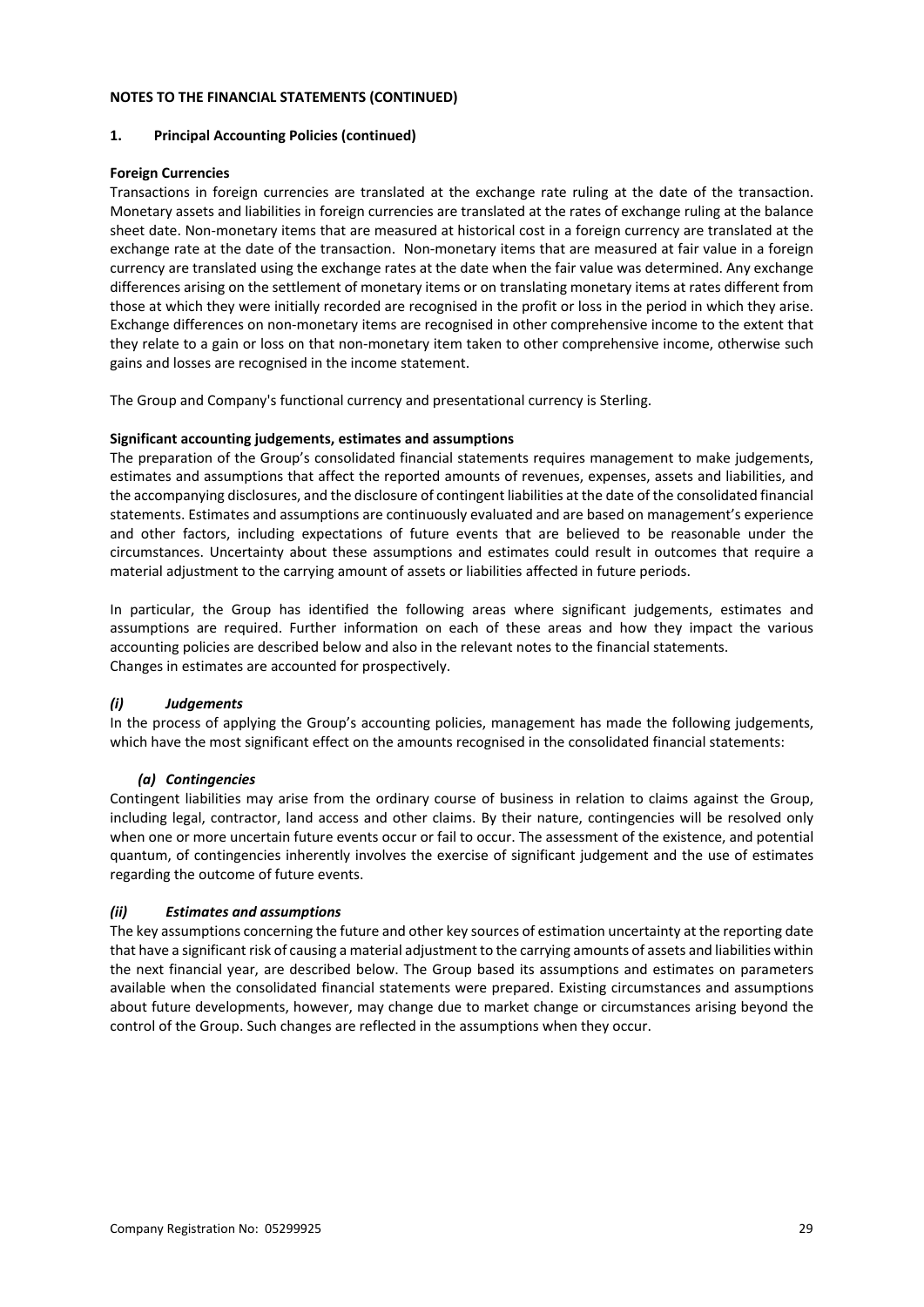## **1. Principal Accounting Policies (continued)**

#### **Significant accounting judgements, estimates and assumptions (continued)**

#### *(a) Hydrocarbon reserve and resource estimates*

Hydrocarbon reserves are estimates of the amount of hydrocarbons that can be economically and legally extracted from the Group's oil and gas properties. The Group estimates its commercial reserves and resources based on information compiled by appropriately qualified persons relating to the geological and technical data on the size, depth, shape and grade of the hydrocarbon body and suitable production techniques and recovery rates. Commercial reserves are determined using estimates of oil and gas in place, recovery factors and future commodity prices, the latter having an impact on the total amount of recoverable reserves and the proportion of the gross reserves which are attributable to the host government under the terms of the Production‐Sharing Agreements. Future development costs are estimated using assumptions as to the number of wells required to produce the commercial reserves, the cost of such wells and associated production facilities, and other capital costs. The current long-term Brent oil price assumption used in the estimation of commercial reserves is US\$80/bbl. The carrying amount of oil and gas development and production assets at 30 September 2016 is shown in Note 10.

The Group estimates and reports hydrocarbon reserves in line with the principles contained in the SPE Petroleum Resources Management Reporting System (PRMS) framework. As the economic assumptions used may change and as additional geological information is obtained during the operation of a field, estimates of recoverable reserves may change. Such changes may impact the Group's reported financial position and results, which include:

- The carrying value of exploration and evaluation assets; oil and gas properties; property, plant and equipment; and goodwill may be affected due to changes in estimated future cash flows
- Depreciation and amortisation charges in the statement of profit or loss and other comprehensive income may change where such charges are determined using the Units of Production (UOP) method, or where the useful life of the related assets change
- Provisions for decommissioning may require revision where changes to the reserve estimates affect expectations about when such activities will occur and the associated cost of these activities
- The recognition and carrying value of deferred tax assets may change due to changes in the judgements regarding the existence of such assets and in estimates of the likely recovery of such assets

#### *(b) Exploration and evaluation expenditures*

The application of the Group's accounting policy for exploration and evaluation expenditure requires judgement to determine whether future economic benefits are likely, from future either exploitation or sale, or whether activities have not reached a stage which permits a reasonable assessment of the existence of reserves. The determination of reserves and resources is itself an estimation process that involves varying degrees of uncertainty depending on how the resources are classified. These estimates directly impact when the Group defers exploration and evaluation expenditure. The deferral policy requires management to make certain estimates and assumptions about future events and circumstances, in particular, whether an economically viable extraction operation can be established. Any such estimates and assumptions may change as new information becomes available. If, after expenditure is capitalised, information becomes available suggesting that the recovery of the expenditure is unlikely, the relevant capitalised amount is written off in the statement of profit or loss and other comprehensive income in the period when the new information becomes available.

#### *(c) Units of production (UOP) depreciation of oil and gas assets*

Oil and gas properties are depreciated using the UOP method over total proved developed and undeveloped hydrocarbon reserves. This results in a depreciation/amortisation charge proportional to the depletion of the anticipated remaining production from the field.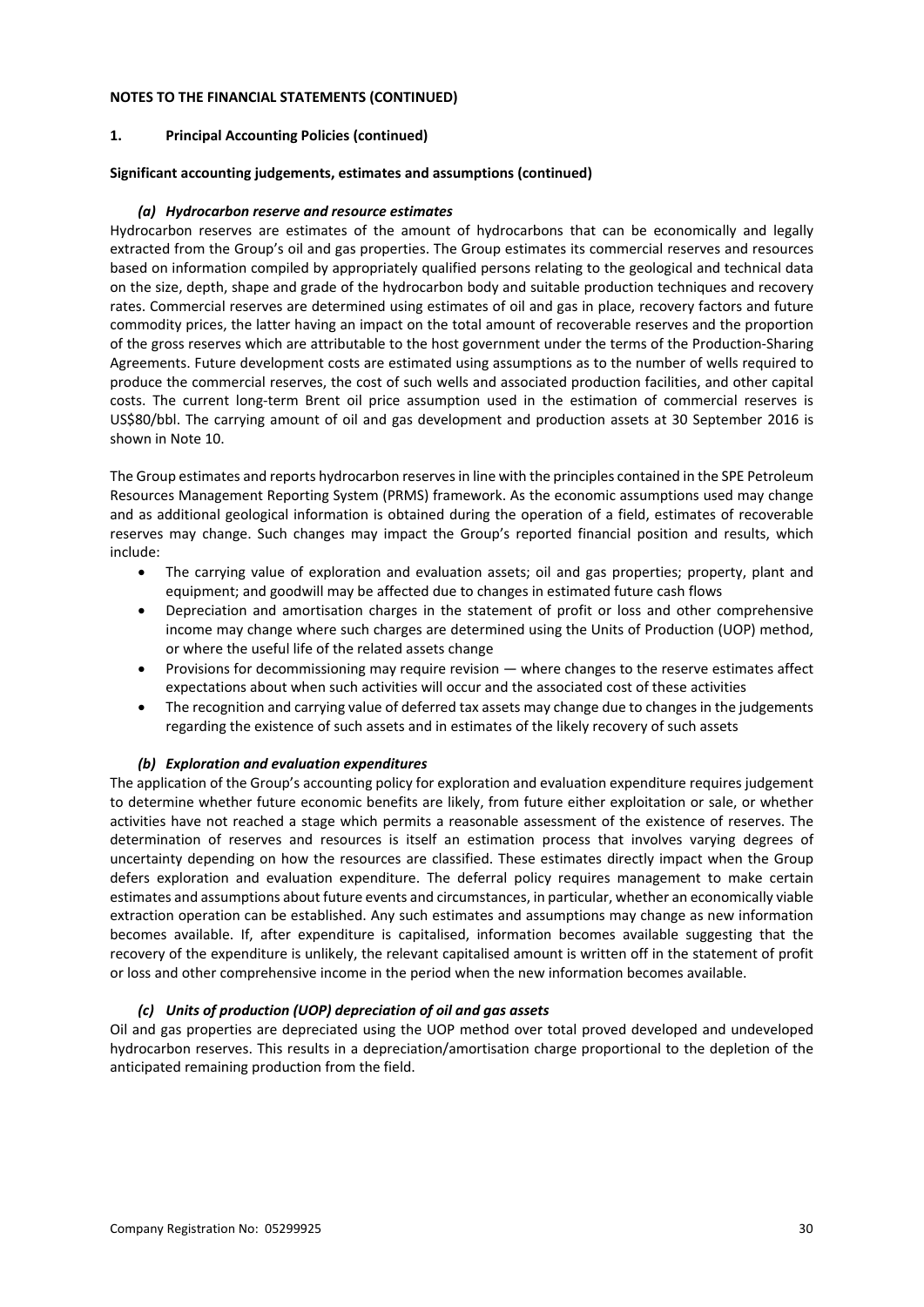## **1. Principal Accounting Policies (continued)**

## **Significant accounting judgements, estimates and assumptions (continued)**

#### *(c) Units of production (UOP) depreciation of oil and gas assets*

The life of each item, which is assessed at least annually, has regard to both its physical life limitations and present assessments of economically recoverable reserves of the field at which the asset is located. These calculations require the use of estimates and assumptions, including the amount of recoverable reserves and estimates of future capital expenditure. The calculation of the UOP rate of depreciation/amortisation will be impacted to the extent that actual production in the future is different from current forecast production based on total proved reserves, or future capital expenditure estimates change. Changes to proved reserves could arise due to changes in the factors or assumptions used in estimating reserves, including:

- The effect on proved reserves of differences between actual commodity prices and commodity price assumptions
- Unforeseen operational issues

#### *(d) Recoverability of oil and gas assets*

The Group assesses each asset or cash generating unit (CGU) (excluding goodwill, which is assessed annually regardless of indicators) each reporting period to determine whether any indication of impairment exists. Where an indicator of impairment exists, a formal estimate of the recoverable amount is made, which is considered to be the higher of the fair value less costs of disposal (FVLCD) and value in use (VIU). The assessments require the use of estimates and assumptions such as long‐term oil prices (considering current and historical prices, price trends and related factors), discount rates, operating costs, future capital requirements, decommissioning costs, exploration potential, reserves (see (a) *Hydrocarbon reserves and resource estimates*  above) and operating performance (which includes production and sales volumes). These estimates and assumptions are subject to risk and uncertainty. Therefore, there is a possibility that changes in circumstances will impact these projections, which may impact the recoverable amount of assets and/or CGUs.

Information on how fair value is determined by the Group follows.

#### *(e) Decommissioning costs*

Decommissioning costs will be incurred by the Group at the end of the operating life of some of the Group's facilities and properties. The Group assesses its decommissioning provision at each reporting date. The ultimate decommissioning costs are uncertain and cost estimates can vary in response to many factors, including changes to relevant legal requirements, the emergence of new restoration techniques or experience at other production sites. The expected timing, extent and amount of expenditure may also change — for example, in response to changes in reserves or changes in laws and regulations or their interpretation.

Therefore, significant estimates and assumptions are made in determining the provision for decommissioning. As a result, there could be significant adjustments to the provisions established which would affect future financial results.

External valuers may be used to assist with the assessment of future decommissioning costs. The involvement of external valuers is determined on a case by case basis, taking into account factors such as the expected gross cost or timing of abandonment, and is approved by the Company's Audit Committee. Selection criteria include market knowledge, reputation, independence and whether professional standards are maintained. The provision at reporting date represents management's best estimate of the present value of the future decommissioning costs required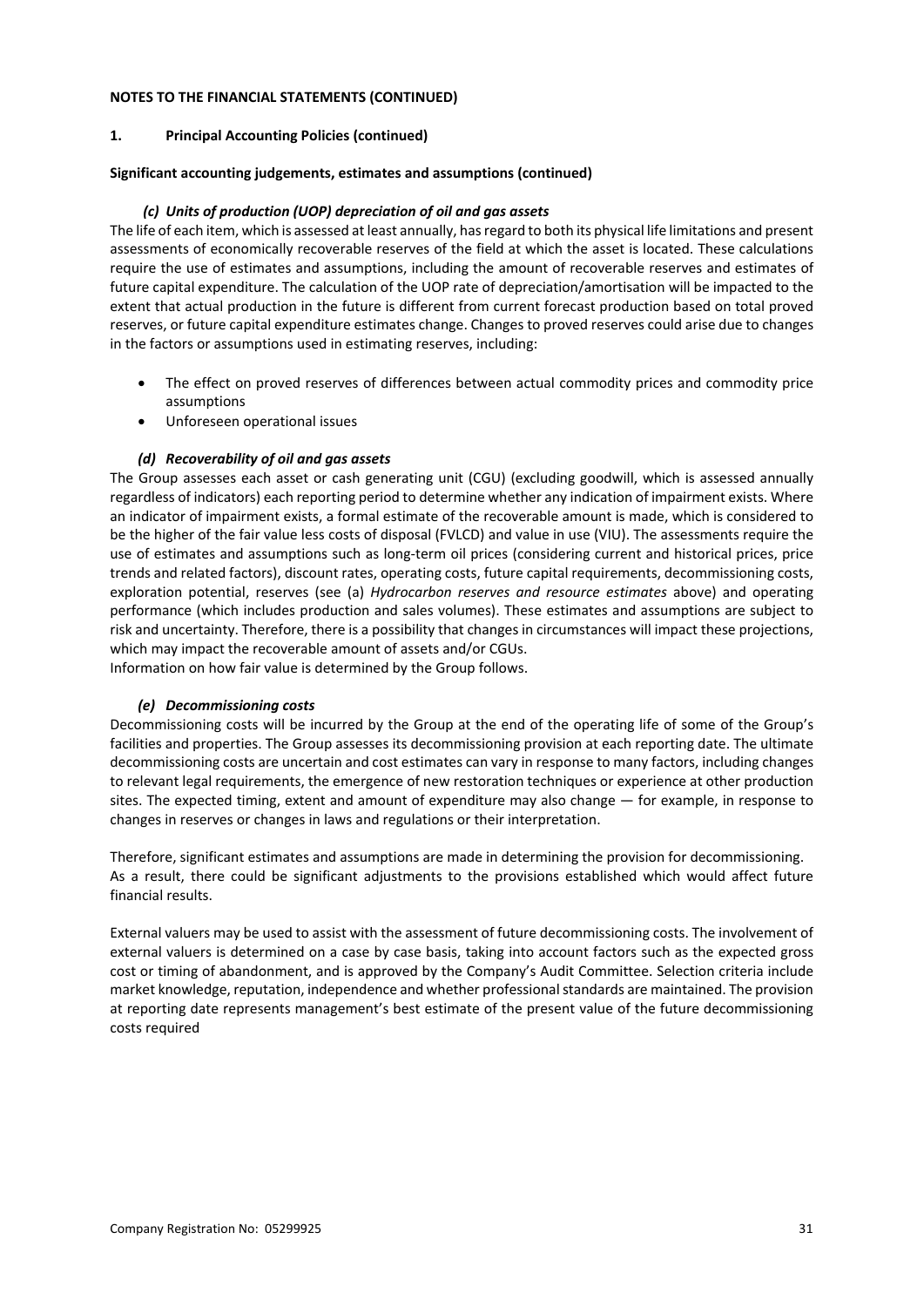## **1. Principal Accounting Policies (continued)**

#### **Significant accounting judgements, estimates and assumptions (continued)**

#### *(f) Fair value measurement*

The Group measures financial instruments, such as derivatives, at fair value at each balance sheet date. From time to time, the fair values of non-financial assets and liabilities are required to be determined, e.g., when the entity acquires a business, or where an entity measures the recoverable amount of an asset or cash-generating unit (CGU) at FVLCD.

Fair value is the price that would be received to sell an asset or paid to transfer a liability in an orderly transaction between market participants at the measurement date.

The fair value of an asset or a liability is measured using the assumptions that market participants would use when pricing the asset or liability, assuming that market participants act in their economic best interest.

A fair value measurement of a non‐financial asset takes into account a market participant's ability to generate economic benefits by using the asset in its highest and best use or by selling it to another market participant that would use the asset in its highest and best use.

The Group uses valuation techniques that are appropriate in the circumstances and for which sufficient data are available to measure fair value, maximising the use of relevant observable inputs and minimising the use of unobservable inputs. From time to time external valuers are used to assess FVLCD of the Group's non‐financial assets. Involvement of external valuers is decided upon by the valuation committee after discussion with and approval by the Company's Audit Committee. Selection criteria include market knowledge, reputation, independence and whether professional standards are maintained. Valuers are normally rotated every three years. The valuation committee decides, after discussions with the Group's external valuers, which valuation techniques and inputs to use for each case.

Changes in estimates and assumptions about these inputs could affect the reported fair value.

#### **Going Concern**

The Directors noted the losses that the Group has made for the Year Ended 30 September 2016. The Directors have prepared cash flow forecasts for the period ending 28 February 2018 which take account of the current cost and operational structure of the Group.

The cost structure of the Group comprises a high proportion of discretionary spend and therefore in the event that cash flows become constrained, costs can be quickly reduced to enable the Group to operate within its available funding.

These forecasts demonstrate that the Group has sufficient cash funds available to allow it to continue in business for a period of at least twelve months from the date of approval of these financial statements. Accordingly, the financial statements have been prepared on a going concern basis.

It is the prime responsibility of the Board to ensure the Group remains a going concern. At 30 September 2016 the Company had cash and cash equivalents of £2,444,000 and borrowings of £nil. The Company has minimal contractual expenditure commitments and the Board considers the present funds sufficient to maintain the working capital of the Company for a period of at least 12 months from the date of signing the Annual Report and Financial Statements. For these reasons the Directors adopt the going concern basis in the preparation of the Financial Statements.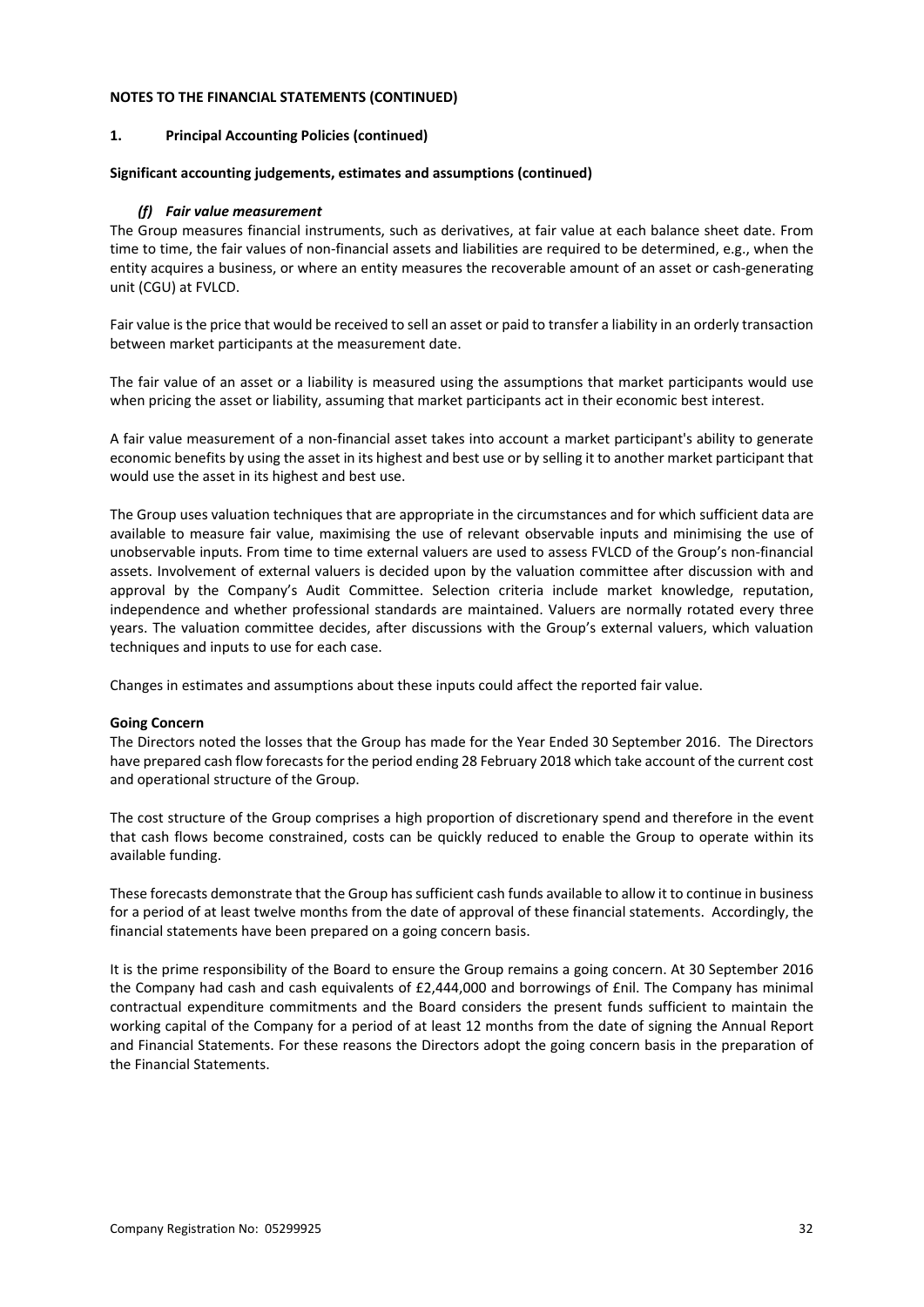## **2. Business Combinations**

#### **Acquisition of Celtique Energie Weald Limited**

On 13 June 2016 through UK Oil and Gas Investments PLC, the Group announced the acquisition of 100 per cent of the entire issued share capital of Celtique Energie Weald Limited. The company was re‐named Kimmeridge Oil & Gas Limited.

The total consideration of  $E3.5$  million comprised  $E1.25$  million in cash and  $E2.25$  million in the form of 142,648,831 UKOG ordinary shares. The acquisition was completed and shares issued on 5 August 2016.

Through the business combination the Group acquired the following assets:

 Weald Basin licence, PEDL234, a 300 sq km area, more than doubling the Group's net acreage holdings in the prime Kimmeridge Limestone Oil province.

The assets and liabilities arising on the day of the acquisition are as follows:

**Total cash outflow on the acquisition is as follows:** 

|                                                | <b>Celtique</b>              |                                         |               |
|------------------------------------------------|------------------------------|-----------------------------------------|---------------|
|                                                | <b>Energie</b><br>Weald      |                                         | <b>Total</b>  |
|                                                | Limited<br><b>Fair Value</b> | <b>Fair Value</b><br><b>Adjustments</b> | Fair<br>Value |
|                                                | £'000                        | £'000                                   | £'000         |
| Intangible Assets: Exploration Costs           | 4,536                        | $\overline{\phantom{a}}$                | 4,536         |
| Net identifiable assets acquired at fair value | 4,536                        |                                         | 4,536         |
|                                                |                              |                                         |               |
| <b>Total consideration</b>                     | 3,507                        | ٠                                       | 3,507         |
| Negative goodwill on purchase                  |                              |                                         | 1,029         |
|                                                |                              |                                         |               |

| Cash paid                               | 1.257 |
|-----------------------------------------|-------|
| Net cash acquired with the subsidiaries | -     |
| Net consolidated cash flow              | 1,257 |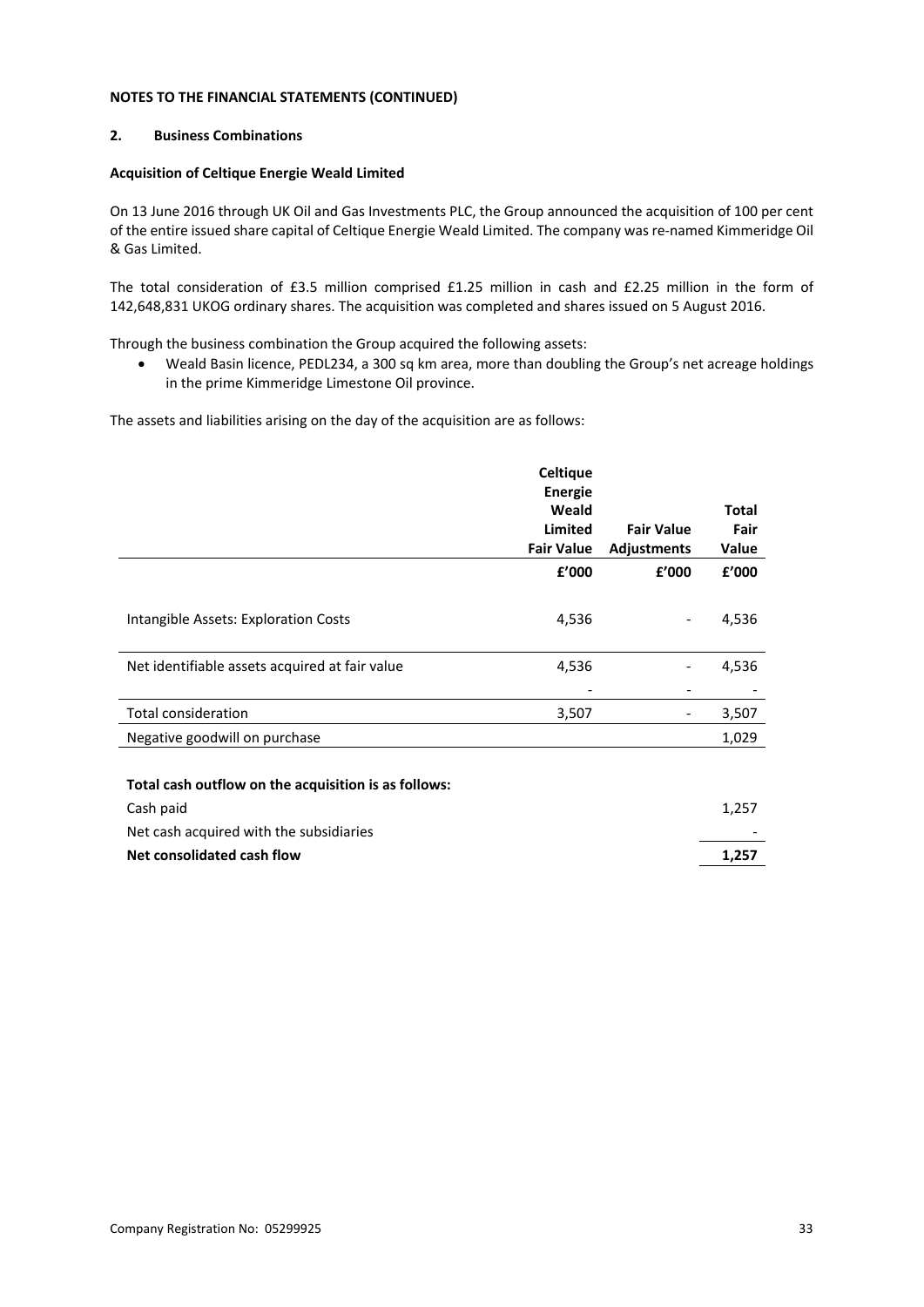## **2. Business Combinations (continued)**

#### **Acquisition of Northern Petroleum Companies**

On 19 October 2014 through UK Oil and Gas Investments PLC, the Group acquired 100 per cent of the entire issued share capital of Northern Petroleum (GB) Limited, NP Weald Limited and NP Solent Limited. The companies were re‐named UKOG (GB) Limited, UKOG Weald Limited and UKOG Solent Limited.

Through the business combination the Group acquired the following assets:

- The Horndean (UKOG 10%) and Avington (UKOG 5%) onshore producing oil fields, producing around 17 barrels of oil per day ("bopd") net to UKOG; both fields are operated by IGas.
- Offshore Isle of Wight exploration licence, P1916 (UKOG 100% and operator), containing the significant, drill‐ready M prospect, with primary targets in the Jurassic Upper Portland Limestone and Triassic Sherwood Sandstone.
- The Baxters Copse (UKOG 50%, IGas operator, PEDL233) and Markwells Wood (UK 100% and operator, PEDL126) onshore oil discoveries.

The assets and liabilities arising on the day of the acquisition are as follows:

| <b>Fair Value</b><br>£'000 | <b>Fair Value</b> | Fair<br>Value                | Fair  |
|----------------------------|-------------------|------------------------------|-------|
|                            |                   |                              |       |
|                            |                   |                              | Value |
|                            | £'000             | £'000                        | £'000 |
|                            | 264               | 32                           | 296   |
| 1,609                      |                   | $\qquad \qquad \blacksquare$ | 1,609 |
| 19                         |                   |                              | 19    |
| 78                         | 1                 | 14                           | 93    |
| 1                          |                   |                              | 1     |
| (101)                      |                   | (46)                         | (147) |
| (282)                      | (77)              | $\overline{\phantom{a}}$     | (359) |
| 1,324                      | 188               |                              | 1,512 |
|                            |                   |                              |       |
| 1,324                      | 188               | $\overline{\phantom{a}}$     | 1,512 |
|                            |                   |                              |       |

| Net consolidated cash flow              | 1,493 |
|-----------------------------------------|-------|
| Net cash acquired with the subsidiaries | (19)  |
| Cash paid                               | 1.512 |
|                                         |       |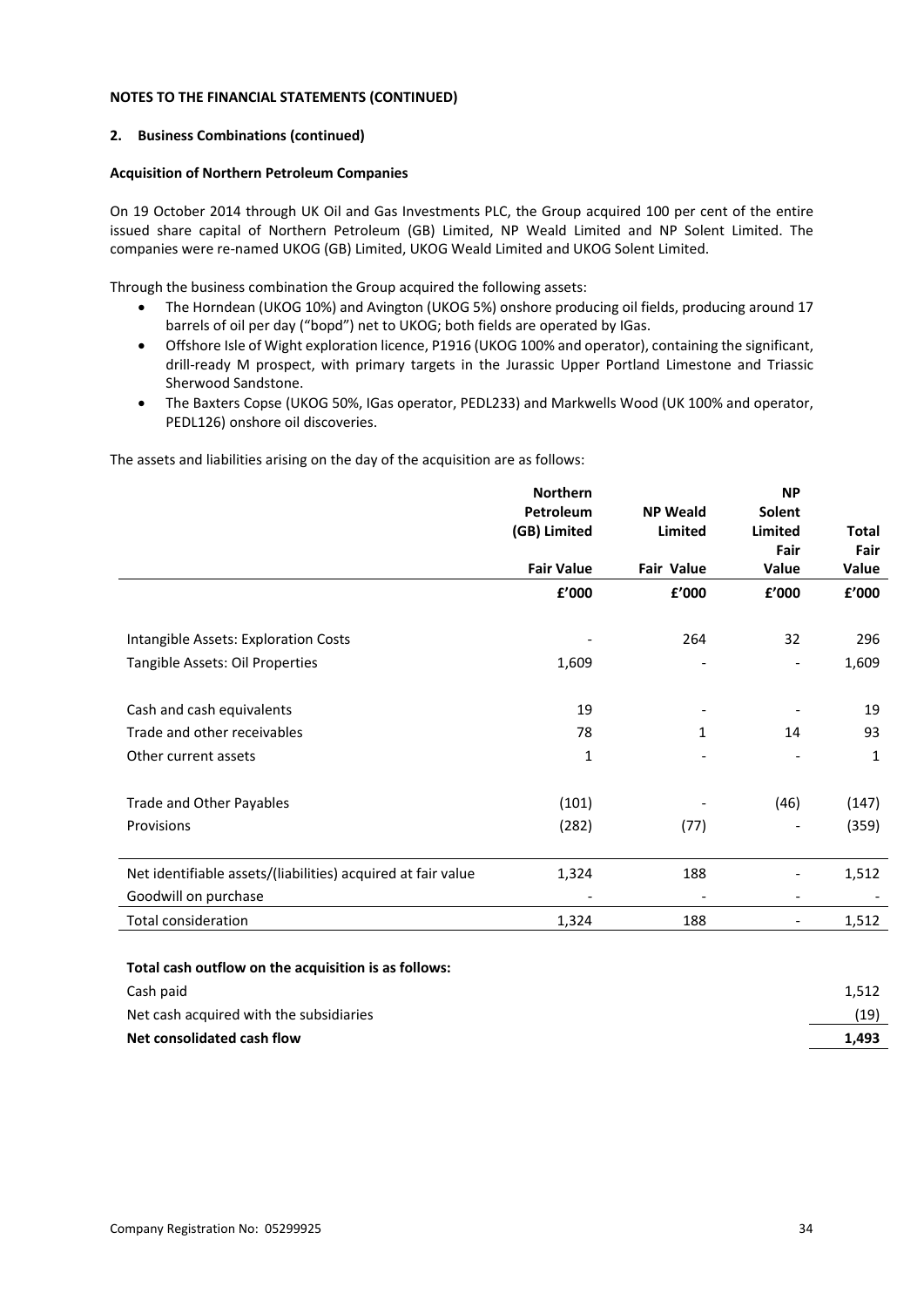## **3. Segment Reporting**

All of the Group's assets and operations are located in the United Kingdom. For management purposes, the Group is organised into business units based on the main types of activities and has three reportable segments, as follows:

- Oil exploration and production segment: includes producing business activities
- Oil exploration and evaluation: includes non‐producing activities.
- Head Office, corporate and administrative, including parent company activities.

The Board of Directors monitors the operating results of its business units separately for the purpose of making decisions about resource allocation and performance assessment. Segment performance is evaluated based on operating profit or loss and is measured consistently with operating profit or loss in the consolidated financial statements. However, the Group's financing (including finance costs and finance income) and income taxes are managed on a Group basis and are not allocated to operating segments.

The accounting policies used by the Group in reporting segments internally are the same as those used in the financial statements.

Subject to further acquisitions and/or disposals, the Group expects to further review its segmental information during the forthcoming financial year, as it begins to see the full impact of its acquisitions and/or disposals.

|                               |                | Oil          |                       |              |
|-------------------------------|----------------|--------------|-----------------------|--------------|
| Group                         | Oil production | exploration  | Corporate &           |              |
|                               | & exploration  | & evaluation | <b>Administrative</b> | Consolidated |
| Year ended 30 September 2016  | f'000          | £'000        | f'000                 | f'000        |
| Revenue                       |                |              |                       |              |
| <b>External Customers</b>     | 151            |              |                       | 151          |
| <b>Total revenue</b>          | 151            | -            |                       | 151          |
| <b>Results</b>                |                |              |                       |              |
| Depletion & impairment        | (78)           |              |                       | (78)         |
| Share of associates loss      |                | (106)        |                       | (106)        |
| (Loss) before& after taxation | (35)           | (106)        | (1,831)               | (1,972)      |
|                               |                |              |                       |              |
| <b>Segment assets</b>         | 2,162          | 10,052       | 6,305                 | 18,519       |
|                               |                |              |                       |              |
| <b>Segment liabilities</b>    | (310)          | (341)        | (299)                 | (950)        |
|                               |                |              |                       |              |
| <b>Other disclosures:</b>     |                |              |                       |              |
| Investment in associate       |                | 2,800        |                       | 2,800        |
| Capital expenditure (1)       | 320            | 4,940        |                       | 5,260        |

(1) Capital expenditure consists of capitalised exploration expenditure, development expenditure, additions to oil & gas properties and to other intangible assets including expenditure on assets from the acquisition of subsidiaries.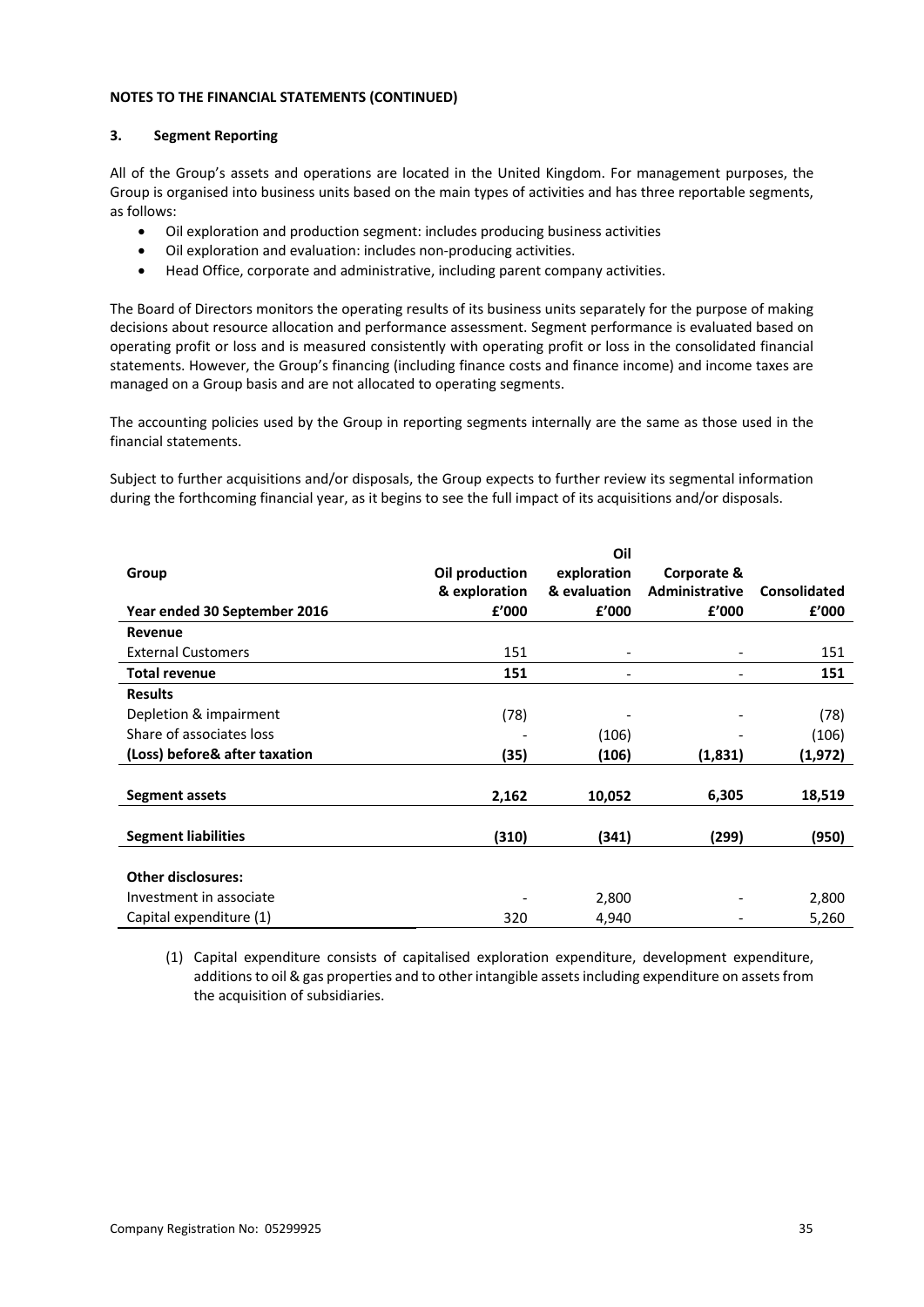# **3. Segment Reporting (continued)**

|                                              |                | Oil          |                       |                     |
|----------------------------------------------|----------------|--------------|-----------------------|---------------------|
| Group                                        | Oil production | exploration  | Corporate &           |                     |
|                                              | & exploration  | & evaluation | <b>Administrative</b> | <b>Consolidated</b> |
| Year ended 30 September 2015                 | f'000          | £'000        | £'000                 | f'000               |
| Revenue                                      |                |              |                       |                     |
| <b>External Customers</b>                    | 240            |              |                       | 240                 |
| <b>Total revenue</b>                         | 240            |              |                       | 240                 |
| <b>Results</b>                               |                |              |                       |                     |
| Depletion & impairment                       | (82)           |              |                       | (82)                |
| Share of associates loss                     |                | (69)         |                       | (69)                |
| Profit/(loss) before& after taxation         | 37             | (84)         | (1,648)               | (1,695)             |
|                                              |                |              |                       |                     |
| Segment assets                               | 1,907          | 4,078        | 5,596                 | 11,581              |
|                                              |                |              |                       |                     |
| <b>Segment liabilities</b>                   | (297)          | (78)         | (424)                 | (799)               |
|                                              |                |              |                       |                     |
| <b>Other disclosures:</b>                    |                |              |                       |                     |
| Investment in associate                      |                | 352          |                       | 352                 |
| Investment in available for sale investments |                | 580          |                       | 580                 |
| Capital expenditure (1)                      | 251            | 802          |                       | 1,053               |

(1) Capital expenditure consists of capitalised exploration expenditure, development expenditure, additions to oil & gas properties and to other intangible assets including expenditure on assets from the acquisition of subsidiaries.

# **4. Operating Loss**

|                                                  | 2016  | 2015  |
|--------------------------------------------------|-------|-------|
| Group                                            | £'000 | £'000 |
|                                                  |       |       |
| Operating (loss) is stated after charging:       |       |       |
| - Directors remuneration                         | 489   | 628   |
| - Auditors' remuneration;                        |       |       |
| Audit-related assurance services                 | 20    | 25    |
| Other compliance services                        | ٠     |       |
| Tax compliance                                   |       |       |
| - Depletion & impairment of oil & gas properties | 78    | 82    |
|                                                  |       |       |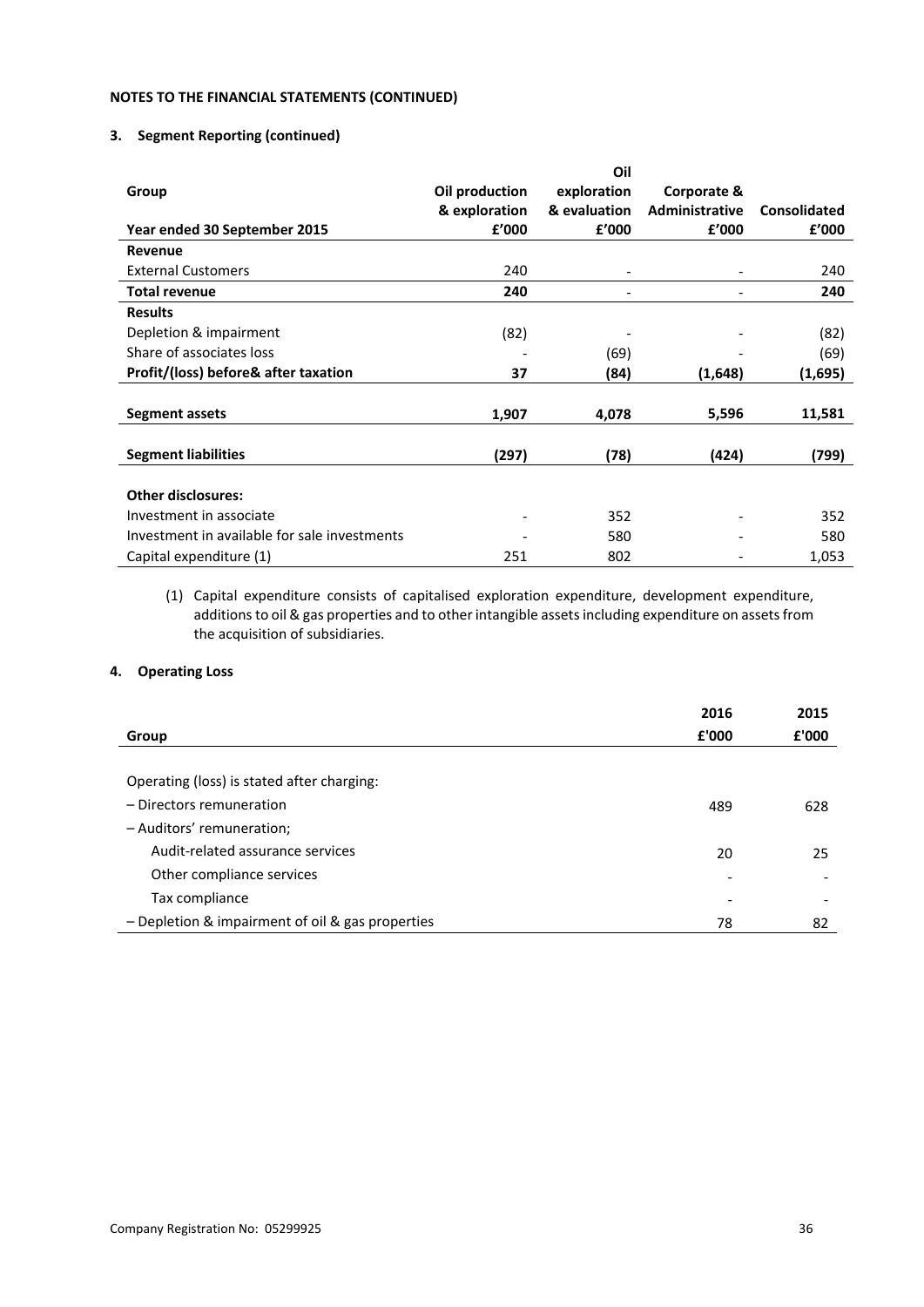# **5. Directors and Employees**

The Company employed the services of 3 Directors (2015: 3).

Remuneration in respect of these executive and non‐executive Directors was:

|                                                                                             | 2016  | 2015           |
|---------------------------------------------------------------------------------------------|-------|----------------|
| Group                                                                                       | £'000 | ${\bf f}$ '000 |
|                                                                                             |       |                |
| Employment costs, including Directors, during the year:                                     |       |                |
| Wages and salaries                                                                          | 413   | 34             |
| Consultancy fees                                                                            | 76    | 594            |
| Share based payments                                                                        | 577   |                |
|                                                                                             | 1,066 | 628            |
| Average number of persons, including executive Directors employed                           | No.   | No.            |
| Administration                                                                              | 3     | 3              |
|                                                                                             | 3     | 3              |
|                                                                                             |       |                |
| Directors' remuneration                                                                     | £'000 | £'000          |
| Emoluments                                                                                  | 1,066 | 628            |
|                                                                                             |       |                |
|                                                                                             | No.   | No.            |
| Number of Directors in money purchase pension<br>schemes                                    |       |                |
| The amounts set out above include remuneration in respect of the directors' are as follows: |       |                |
|                                                                                             | 2016  | 2015           |
|                                                                                             | £'000 | £'000          |
|                                                                                             |       |                |
| David Lenigas (resigned 8 July 2015)                                                        |       | 170            |
| Donald Strang (resigned 23 October 2015)                                                    | 1     | 245            |
| Jason Berry                                                                                 | 366   | 162            |
| Stephen Sanderson                                                                           | 607   | 51             |
| Kiran Morzaria (appointed 23 October 2015)                                                  | 92    |                |

**Total Directors Emoluments**  1,066 628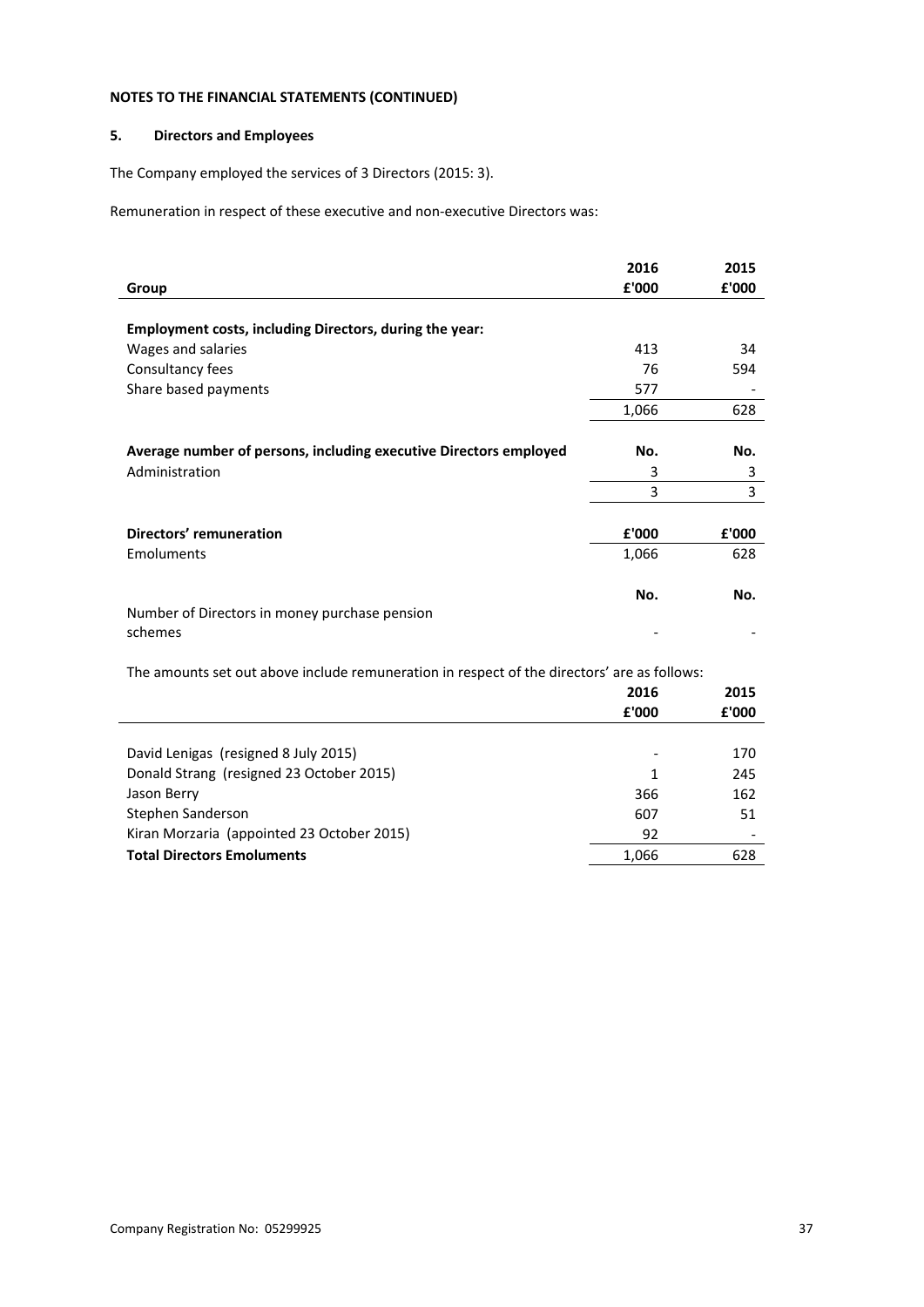## **6. Finance costs**

|                            | 2016                     | 2015  |
|----------------------------|--------------------------|-------|
| Group                      | f'000                    | £'000 |
| Loan interest              | $\overline{\phantom{a}}$ | 35    |
| Loan arrangement fee       | $\overline{\phantom{a}}$ | 46    |
| <b>Total finance costs</b> | $\overline{\phantom{a}}$ | 81    |

## **7. Income Tax**

There is no tax credit on the loss for the current or prior year. The tax assessed for the year differs from the standard rate of corporation tax in the UK as follows:

|                                                  | 2016                     | 2015    |
|--------------------------------------------------|--------------------------|---------|
| Group                                            | £'000                    | £'000   |
|                                                  |                          |         |
| Loss for the year before tax                     | (1972)                   | (1,695) |
| Tax rate                                         | 20%                      | 20/21%  |
| Expected tax credit                              | (394)                    | (348)   |
|                                                  |                          |         |
| Differences between capital allowances and       |                          |         |
| depreciation                                     | $\overline{\phantom{0}}$ |         |
| Expenses not deductible for tax purposes         | 136                      | 78      |
| Future income tax benefit not brought to account | 258                      | 270     |
|                                                  |                          |         |
| Actual tax expense                               |                          |         |

No deferred tax asset has been recognised because there is uncertainty of the timing of suitable future profits against which they can be recovered.

## **8. Loss per Share**

The calculation of the basic loss per share is calculated by dividing the consolidated loss attributable to the equity holders of the Company by the weighted average number of ordinary shares in issue during the year.

|                                                | 2016          | 2015          |
|------------------------------------------------|---------------|---------------|
| Group                                          | £'000         | £'000         |
| (Loss) attributable to ordinary shareholders   | (1, 972)      | (1,695)       |
|                                                |               |               |
|                                                | <b>Number</b> | <b>Number</b> |
|                                                |               |               |
| Weighted average number of ordinary shares for |               |               |
| calculating basic loss per share               | 2,177,913,909 | 1,770,767,449 |
|                                                |               |               |
|                                                | Pence         | Pence         |
|                                                |               |               |
| Basic and diluted loss per share               | (0.09)        | (0.10)        |

As inclusion of the potential ordinary shares would result in a decrease in the earnings per share they are considered to be anti-dilutive, as such, a diluted earnings per share is not included..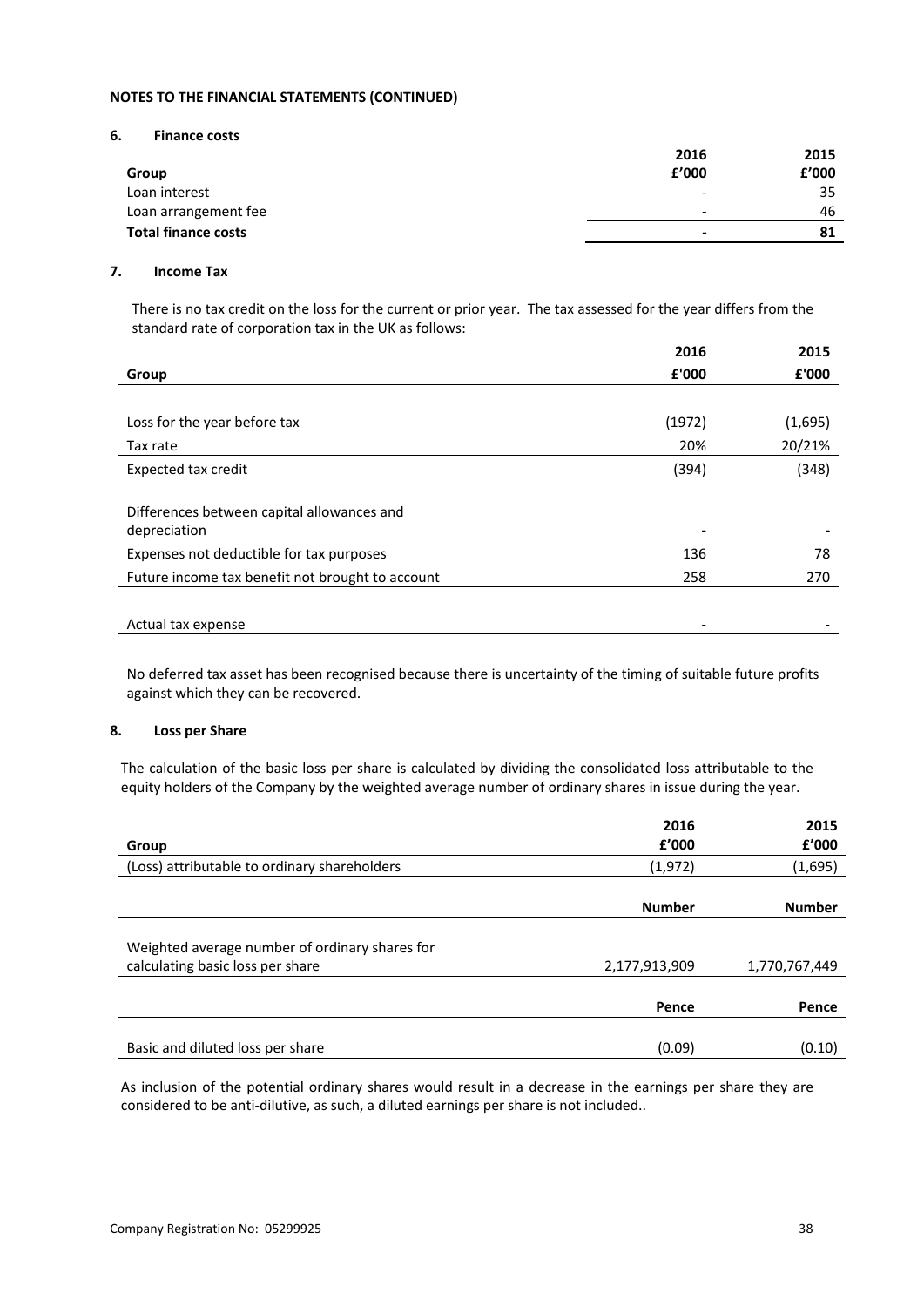## **9. Exploration & evaluation assets**

|                                               | Group<br>f'000 | Company<br>f'000 |
|-----------------------------------------------|----------------|------------------|
|                                               |                |                  |
| <b>Cost &amp; Net Book Value</b>              |                |                  |
| As at 1 October 2014                          |                |                  |
| <b>Acquired through Business Combinations</b> | 296            |                  |
| <b>Additions</b>                              | 1,013          | 662              |
| As at 30 September 2015                       | 1,309          | 662              |
| <b>Acquired through Business Combinations</b> | 4,420          |                  |
| Additions                                     | 458            | 80               |
| As at 30 September 2016                       | 6,187          | 742              |

During the year, there has been no impairment charged, or considered there required to be. The Directors have assessed the fair value of the exploration & evaluation assets as at 30 September 2016, and have concluded at this time there is no requirement to impair and reduce the carrying value whilst they continue to explore and assess these licence areas, further to the detail below.

Exploration and evaluation activity involves the search for hydrocarbon resources, the determination of technical feasibility and the assessment of commercial viability of an identified resource. The additions during the year reflect the multiple acquisitions and associated exploration and evaluation activities. As this point the Company is still assessing the potential of these assets, and will continue to develop and evaluate these assets in the coming year. Since the acquisition date there has been no material changes to the Licence areas. The directors therefore consider that no impairment is required at 30 September 2016.

## **10. Oil & gas properties**

|            | Property,<br>plant & |       | Oil & gas<br><b>Properties</b> |
|------------|----------------------|-------|--------------------------------|
| properties | equipment            | Total | <b>Total</b>                   |
| 2016       | 2016                 | 2016  | 2015                           |
| £'000      | f'000                | f'000 | f'000                          |
|            |                      |       |                                |
| 1,648      |                      | 1,648 | 1,608                          |
|            | 116                  | 116   | 40                             |
| 12         | 254                  | 266   |                                |
| 1,660      | 370                  | 2,030 | 1,648                          |
|            |                      |       |                                |
|            |                      |       |                                |
| (82)       |                      | (82)  |                                |
| (78)       |                      | (78)  | (82)                           |
| (160)      |                      | (160) | (82)                           |
|            |                      |       |                                |
|            |                      |       |                                |
| 1,500      | 370                  | 1,870 | 1,566                          |
|            | Oil & gas            |       |                                |

#### **Impairment review**

The Directors have carried out an impairment review as at 30 September 2016, and determined that an impairment charge is not currently required. The Directors based this assessment ongoing production from Hordean and in the case of Avington the operational optimisation that is ongoing to improve operational efficiencies.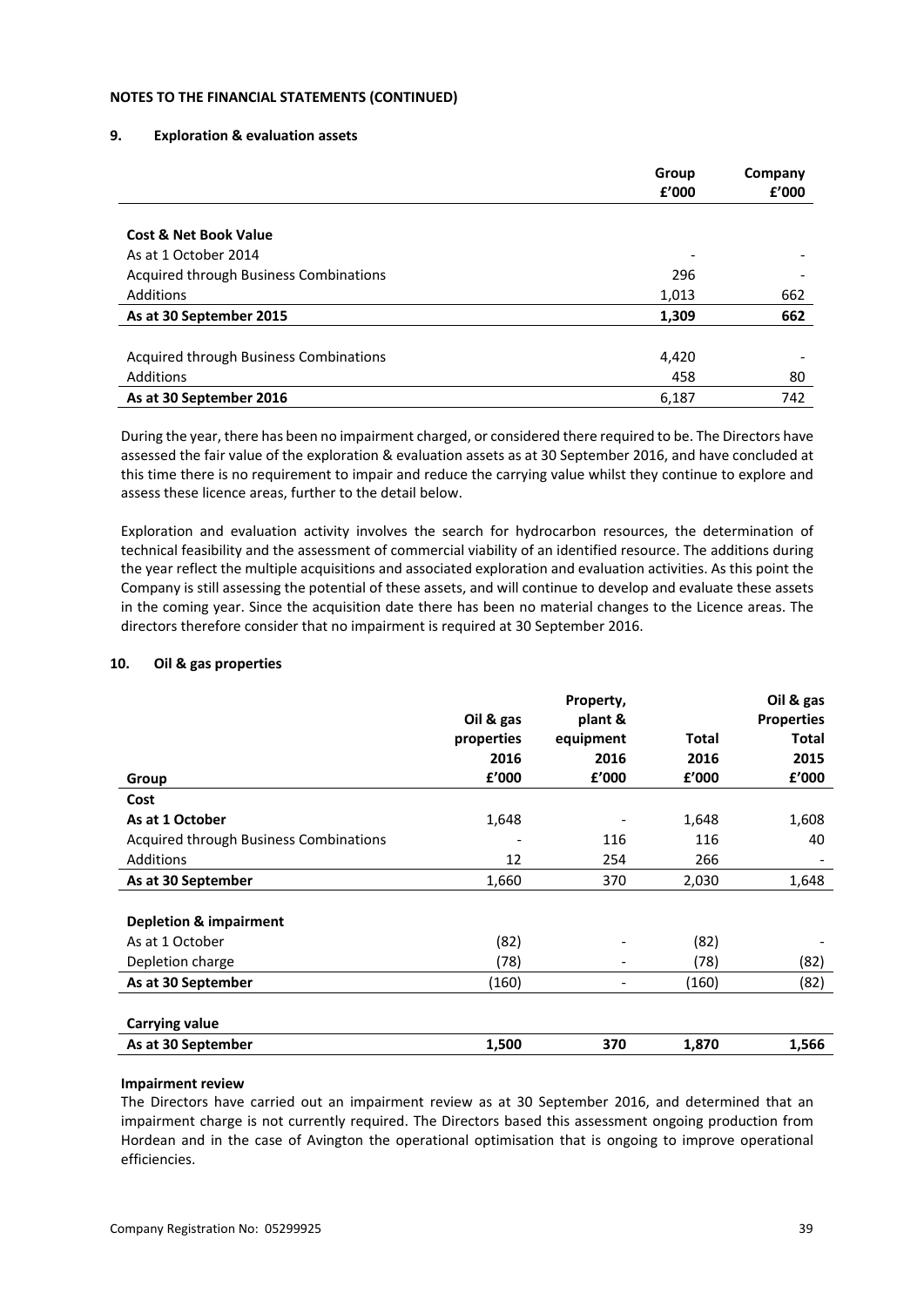## **11. Investment in Subsidiaries**

| Company                  | 2016<br>f'000 | 2015<br>£'000 |
|--------------------------|---------------|---------------|
| Cost and net book amount |               |               |
| At 1 October             | 1,512         | -             |
| Additions in the year    | 3,507         | 1,512         |
| At 30 September          | 5,019         | 1,512         |

The Company holds more than 50 per cent of the share capital of the following companies as at 30 September 2016:

| Company                      | οf<br>Country<br>Registration | Proportion<br>held | <b>Functional</b><br>Currency | <b>Nature of business</b> |
|------------------------------|-------------------------------|--------------------|-------------------------------|---------------------------|
| UKOG (GB) Limited            | UK                            | 100%               | GB£                           | Oil production            |
| <b>UKOG Solent Limited</b>   | UK                            | 100%               | GB£                           | Oil exploration           |
| <b>UKOG Weald Limited</b>    | UK                            | 100%               | GB£                           | Oil exploration           |
| Kimmeridge Oil & Gas Limited | UK                            | 100%               | GB£                           | Oil exploration           |

#### **12. Investment in Associate**

| Group & Company                                       | 2016  | 2015  |
|-------------------------------------------------------|-------|-------|
|                                                       | f'000 | £'000 |
| Carrying Value as at 1 October                        | 2,063 |       |
| Re-classification from available for sale investments |       | 1,780 |
| Equity additions at cost                              | 2,800 | 352   |
| Share of associates loss for the year                 | (106) | (69)  |
| Carrying Value as at 30 September                     | 4,757 | 2,063 |

On 6 March 2015, the Company acquired a further 8% interest in Horse Hill Developments Ltd ("Horse Hill") for a cash consideration of £580,000, thus increasing the Company's holding to 28%. At this point the interest was deemed to qualify as that of an associate company and the investment re‐classified from this date. A further 2% holding was acquired on 12 March 2015, for £352,000 payable by the issue of 44million Ordinary Shares in UK Oil & Gas Investments PLC, at a price of 0.8p per share. This acquisition took the Company's interest in Horse Hill to a 30% shareholding.

On 15 April 2016, the Company acquired a further 12% interest in Horse Hill for a total consideration of £1,800,000, payable as £1,000,000 in cash and £800,000 by the issue of 43,886,116 Ordinary Shares in UK Oil & Gas Investments PLC, at a price of 1.82p per share. A further 6% interest was acquired on 21 July 2016, for total consideration of  $£1,000,000$ , payable as  $£150,000$  in cash and  $£850,000$  by the issue of  $50,981,799$ Ordinary Shares in UK Oil & Gas Investments PLC at a price of 1.57p per share. These acquisitions took the Company's interest in Horse Hill to a 48% shareholding at 30 September 2016.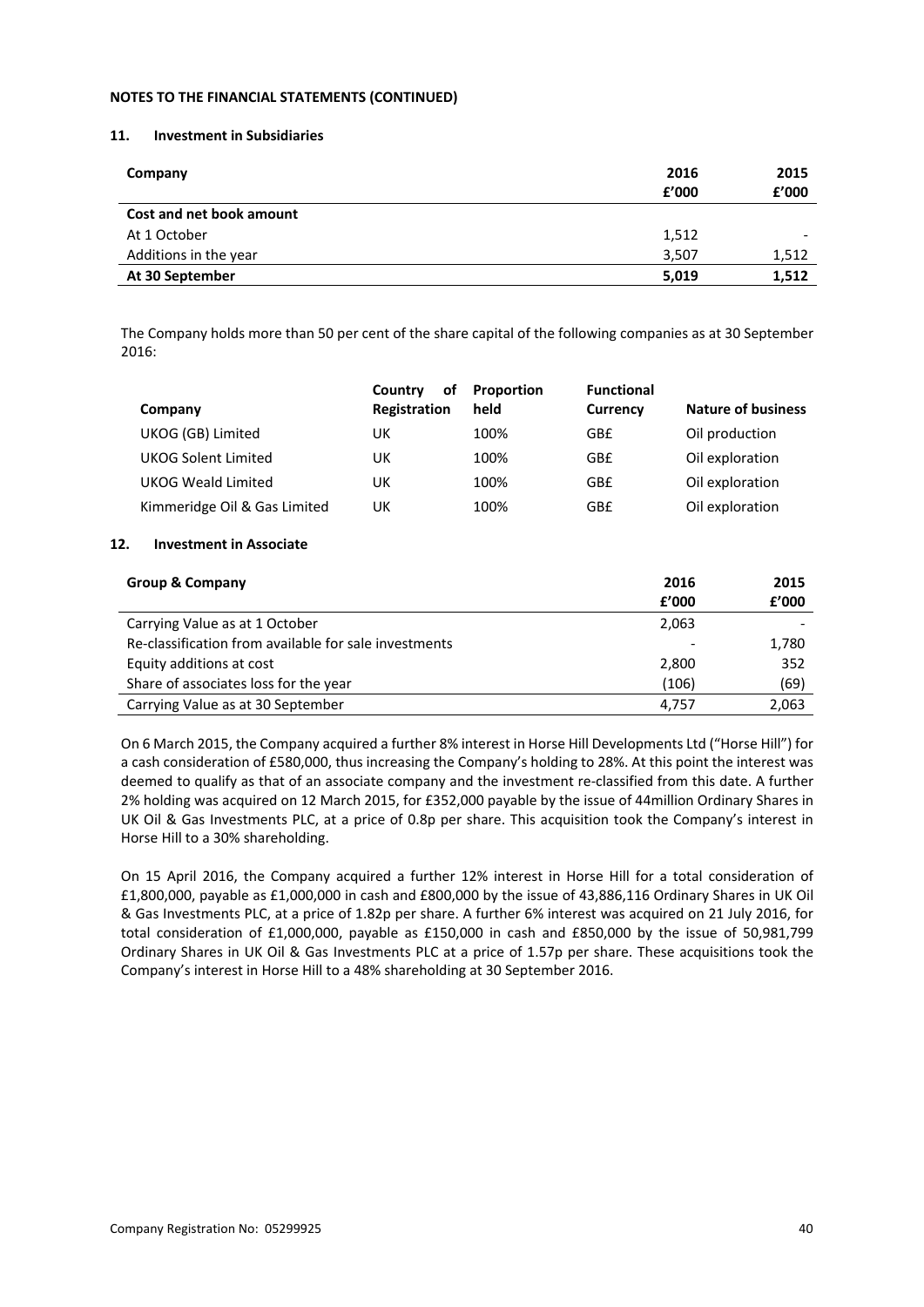## **12. Investment in Associate (continued)**

| <b>Name</b>                    | Place of<br>Incorporation | Proportion<br>held | Date associate<br>interest<br>acquired | Reporting<br>Date of<br>associate | Principal<br>activities |
|--------------------------------|---------------------------|--------------------|----------------------------------------|-----------------------------------|-------------------------|
| Horse Hill<br>Developments Ltd | UK                        | 48.0%              | 06/03/15                               | 31/12/16                          | Oil exploration         |

#### **Details of the Group & Company's associate at 30 September 2016 are as follows:**

Summarised financial information for the Group & Company's associate, where made publicly available, as at 30 September 2016 is given below:

|                                |                  | For the period ended 30 September 2016 |                                                        | As at 30 September<br>2016 |                             |
|--------------------------------|------------------|----------------------------------------|--------------------------------------------------------|----------------------------|-----------------------------|
|                                | Revenue<br>£'000 | (Loss)<br>£'000                        | <b>Total other</b><br>comprehensive<br>income<br>f'000 | <b>Assets</b><br>£'000     | <b>Liabilities</b><br>£'000 |
| Horse Hill Developments<br>Ltd |                  | (340)                                  | $\overline{\phantom{a}}$                               | 9,668                      | (6,858)                     |

#### **13. Available for Sale Investments**

| <b>Group &amp; Company</b>                   | 2016<br>f'000 | 2015<br>£'000 |
|----------------------------------------------|---------------|---------------|
| Investment in unlisted securities            |               |               |
| Valuation at 1 October                       | 368           | 1,568         |
| Additions at cost                            |               | 580           |
| Re-classification of investment to associate |               | (1,780)       |
| Valuation at 30 September                    | 368           | 368           |

On 16 May 2014, the Company completed the acquisition of a strategic 6% shareholding in Angus Energy Plc, a company incorporated in Scotland and resident in the UK, for a consideration of £368,000, payable by the issue of 46 million shares in the Company.

Angus Energy Plc completed a listing on the AIM Market on 14 November 2016. The Market value of the Company's shareholding as at 21 February 2017 was £810,000.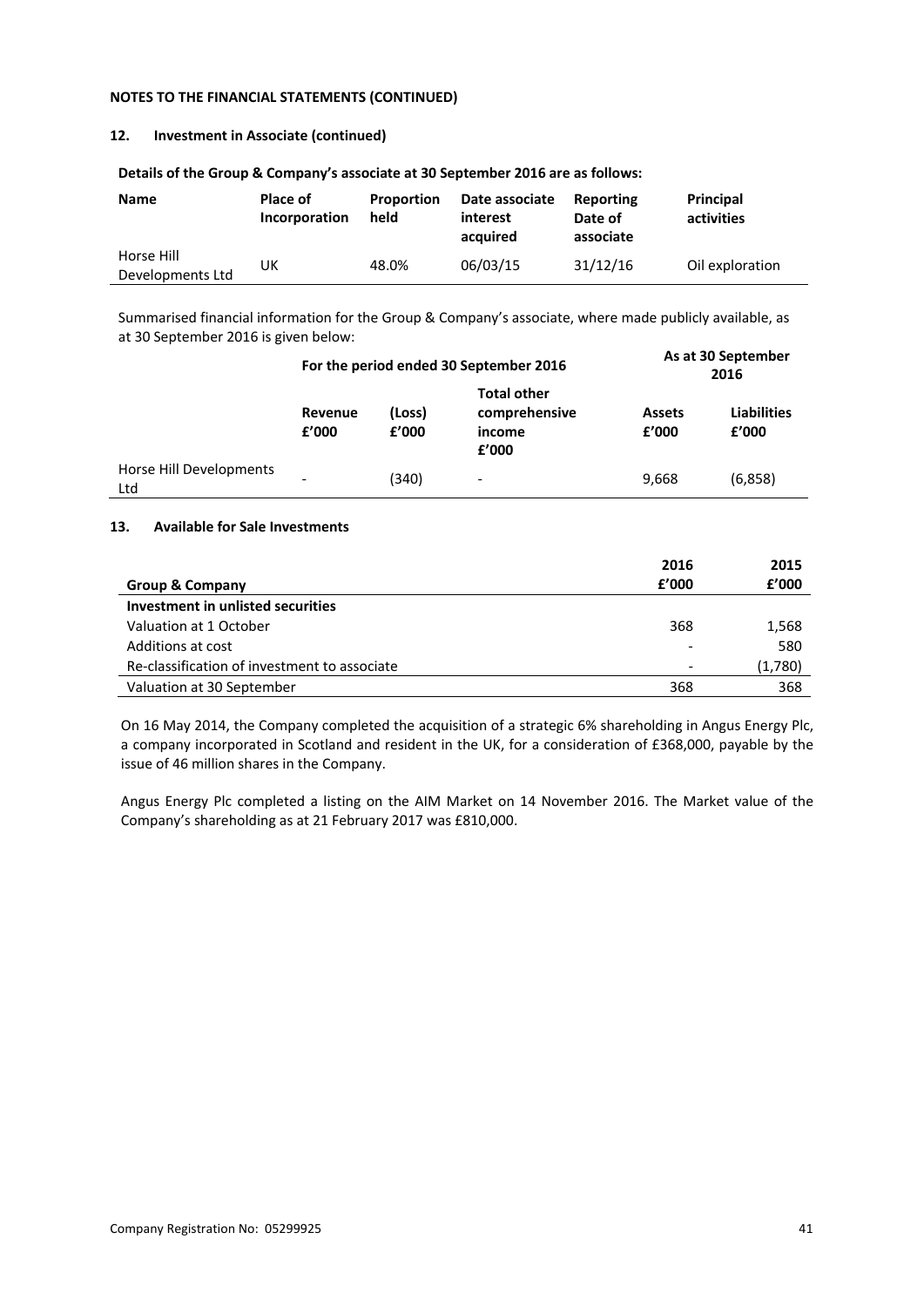#### **14. Inventory**

|                         | 2016  | 2015  |
|-------------------------|-------|-------|
| Group                   | £'000 | £'000 |
|                         |       |       |
| Inventories - Crude Oil |       |       |
| Total                   |       |       |

## **15. Trade and Other Receivables**

|                                        | Group        |       | Company |       |      |  |  |  |  |      |
|----------------------------------------|--------------|-------|---------|-------|------|--|--|--|--|------|
|                                        | 2016<br>2015 |       |         |       | 2016 |  |  |  |  | 2015 |
|                                        | £'000        | f'000 | f'000   | £'000 |      |  |  |  |  |      |
| Trade debtors                          | 160          | 26    | 145     | 26    |      |  |  |  |  |      |
| Other debtors                          | 594          | 609   | 546     | 609   |      |  |  |  |  |      |
| Loans to related parties (see Note 26) | 2,117        | 901   | 2,117   | 901   |      |  |  |  |  |      |
| Loans to subsidiary companies          |              |       | 864     | 452   |      |  |  |  |  |      |
| Prepayments and accrued income         | 19           | 147   |         | 132   |      |  |  |  |  |      |
| <b>Total</b>                           | 2.890        | 1,683 | 3,672   | 2.120 |      |  |  |  |  |      |

The directors consider that the carrying amount of trade and other receivables approximates to their fair value.

# **16. Derivative Financial Instrument**

| <b>Group &amp; Company</b>                 | 2016  | 2015  |
|--------------------------------------------|-------|-------|
| <b>Equity Swap Agreement</b>               | f'000 | £'000 |
| Fair value at 1 October                    |       | 184   |
| Cost of equity swap arrangement            |       |       |
| Settled during the year                    |       | (201) |
| Gain/(loss) on settled instalments         |       | 61    |
| Transfer to income statement               |       | (44)  |
| Fair value adjustment at 30 September      |       |       |
| Fair value carried forward at 30 September |       |       |

The Company agreed to close out the equity swap agreement on 27 October 2014, for a single final payment of £201,250, resulting in a gain above the benchmark price of £61,250. No further equity swap arrangements were made during the year to 30 September 2016.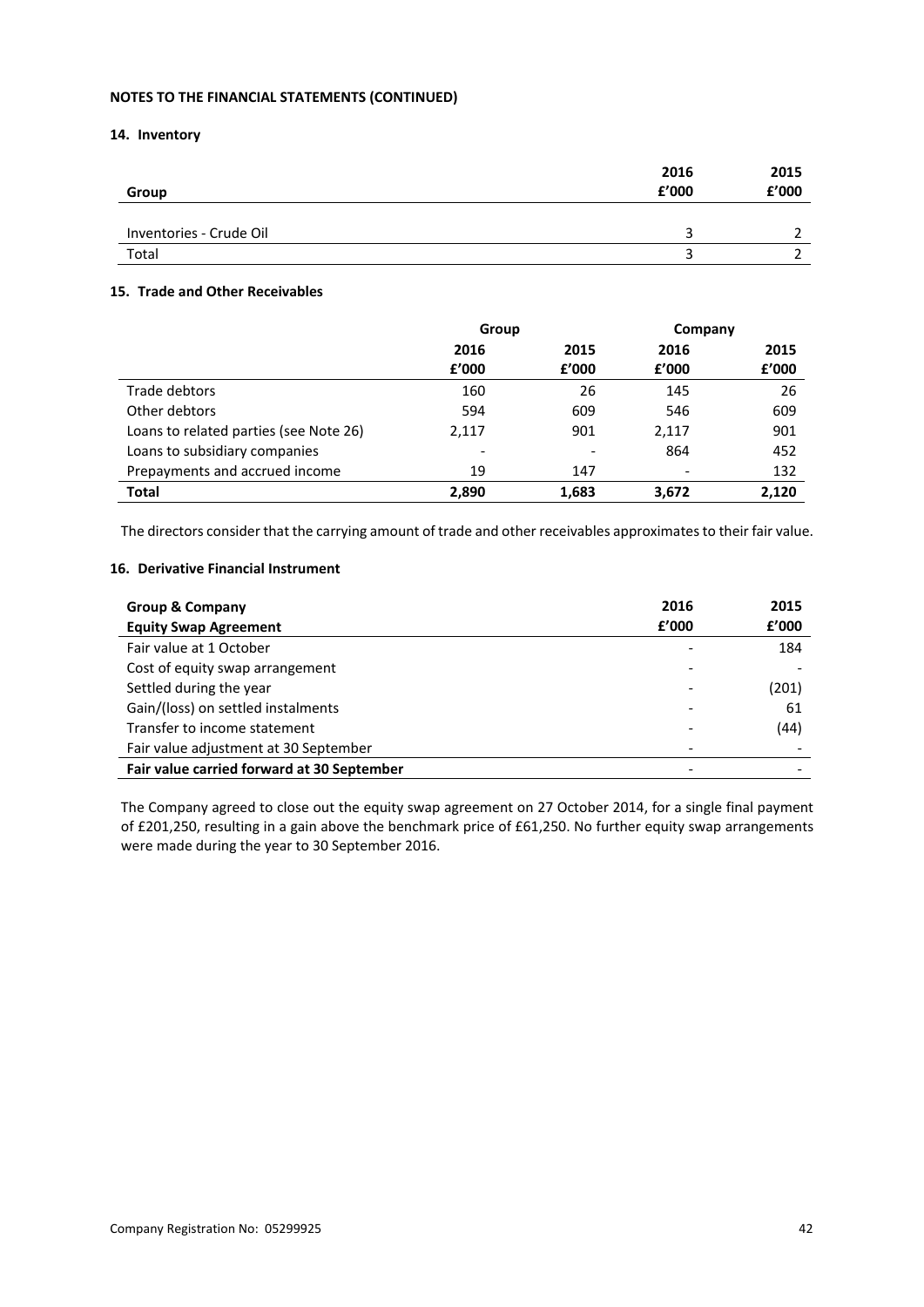## **17. Cash and Cash Equivalents**

|                          | Group |       | Company |       |
|--------------------------|-------|-------|---------|-------|
|                          | 2016  | 2015  | 2016    | 2015  |
|                          | £'000 | £'000 | f'000   | £'000 |
|                          |       |       |         |       |
| Cash at bank and in hand | 2.444 | 4,590 | 2,371   | 4,461 |
| Total                    | 2.444 | 4,590 | 2,371   | 4,461 |

## **18. Trade and Other Payables**

|                                  | Group |       | Company |       |
|----------------------------------|-------|-------|---------|-------|
|                                  | 2016  | 2015  | 2016    | 2015  |
| Current trade and other payables | f'000 | f'000 | f'000   | £'000 |
| Trade creditors                  | 536   | 117   | 244     | 101   |
| Accruals and deferred income     | 55    | 212   | 55      | 212   |
| <b>Total</b>                     | 591   | 329   | 299     | 313   |

The directors consider that the carrying amount of trade and other payables approximates to their fair value.

#### **19. Borrowings**

|                    | Group                    |       | Company                      |       |      |      |
|--------------------|--------------------------|-------|------------------------------|-------|------|------|
|                    | 2016                     |       |                              | 2015  | 2016 | 2015 |
|                    | £'000                    | £'000 | £'000                        | £'000 |      |      |
| YAGM Debt facility | $\overline{\phantom{a}}$ | 111   | $\qquad \qquad \blacksquare$ | 111   |      |      |
| <b>Total</b>       | -                        | 111   | ۰                            | 111   |      |      |

The Company entered into an unsecured US\$10 million debt facility to be provided by YA Global Master SPV Ltd ("YAGM") on 28 October 2014 to fund further investment in the UK oil and gas sector in accordance with the Company's investing policy (the "YAGM Facility") The facility is available to the Company for three years from the date of the agreement. Any drawdowns by the Company under the YAGM Facility were to be repaid in twelve equal monthly amounts ("Monthly Repayment Amount") and carry an annual interest rate of 10 per cent.

UKOG was entitled to pay the Monthly Repayments Amounts either in cash, or at the Company's sole election, by means of conversion of the Monthly Repayment Amount into new ordinary shares, to be issued at a conversion price equal to 95% of the average of the lowest 5 daily volume weighted average prices ("VWAP") during the 15 trading days prior to the scheduled repayment date. All drawdowns under the YAGM Facility were subject to the prior approval of YAGM.

The Company drew down US\$1 million under the YAGM Facility on signing the agreement, which was repayable at the rate of US\$83,333 per month on or before 1 November 2015, together with accrued interest. This drawdown was repaid in full on 2 November 2015, and no further drawdowns were made.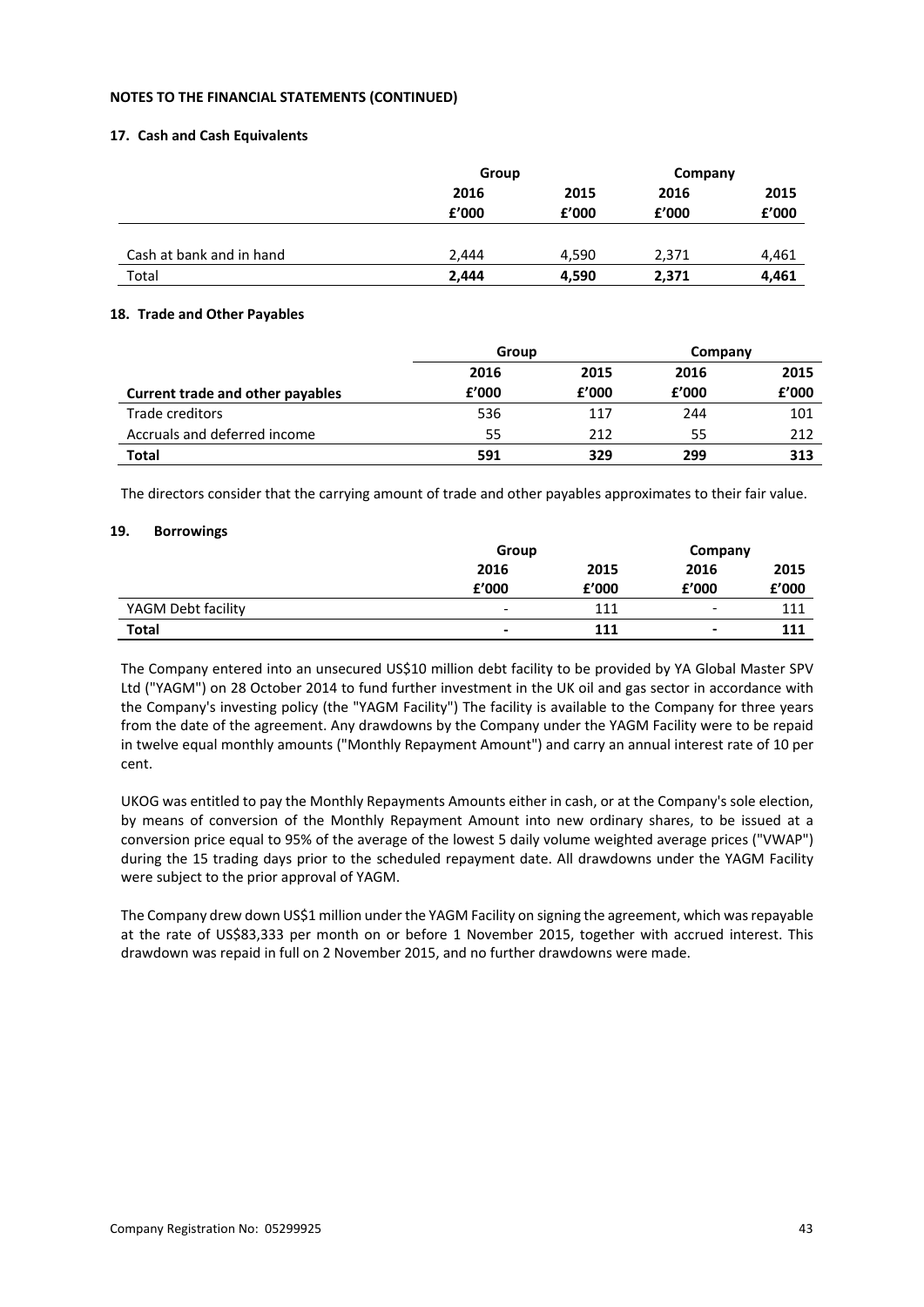#### **20. Provisions ‐ Decommissioning**

|                                         | 2016  | 2015  |
|-----------------------------------------|-------|-------|
| Group                                   | f'000 | f'000 |
| As at 1 October                         | 359   |       |
| Acquired on acquisition of subsidiaries |       | 359   |
| Additions                               | -     |       |
| As at 30 September                      | 359   | 359   |

The amount provided at 30 September 2016 represents the Group's share of decommissioning liabilities in respect of the producing Horndean and Avington fields, and the Markwells Wood and Havant drilling sites.

The Company makes full provision for the future cost of decommissioning oil production facilities and pipelines on a discounted basis on the installation of those facilities. The decommissioning provision represents the present value of decommissioning costs relating to oil and gas properties. At this point in time it is uncertain as to when some of these decommissioning costs will occur given current plans by the Company which may change when operations cease. Therefore the Directors have taken a conservative approach and not discounted these values. These provisions have been created based on the Company's internal estimates. Assumptions based on the current economic environment have been made, which management believes are a reasonable basis upon which to estimate the future liability. These estimates are reviewed regularly to take into account any material changes to the assumptions. However, actual decommissioning costs will ultimately depend upon future market prices for the necessary decommissioning works required that will reflect market conditions at the relevant time. Furthermore, the timing of decommissioning is likely to depend on when the fields cease to produce at economically viable rates. This, in turn, will depend upon future oil and gas prices, which are inherently uncertain.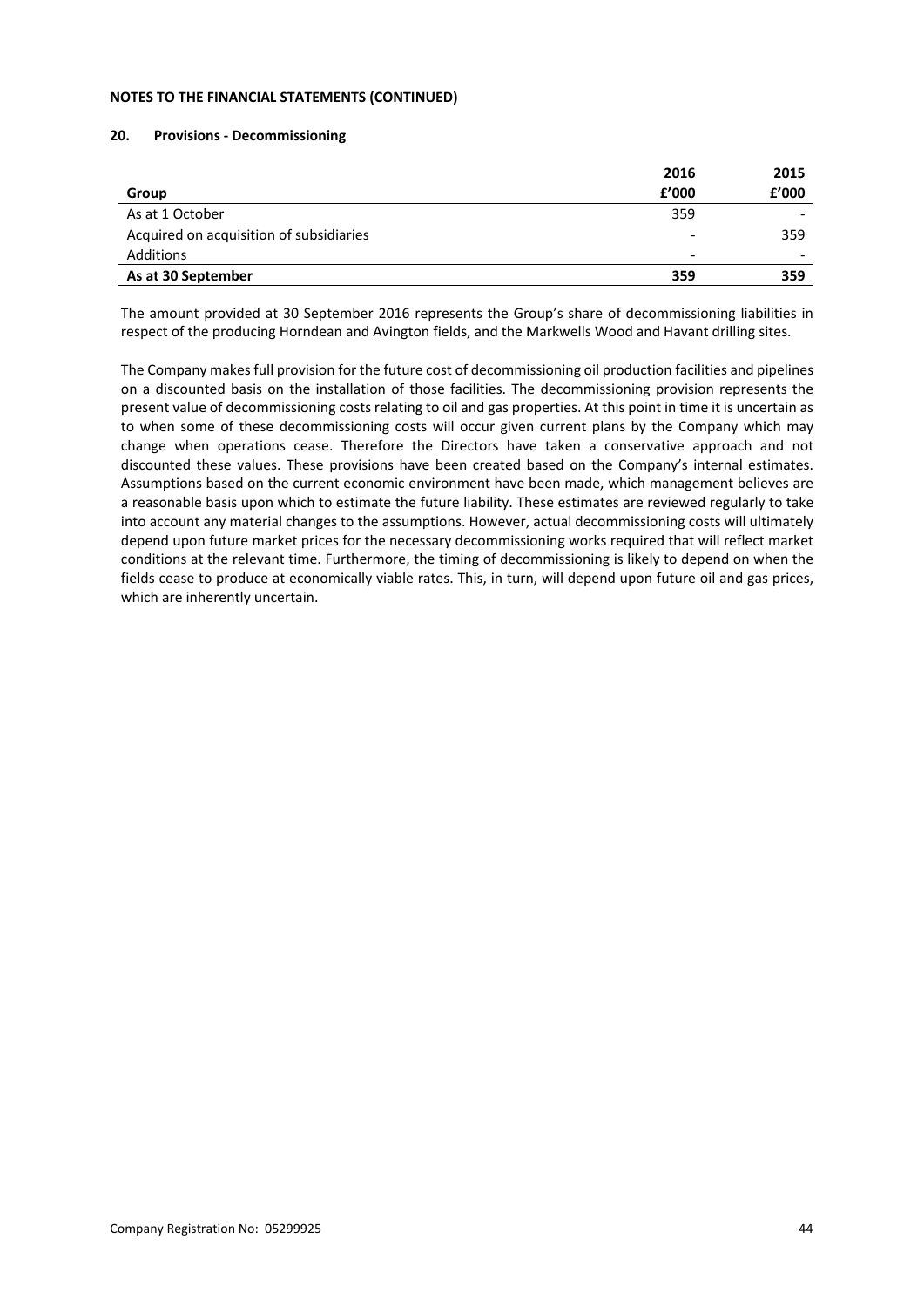# **21. Share Capital**

| <b>Ordinary Shares</b>                                                                                                 | Number of<br>ordinary<br>shares | <b>Nominal</b><br>Value | <b>Total</b><br>Value |
|------------------------------------------------------------------------------------------------------------------------|---------------------------------|-------------------------|-----------------------|
|                                                                                                                        |                                 | £                       | f'000                 |
| Issued at 30 September 2014                                                                                            | 1,423,063,508                   | 0.0001                  | 142                   |
| On 15 October 2014, placing for cash at 1.2p per share                                                                 | 166,666,667                     | 0.0001                  | 17                    |
| On 28 November 2014, warrants exercised at 0.35p pere share<br>On 13 March 2015, issue of shares at 0.8p per share for | 59,333,334                      | 0.0001                  | 6                     |
| acquisition                                                                                                            | 44,000,000                      | 0.0001                  | 4                     |
| On 17 April 2015, exercise of warrants and options at 0.4p, &                                                          |                                 |                         |                       |
| 1.48p per share                                                                                                        | 70,553,844                      | 0.0001                  | $\overline{7}$        |
| On 10 June 2015, placing for cash at 2.25p per share                                                                   | 266,666,667                     | 0.0001                  | 27                    |
| Issued at 30 September 2015                                                                                            | 2,030,284,020                   | 0.0001                  | 203                   |
|                                                                                                                        |                                 |                         |                       |
| On 01 March 16, warrants exercised at at 2.25p per share                                                               | 10,666,666                      | 0.0001                  | $\mathbf{1}$          |
| On 10 March 16, warrants exercised at at 2.25p per share                                                               | 2,500,000                       | 0.0001                  |                       |
| On 15 April 16, for non-cash on acquisition at at 1.82p per share                                                      | 43,886,116                      | 0.0001                  | 5                     |
| On 25 May 16, placing for cash at at 1.5p per share                                                                    | 266,666,667                     | 0.0001                  | 27                    |
| On 05 August 16, for non-cash on acquisition at at 1.58p per share                                                     | 142,648,831                     | 0.0001                  | 14                    |
| On 11 September 16, for non-cash on acquisition at at 1.67p per                                                        |                                 |                         |                       |
| share                                                                                                                  | 50,981,799                      | 0.0001                  | 5                     |
| On 22 September 16, for options exercised at at 0.4p per share                                                         | 30,000,000                      | 0.0001                  | 3                     |
| Issued at 30 September 2016                                                                                            | 2,577,634,099                   | 0.0001                  | 258                   |

## **Deferred shares**

The Company has in existence at 30 September 2015 and at 30 September 2016, 1,158,385,229 deferred shares of 0.001p. These deferred shares do not carry voting rights.

# **Total Ordinary and Deferred Shares**

The issued share capital as at 30 September 2016 is as follows:

|                 | <b>Number</b><br>of shares | <b>Nominal Value</b> | <b>Total Value</b><br>£'000 |
|-----------------|----------------------------|----------------------|-----------------------------|
| Ordinary shares | 2,577,634,099              | 0.0001               | 258                         |
| Deferred shares | 1,158,385,352,229          | 0.00001              | 11,584                      |
|                 |                            |                      | 11,842                      |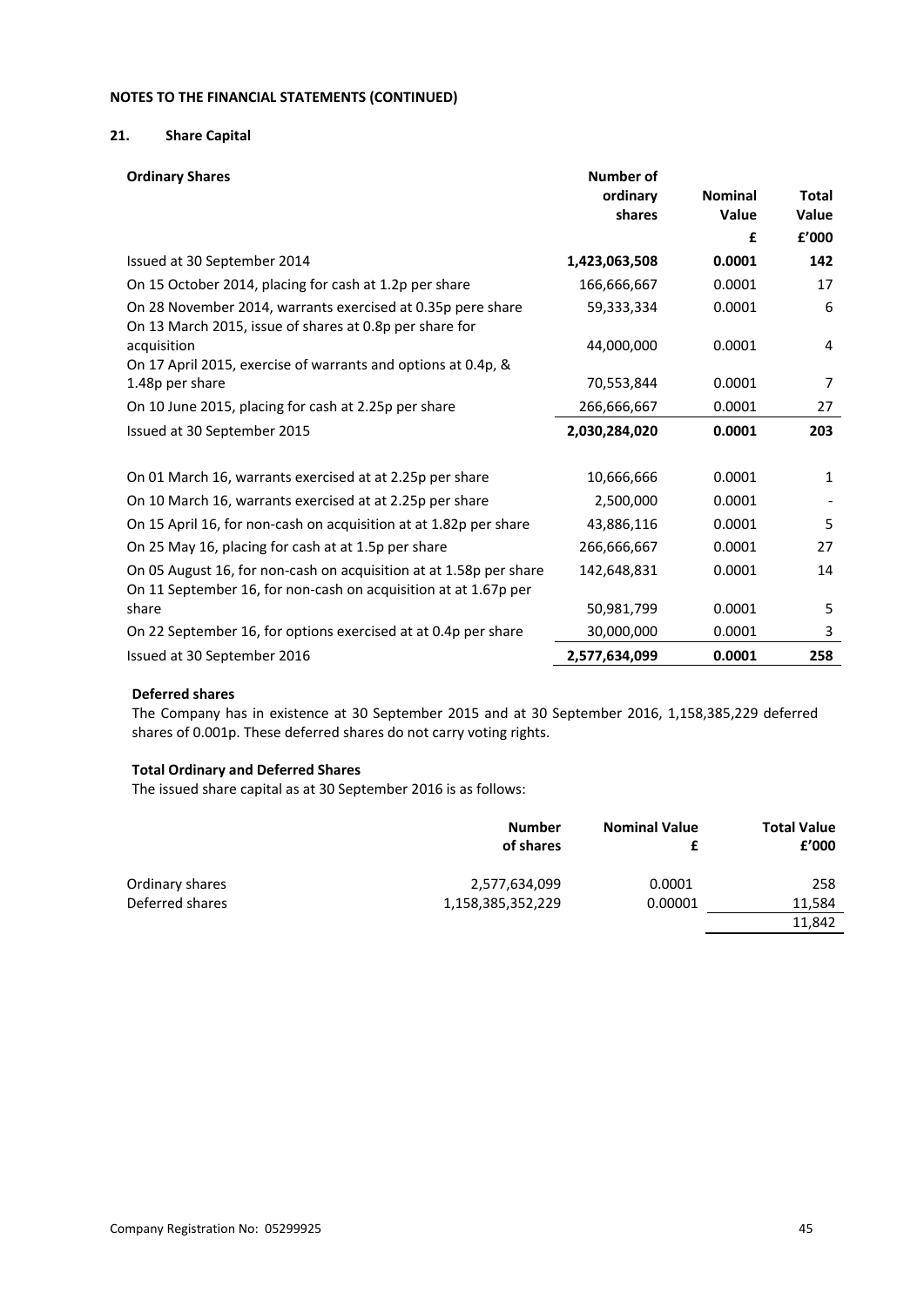## **21. Share Capital (continued)**

#### **Share Options**

During the year 65 million options were granted (2015: 100 million).

As at 30 September 2016 the options in issue were:

| <b>Exercise price</b> | <b>Expiry date</b> | Options in issue  |
|-----------------------|--------------------|-------------------|
|                       |                    | 30 September 2016 |
|                       |                    |                   |
| 0.4p                  | 31 December 2017   | 90,000,000        |
| 0.4p                  | 28 November 2020   | 22,500,000        |
| 1.15p                 | 22 August 2019     | 10,000,000        |
| 1.82p                 | 28 September 2019  | 65,000,000        |
|                       |                    | 187,500,000       |

30 million options were exercised and no options were cancelled during the year (2015: 17.5 million exercised). No options lapsed during the year (2015: nil).

#### **Warrants**

As at 30 September 2016, 13,500,001 warrants were in issue, all of these warrants are exercisable up to 10 June 2018, at 2.25p per share. No warrants lapsed during the year (2015: nil). 13,166,666 warrants were exercised during the year (2015: 112,387,178 exercised).

#### **Employee Benefit Trust**

The Company established on 29 September 2014 an employee benefit trust called the UK Oil & Gas Employee Benefit Trust ("EBT") to implement the use of the Company's existing share incentive plan over 10% of the Company's issued share capital from time to time in as efficient a manner as possible for the beneficiaries of that plan. The EBT is a discretionary trust for the benefit of directors, employees and consultants of the Company.

Accordingly, the trustees of the EBT subscribed for 129,000,000 new ordinary shares of 0.01p each in the Company, at par value per share at an aggregate cost to the Company of £12,900, such shares representing 9.07% of the existing issued share capital of the Company (at that date). The shares held in the EBT are intended to be used to satisfy future awards made by the Company's Remuneration Committee under the share incentive scheme.

No further issue of ordinary shares was made to the EBT during the year ended 30 September 2016.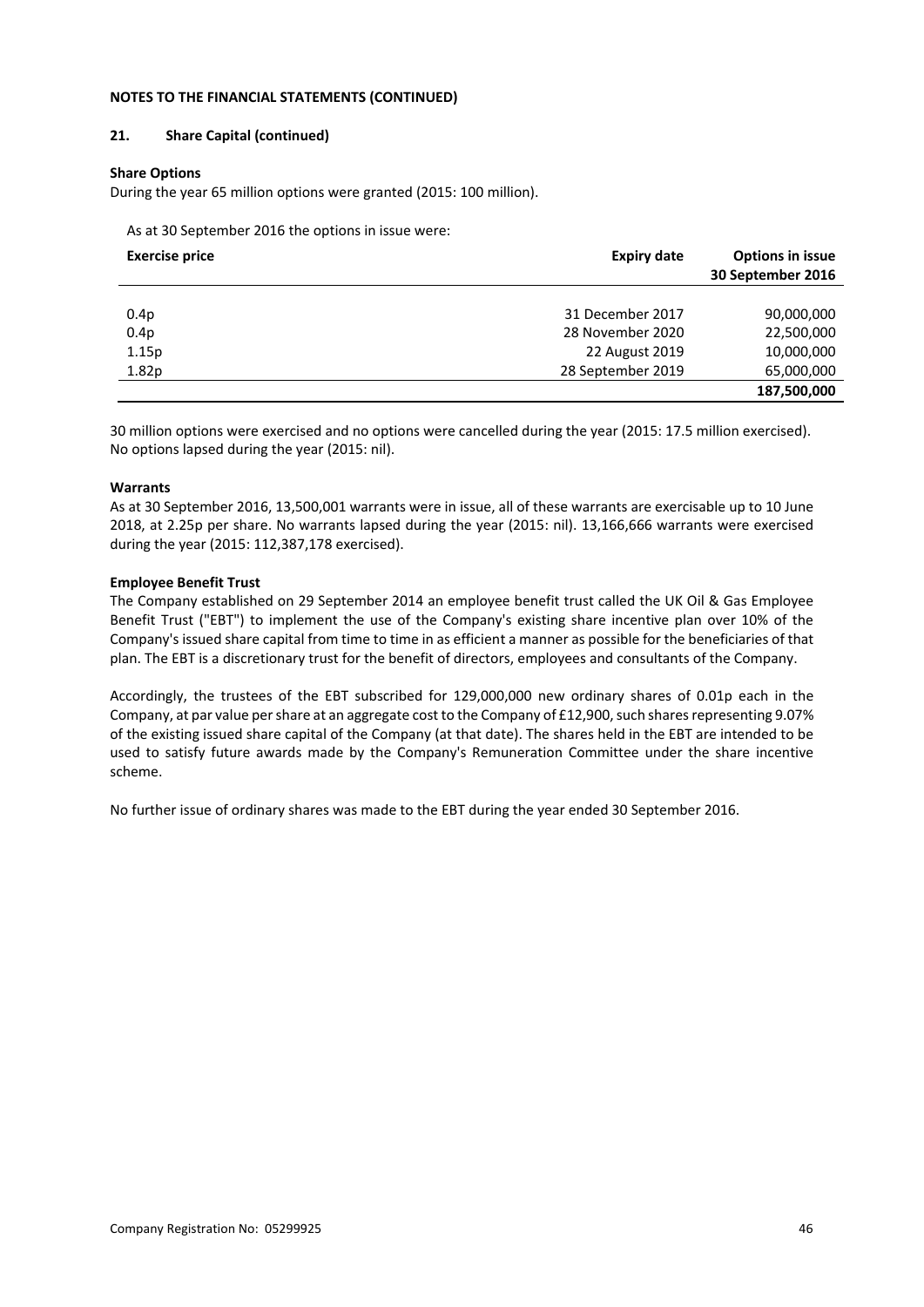## **22. Share‐Based Payments**

Details of share options and warrants granted during the year to Directors & consultants over the ordinary shares are as follows:

| <b>Share options</b> | At<br>1<br><b>October</b><br>2015<br>No.<br>millions | <b>Issued</b><br>during<br>the year<br>No.<br>million | <b>Exercised</b><br>during<br>the year<br>No.<br>millions | At<br>30<br>September<br>2016<br>No.<br>millions | <b>Exercise</b><br>price<br>£ | Date from<br>which<br>exercisable | Expiry date |
|----------------------|------------------------------------------------------|-------------------------------------------------------|-----------------------------------------------------------|--------------------------------------------------|-------------------------------|-----------------------------------|-------------|
| Donald Strang        | 10                                                   |                                                       |                                                           | 10                                               | 0.0040                        | 28/11/2013                        | 28/11/2020  |
| David Lenigas        | 10                                                   |                                                       |                                                           | 10                                               | 0.0040                        | 28/11/2013                        | 28/11/2020  |
| Jason Berry          | 10                                                   |                                                       |                                                           | 10                                               | 0.0115                        | 22/08/2014                        | 22/08/2019  |
| Jason Berry          | ٠                                                    | 20                                                    |                                                           | 20                                               | 0.0182                        | 28/09/2016                        | 28/09/2019  |
| Stephen              |                                                      |                                                       |                                                           |                                                  |                               |                                   |             |
| Sanderson            | 25                                                   |                                                       |                                                           | 25                                               | 0.0040                        | 21/01/2015                        | 31/12/2017  |
| Stephen              |                                                      |                                                       |                                                           |                                                  |                               |                                   |             |
| Sanderson            | ٠                                                    | 35                                                    |                                                           | 35                                               | 0.0182                        | 28/09/2016                        | 28/09/2019  |
|                      | 55                                                   | 55                                                    |                                                           | 110                                              |                               |                                   |             |
| Consultants          | 22.5                                                 | $\overline{\phantom{m}}$                              | (20)                                                      | 2.5                                              | 0.0040                        | 28/11/2013                        | 28/11/2020  |
| Consultants          | 75                                                   |                                                       | (10)                                                      | 65                                               | 0.0040                        | 21/01/2015                        | 31/12/2017  |
| Consultants          | $\overline{\phantom{a}}$                             | 10                                                    |                                                           | 10                                               | 0.0182                        | 28/09/2016                        | 28/09/2019  |
|                      | 152.5                                                | 65.0                                                  | (30)                                                      | 187.5                                            |                               |                                   |             |
|                      |                                                      |                                                       |                                                           |                                                  |                               |                                   |             |

The share price range during the year was £0.0088 to £0.0298 (2015 ‐ £0. 0035 to £0. 0310).

The disclosure of Weighted Average Exercise Prices, and Weighted Average Contractual Life analysis is not viewed as informative because of the minimal variation of options currently in issue, and therefore has accordingly not been disclosed.

For those options granted where IFRS 2 "Share‐Based Payment" is applicable, the fair values were calculated using the Black‐Scholes model. The inputs into the model were as follows:

|                   | <b>Risk free rate</b> | Share price<br>volatility | <b>Expected life</b> | Share price at<br>date of grant |
|-------------------|-----------------------|---------------------------|----------------------|---------------------------------|
| 21 January 2015   | 2.3%                  | 251.4%                    | 2.95 years           | £0.0039                         |
| 28 September 2016 | 2.5%                  | 90.1%                     | 3. years             | £0.0180                         |

Expected volatility was determined by calculating the historical volatility of the Company's share price for 12 months prior to the date of grant. The expected life used in the model has been adjusted, based on management's best estimate, for the effects of non-transferability, exercise restrictions and behavioural considerations.

The Company recognised total expenses of £682,000 (2015: £378,000) relating to equity-settled share-based payment transactions during the year, and £117,000 (2015: £70,000) was transferred via equity to retained earnings on the exercising or lapse of options during the year.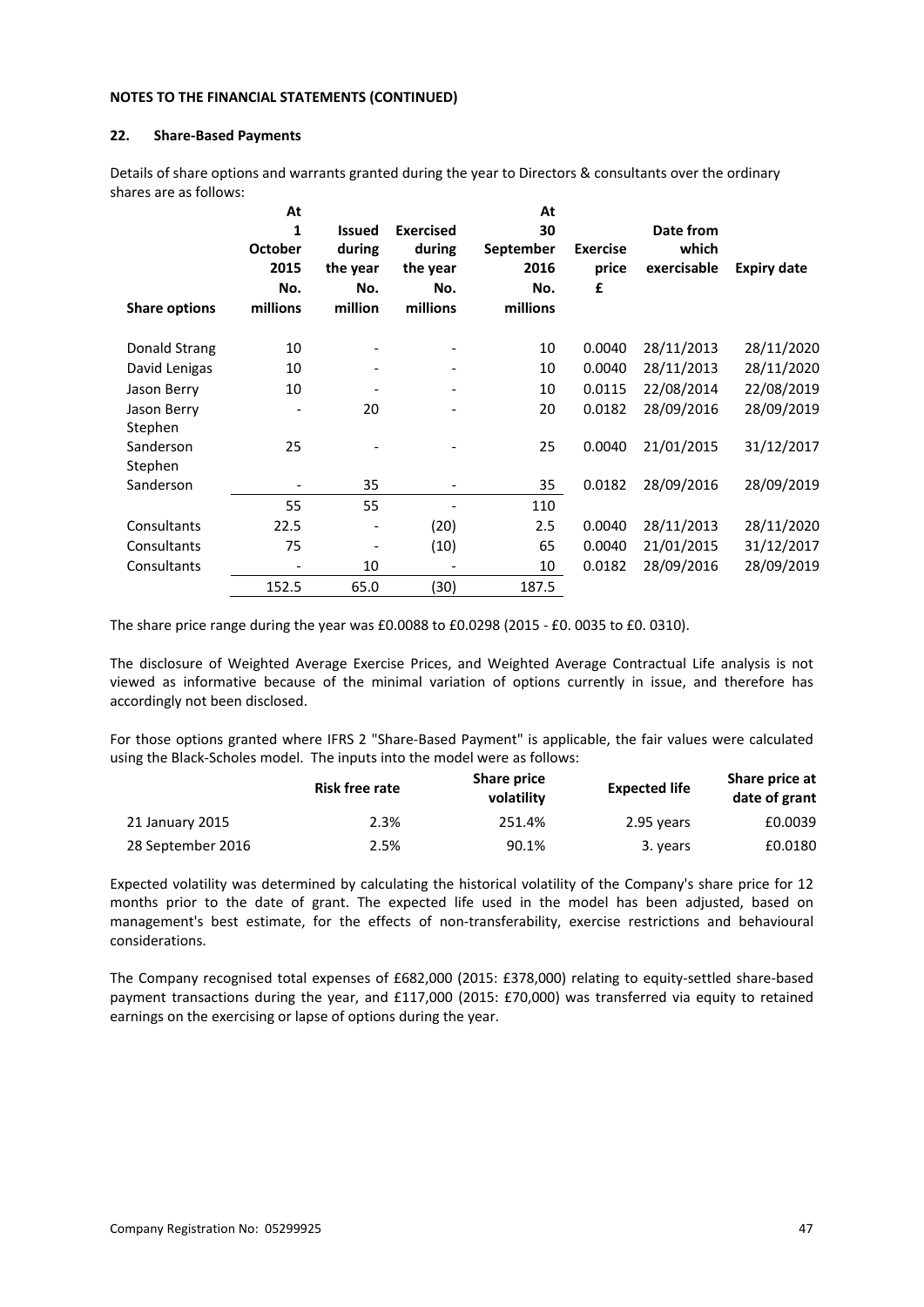#### **23. Financial Instruments and Risk Analysis**

#### **Financial Assets by Category**

The IAS 39 categories of financial asset included in the balance sheet and the headings in which they are included are as follows:

| <b>Current assets - Group</b> | 2016  | 2015  |
|-------------------------------|-------|-------|
|                               | f'000 | £'000 |
| Inventory                     | 3     |       |
| Loans and receivables         | 2,890 | 1,683 |
| Cash and cash equivalents     | 2,444 | 4,590 |
|                               | 5,337 | 6,275 |

#### **Financial Liabilities by Category**

The IAS 39 categories of financial liability included in the balance sheet and the headings in which they are included are as follows:

## **Current liabilities – Group**

| Financial liabilities measured at amortised cost | 440 |
|--------------------------------------------------|-----|
|                                                  |     |

The Group is exposed to market risk through its use of financial instruments and specifically to credit risk, and liquidity risk which result from both its operating and investing activities. The Group's risk management is coordinated at its head office, in close co-operation with the board of Directors, and focuses on actively securing the Group's short to medium term cash flows by minimising the exposure to financial markets. Long term financial investments are managed to generate lasting returns. The Group does not actively engage in the trading of financial assets for speculative purposes nor does it write options. The most significant financial risks to which the Group is exposed to are described below.

#### **Interest Rate Sensitivity**

The Group is not substantially exposed to interest rate sensitivity, other than in relation to interest bearing bank accounts.

#### **Credit Risk Analysis**

The Group's exposure to credit risk is limited to the carrying amount of trade receivables. The Group continuously monitors defaults of customers and other counterparties, identified either individually or by Company, and incorporates this information into its credit risk controls. Where available at reasonable cost, external credit ratings and/or reports on customers and other counterparties are obtained and used. Group's policy is to deal only with creditworthy counterparties. Group management considers that trade receivables that are not impaired for each of the reporting dates under review are of good credit quality, including those that are past due. None of the Group's financial assets are secured by collateral or other credit enhancements. The credit risk for liquid funds and other short-term financial assets is considered negligible, since the counterparties are reputable banks with high quality external credit ratings.

#### **Liquidity risk analysis**

The Group's continued future operations depend on the ability to raise sufficient working capital through the issue of equity share capital. The Directors are confident that adequate funding will be forthcoming with which to finance operations. Controls over expenditure are carefully managed.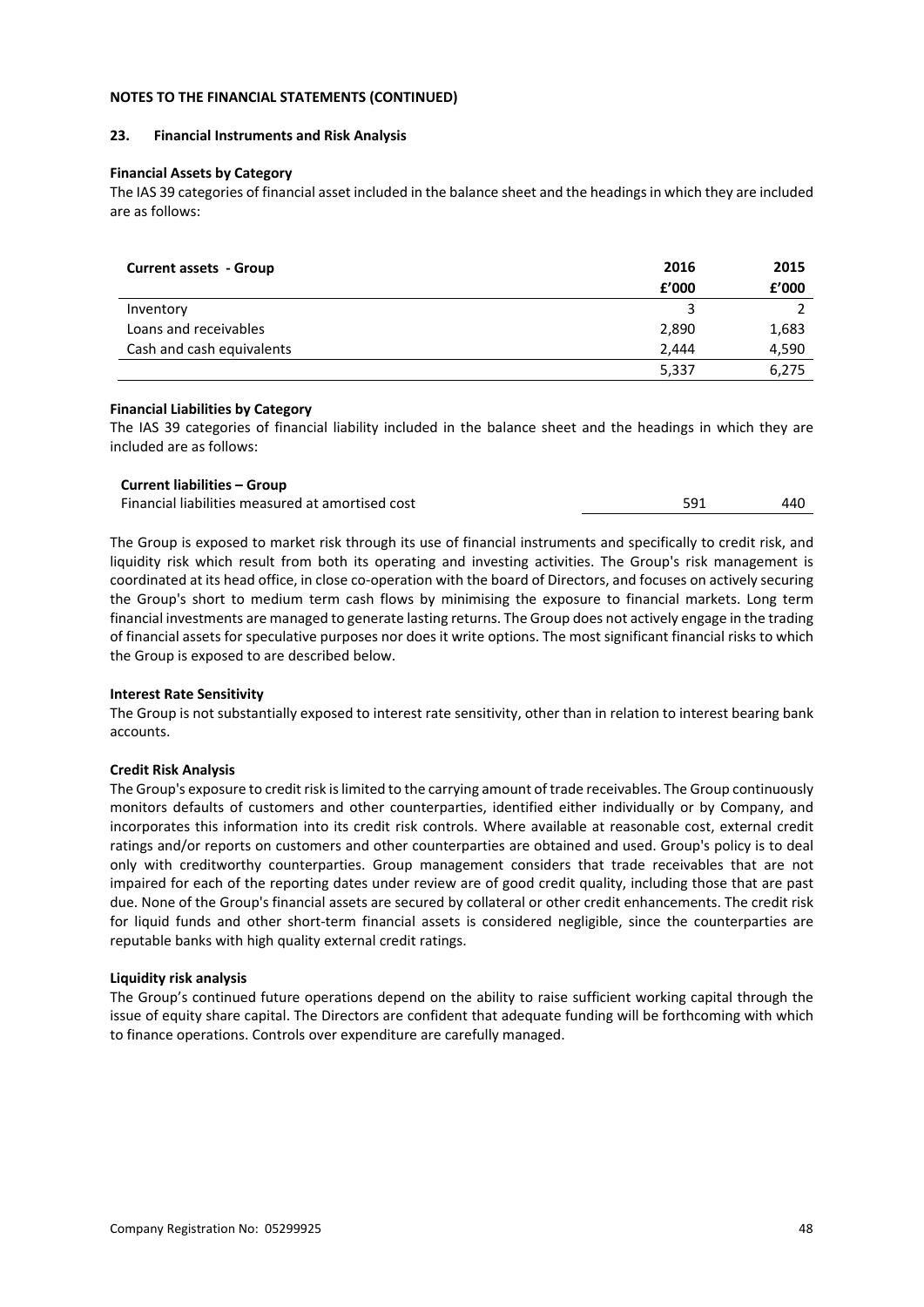## **23. Financial Instruments and Risk Analysis (continued)**

#### **Capital Management Policies**

The Group's capital management objectives are to:

- Ensure the Group's ability to continue as a going concern; and
- Provide a return to shareholders

The Group monitors capital on the basis of the carrying amount of equity less cash and cash equivalents.

#### **Commodity price risk**

The Group is exposed to the risk of fluctuations in prevailing market commodity prices on the mix of oil and gas products it produces. The Group's policy is to manage these risks through the use of contract-based prices with customers.

#### **Commodity price sensitivity**

The table below summarises the impact on profit before tax for changes in commodity prices. The analysis is based on the assumption that the crude oil price moves 10% resulting in a change of US\$4.35/bbl (2015: US\$4.50/bbl), with all other variables held constant. Reasonably possible movements in commodity prices were determined based on a review of the last two years' historical prices and economic forecasters' expectations.

| Increase/decrease in crude oil prices      | Effect on profit before tax<br><b>Effect on profit before</b><br>tax for the year ended<br>for the year ended 30<br>30 September 2015<br>September 2016<br>Increase/(Decrease)<br>Increase/(Decrease) |       |
|--------------------------------------------|-------------------------------------------------------------------------------------------------------------------------------------------------------------------------------------------------------|-------|
|                                            | f'000                                                                                                                                                                                                 | f'000 |
| Increase US\$4.35/bbl (2015: US\$4.50/bbl) | 16                                                                                                                                                                                                    | 20    |
| Decrease US\$4.35/bbl (2015: US\$4.50/bbl) | (16)                                                                                                                                                                                                  | (20)  |

## **24. Commitments & Contingent Liabilities**

As at 30 September 2016, the Group had the following material commitments;

Ongoing exploration expenditure is required to maintain title to the Group's exploration permits. No provision has been made in the financial statements for these amounts as the expenditure is expected to be fulfilled in the normal course of the operations of the Group.

There were no contingent liabilities at 30 September 2016.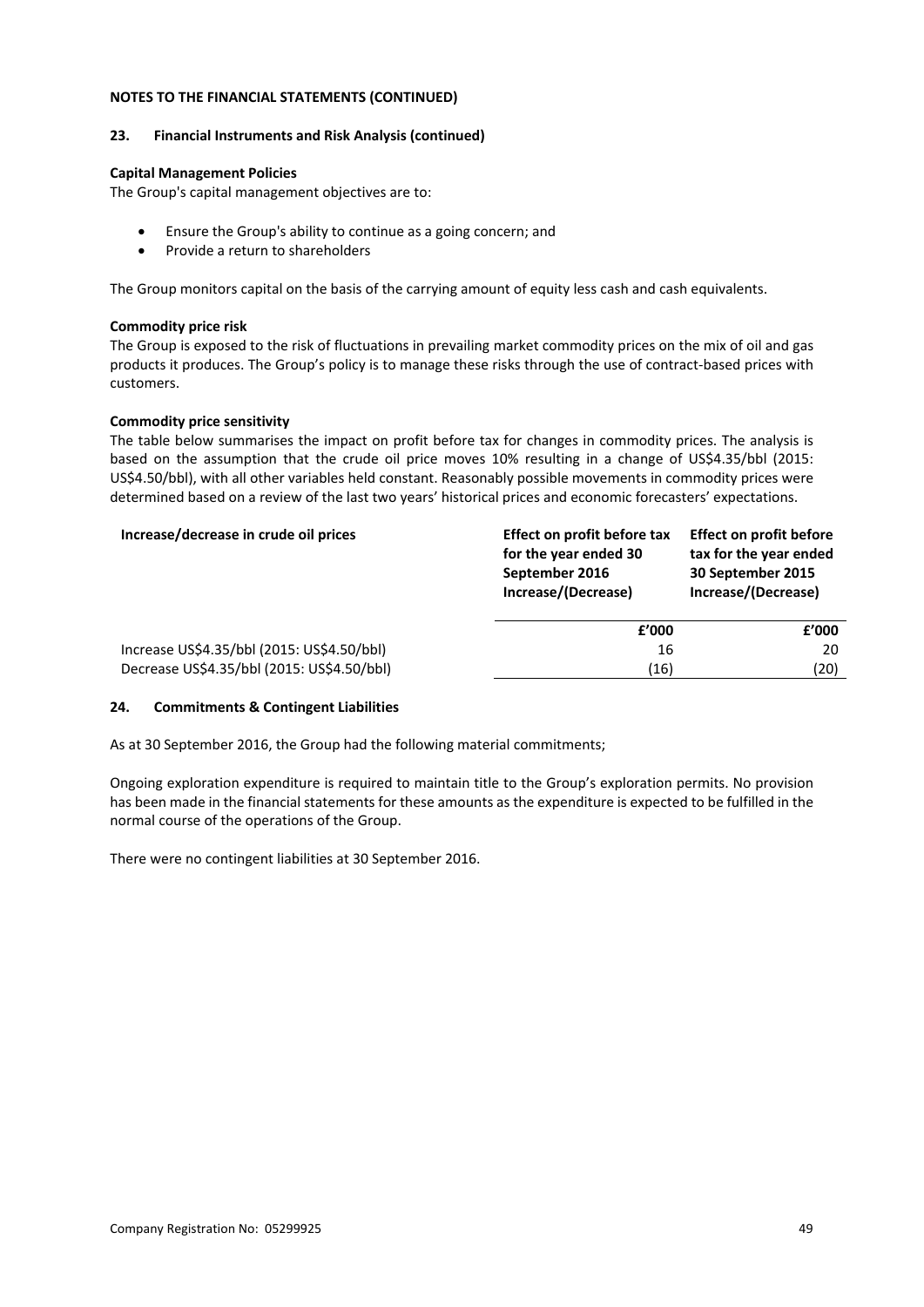#### **25. Events after the Reporting Date**

On 21 November 2016, the Company announced the death of Jason Berry, an Executive Director of the Company, following a short illness.

On 8 December 2016, the Company announced that it had issued 20 million new ordinary shares in the Company, on the exercising of share options at 0.4p per share for cash consideration of £80,000.

## **26. Related Party Transactions**

The company had the following amounts outstanding from its investee companies at 30 September:

|                                            | 2016<br>f'000 | 2015<br>f'000 |
|--------------------------------------------|---------------|---------------|
| Horse Hill Developments Ltd ("Horse Hill") | 2,117         | 901           |
|                                            | 2.117         | 901           |

The above loans outstanding are included within trade and other receivables, Note 15. The loan to Horse Hill has been made in accordance with the terms of the investment agreement whereby it accrues interest daily at the Bank of England base rate and is repayable out of future cashflows.

#### *Remuneration of Key Management Personnel*

The remuneration of the directors, and other key management personnel of the Company, is set out below in aggregate for each of the categories specified in IAS24 Related party Disclosures

|                              | 2016  | 2015  |
|------------------------------|-------|-------|
|                              | £'000 | £'000 |
|                              |       |       |
| Short-term employee benefits | 678   | 728   |
| Share-based payments         | 682   | 132   |
|                              | 1,360 | 860   |

## **27. Ultimate Controlling Party**

In the opinion of the directors there is no controlling party.

#### **28. Profit and loss account of the parent company**

As permitted by section 408 of the Companies Act 2006, the profit and loss account of the parent company has not been separately presented in these accounts. The parent company loss for the year was £2,891,000 (2015: loss £1,715,000).